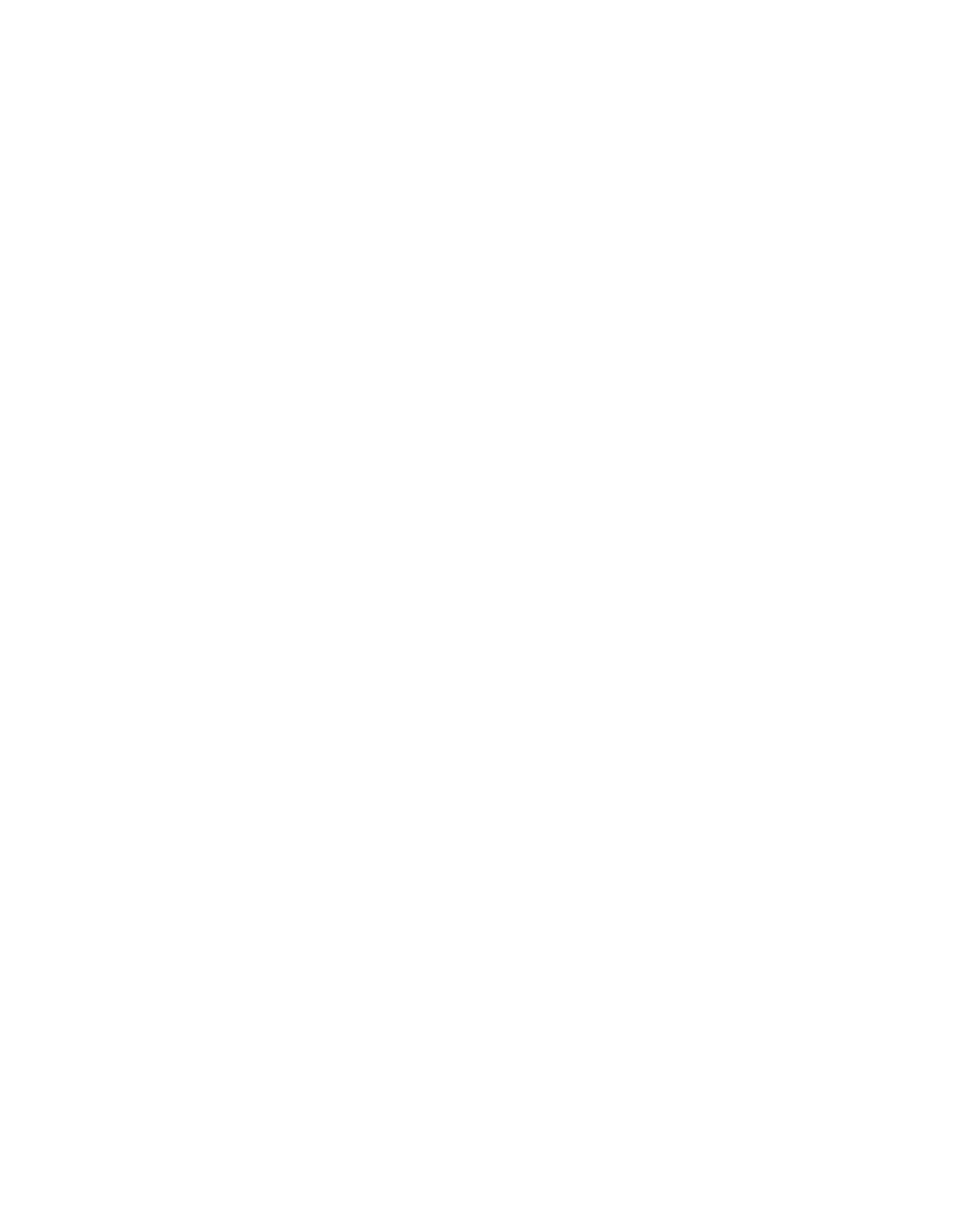



## **Pulsar® Model R96 Pulse Burst Radar Transmitter with FOUNDATION Fieldbus**™ **Output**

### **Table of Contents**

|  | 1.0 FOUNDATION Fieldbus™                                   |  |  |  |  |
|--|------------------------------------------------------------|--|--|--|--|
|  |                                                            |  |  |  |  |
|  |                                                            |  |  |  |  |
|  | 1.2.1 FOUNDATION Fieldbus <sup>™</sup> DD Revision Table 5 |  |  |  |  |
|  |                                                            |  |  |  |  |
|  |                                                            |  |  |  |  |
|  | 2.0 Standard Function Blocks                               |  |  |  |  |
|  |                                                            |  |  |  |  |
|  | Universal Fieldbus Block Parameters 8<br>2.1.1             |  |  |  |  |
|  |                                                            |  |  |  |  |
|  | 2.2.1                                                      |  |  |  |  |
|  | 2.2.2 Additional Resource Block Parameters 11              |  |  |  |  |
|  |                                                            |  |  |  |  |
|  | 2.3.1                                                      |  |  |  |  |
|  |                                                            |  |  |  |  |
|  | 2.3.3 Model R96 FF Configuration Parameters14              |  |  |  |  |
|  | 2.3.4 Model R96 FF Device-Specific                         |  |  |  |  |
|  | Configuration Parameters 15                                |  |  |  |  |
|  |                                                            |  |  |  |  |
|  |                                                            |  |  |  |  |
|  |                                                            |  |  |  |  |
|  | 2.4.3 Local Display of AI Block 18                         |  |  |  |  |
|  | 2.4.3.1 AI Out Display Screens 19                          |  |  |  |  |
|  |                                                            |  |  |  |  |
|  |                                                            |  |  |  |  |
|  |                                                            |  |  |  |  |
|  |                                                            |  |  |  |  |
|  | 3.0 Advanced Function Blocks                               |  |  |  |  |
|  |                                                            |  |  |  |  |
|  |                                                            |  |  |  |  |
|  |                                                            |  |  |  |  |

| 4.0 Model R96 Transmitter Configuration                   |                                                  |                                              |  |  |  |  |
|-----------------------------------------------------------|--------------------------------------------------|----------------------------------------------|--|--|--|--|
|                                                           |                                                  |                                              |  |  |  |  |
|                                                           | 4.2 Menu Transversal and Data Entry31            |                                              |  |  |  |  |
|                                                           |                                                  |                                              |  |  |  |  |
|                                                           |                                                  |                                              |  |  |  |  |
|                                                           |                                                  | 4.2.3 Entering Numeric Data Using            |  |  |  |  |
|                                                           |                                                  |                                              |  |  |  |  |
|                                                           |                                                  | 4.2.4 Entering Numerical Data Using          |  |  |  |  |
|                                                           |                                                  |                                              |  |  |  |  |
|                                                           |                                                  |                                              |  |  |  |  |
|                                                           |                                                  |                                              |  |  |  |  |
|                                                           |                                                  | 4.4 Model R96 Menu: Step-By-Step Procedure34 |  |  |  |  |
|                                                           | 4.5 Model R96 Configuration Menu: Device Setup36 |                                              |  |  |  |  |
|                                                           |                                                  | 5.0 Troubleshooting and Diagnostics          |  |  |  |  |
|                                                           |                                                  |                                              |  |  |  |  |
|                                                           |                                                  | 5.1.1 Diagnostics (Namur NE 107) 41          |  |  |  |  |
|                                                           |                                                  | 5.1.2 Diagnostic Indication Simulation43     |  |  |  |  |
|                                                           |                                                  |                                              |  |  |  |  |
|                                                           |                                                  |                                              |  |  |  |  |
|                                                           |                                                  |                                              |  |  |  |  |
| 5.3 FOUNDATION Fieldbus <sup>™</sup> Segment Checklist 49 |                                                  |                                              |  |  |  |  |
|                                                           |                                                  |                                              |  |  |  |  |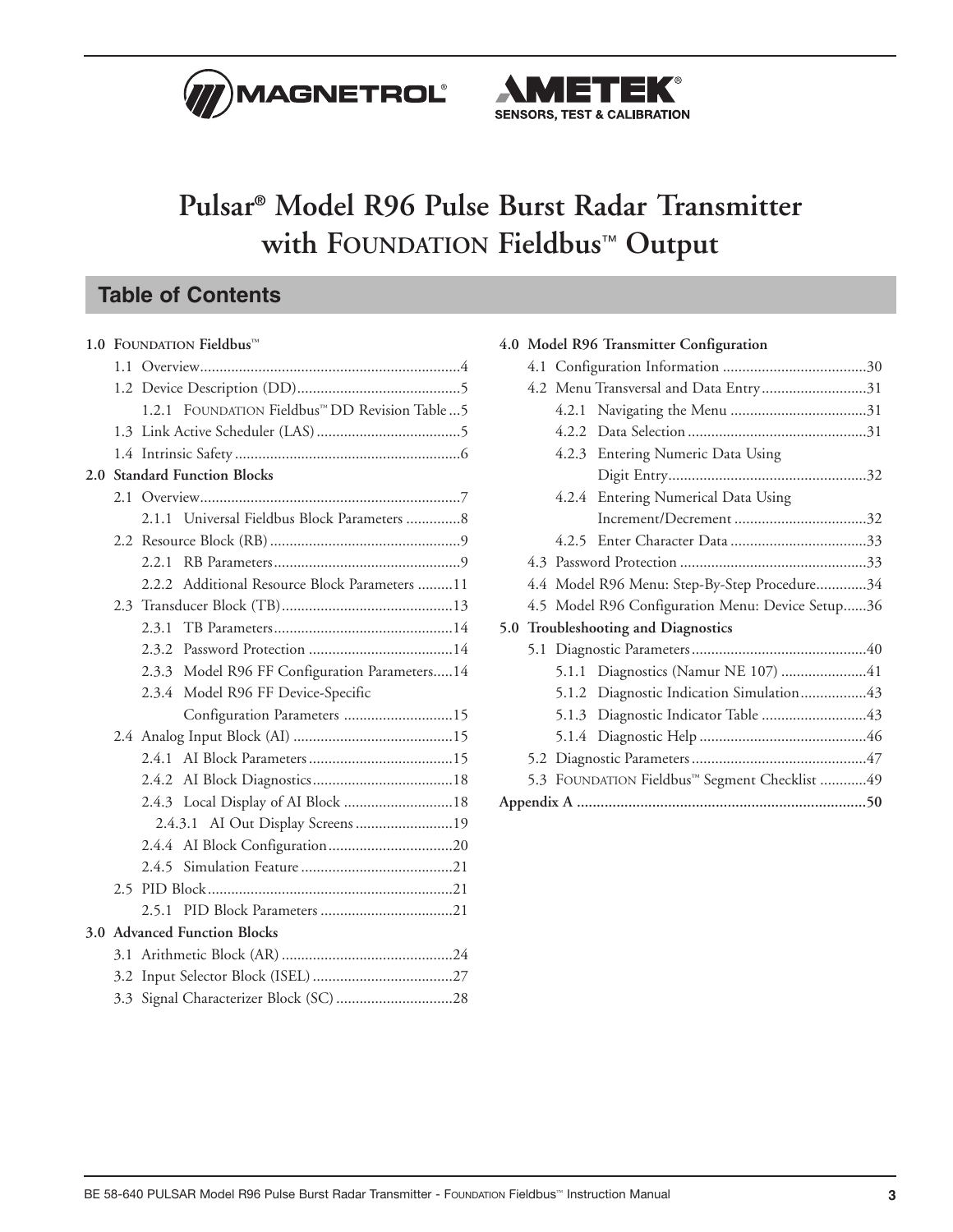### **1.0 FOUNDATION Fieldbus™**

#### **1.1 Overview**

FOUNDATION Fieldbus™ is a digital communications system that serially interconnects devices in the field. A Fieldbus system is similar to a Distributed Control System (DCS) with two exceptions:

- Although a FOUNDATION Fieldbus™ system can use the same physical wiring as 4–20 mA device, Fieldbus devices are not connected point to point, but rather are multidropped and wired in parallel on a single pair of wires (referred to as a segment).
- FOUNDATION Fieldbus™ is a system that allows the user to distribute control across a network. Fieldbus devices are smart and can actually maintain control over the system.

Unlike 4–20 mA analog installations in which the two wires carry a single variable (the varying 4–20 mA current), a digital communications scheme such as FOUNDATION Fieldbus™ considers the two wires as a network. The network can carry many process variables as well as other information. The PULSAR Model R96 FF transmitter is a FOUNDATION Fieldbus™ registered device that communicates with the H1 FOUNDATION Fieldbus™ protocol operating at 31.25 kbits/sec. The H1 physical layer is an approved IEC 61158 standard.



Details regarding cable specifications, grounding, termination, and other physical layer network information can be found in IEC 61158 or the wiring installation application guide AG-140 at **www.fieldbus.org**.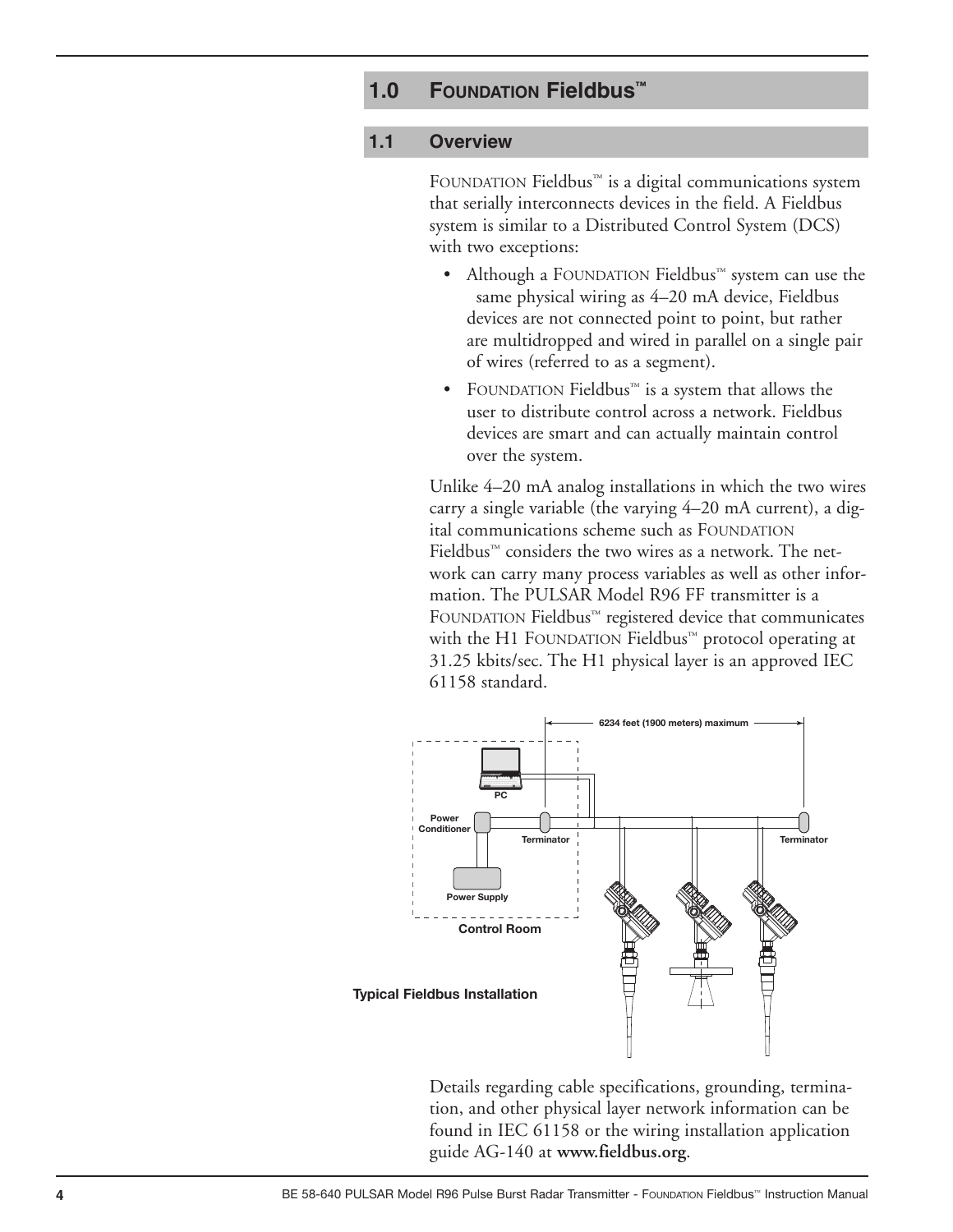#### **1.2 Device Description (DD)**

An important requirement of Fieldbus devices is the concept of interoperability, defined as "the ability to operate multiple devices in the same system, regardless of manufacturer, without loss of functionality."

Device Description (DD) technology is used to achieve this interoperability. The DD provides extended descriptions for each object and provides pertinent information needed by the host system. DDs are similar to the drivers that your personal computer (PC) uses to operate peripheral devices connected to it. Any Fieldbus host system can operate with a device if it has the proper DD and Common File Format (CFF) for that device.

The most recent DD and CFF files can be found on the FOUNDATION Fieldbus™ web site at www.fieldbus.org.

NOTE: Consult your host system vendor for any host-specific files that may be needed.

#### **1.2.1 FOUNDATION Fieldbus™ DD Revision Table**

| <b>FOUNDATION Fieldbus™</b> | <b>FOUNDATION Fieldbus™</b> | <b>Compatible with Model</b> |
|-----------------------------|-----------------------------|------------------------------|
| <b>Version</b>              | <b>Release Date</b>         | <b>R96 Software</b>          |
| Dev V1 DD V1                | November 2015               | Version 1.0a or later        |

#### **1.3 Link Active Scheduler (LAS)**

The default operating class of the PULSAR Model R96 FF with FOUNDATION Fieldbus™ is a Basic device. However, it is capable of being configured as a Link Active Scheduler (LAS).

The LAS controls all communication on a FOUNDATION Fieldbus™ segment. It maintains the "Live List" of all devices on a segment and coordinates both the cyclic and acyclic timing.

The primary LAS is usually maintained in the host system, but in the event of a failure, all associated control can be transferred to a backup LAS in a field device such as the PULSAR Model R96 FF transmitter.

#### NOTES:

- 1) The PULSAR Model R96 is normally shipped from the factory with Device Class set to Basic.
- 2) The operating class can be changed from Basic to LAS using a FOUNDATION Fieldbus™ configuration tool.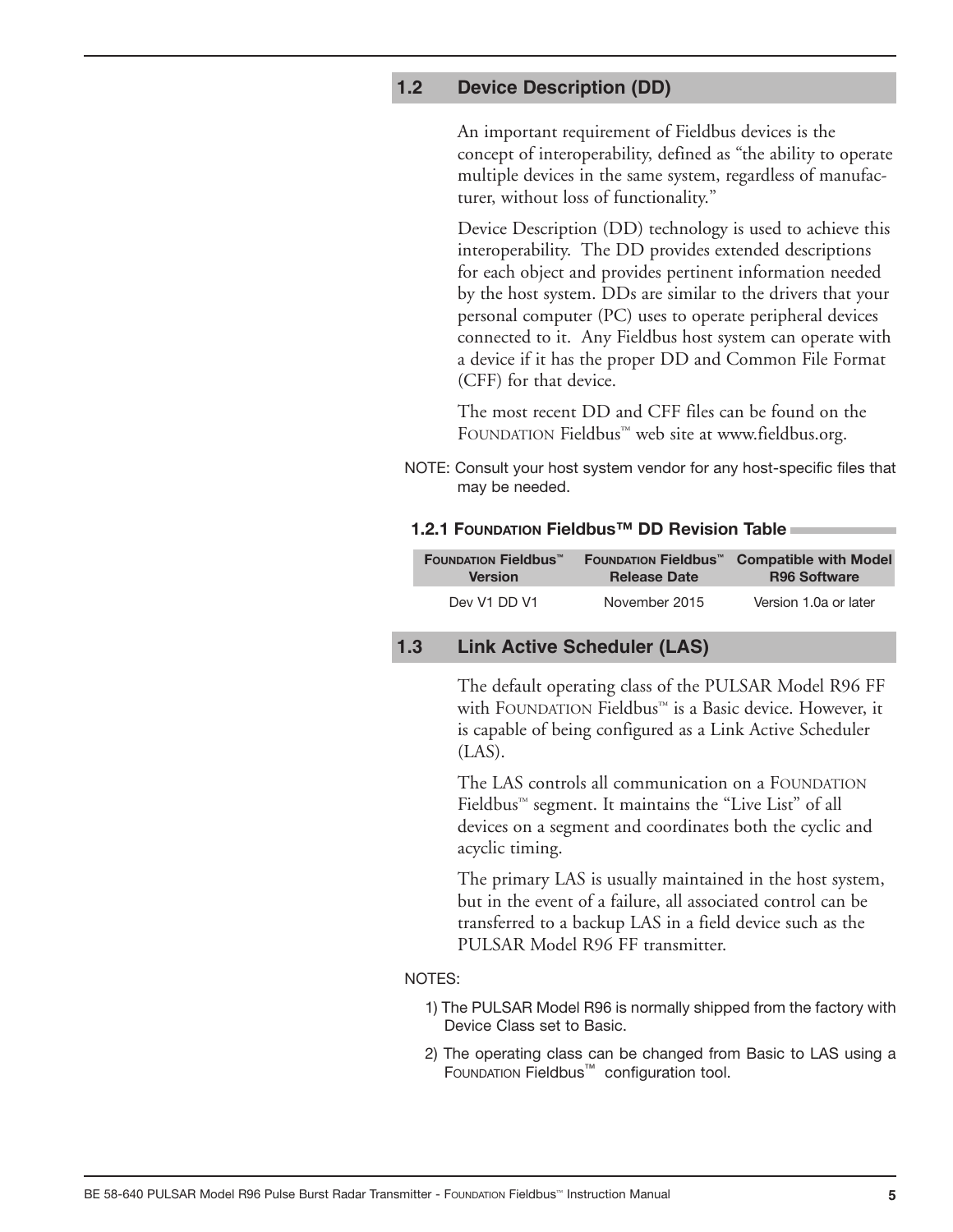#### **1.4 Intrinsic Safety**

The H1 physical layer supports Intrinsic Safety (IS) applications with bus-powered devices. To accomplish this, an Intrinsically Safe barrier or galvanic isolator is placed between the power supply in the safe area and the device in the hazardous area.

H1 also supports the Fieldbus Intrinsically Safe Concept (FISCO) model which allows more field devices in a network. The FISCO model considers the capacitance and inductance of the wiring to be distributed along its entire length. Therefore, the stored energy during a fault will be less and more devices are permitted on a pair of wires. Instead of the conservative entity model, which only allows about 90 mA of current, the FISCO model allows a maximum of 110 mA for Class II C installations and 240 mA for Class II B installations.

FISCO certifying agencies have limited the maximum segment length to 1000 meters because the FISCO model does not rely on standardized ignition curves.

The PULSAR Model R96 FF is available with entity IS, FISCO IS, FNICO non-incendive, or explosion proof approvals.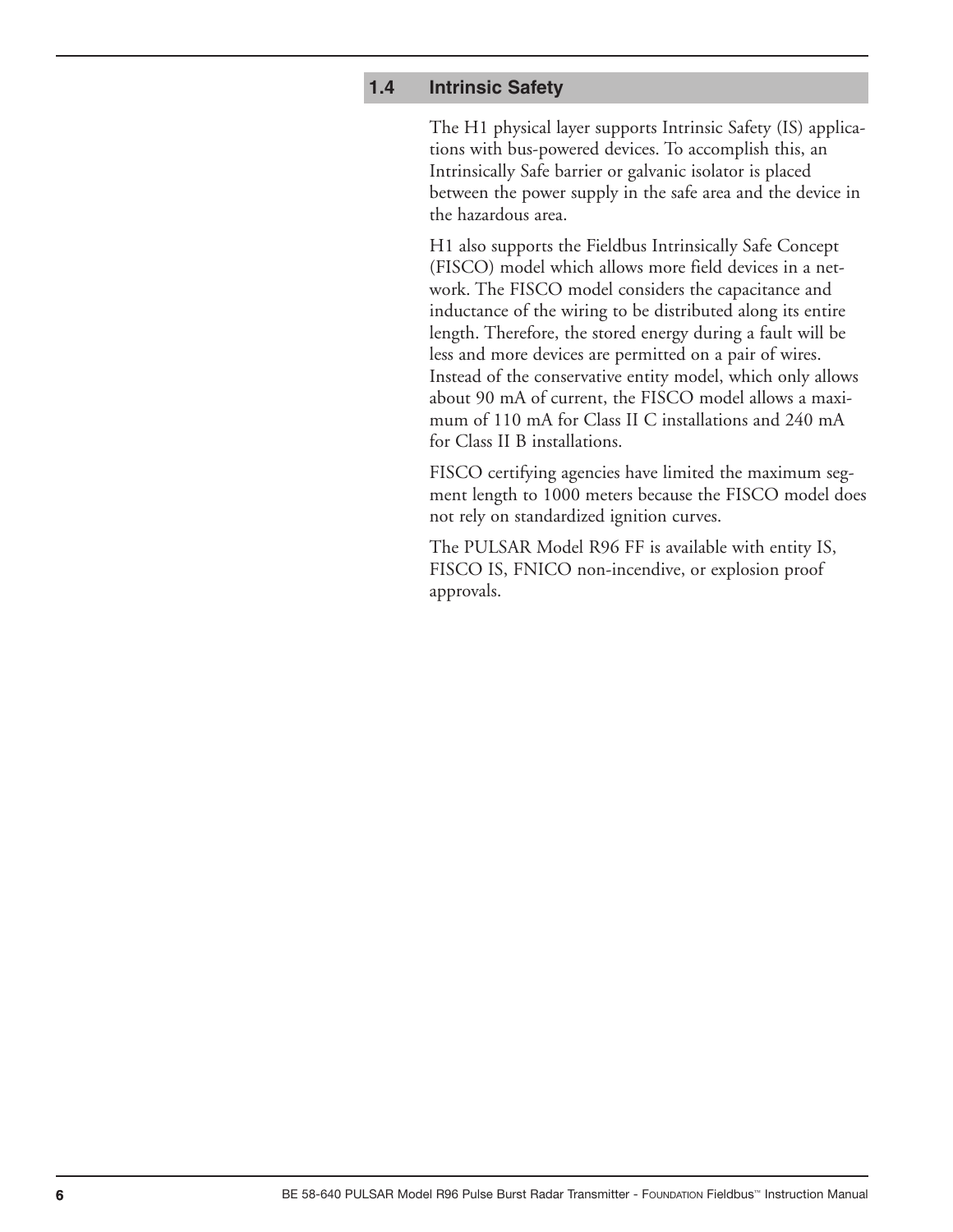### **2.0 Standard Function Blocks**

#### **2.1 Overview**

The function of a FOUNDATION Fieldbus™ device is determined by the arrangement of a system of blocks defined by the Fieldbus foundation. The types of blocks used in a typical User Application are described as either Standard or Advanced.

Function Blocks are built into the FOUNDATION Fieldbus™ devices as needed to provide the desired control system behavior. The input and output parameters of function blocks can be linked over the Fieldbus and there can be numerous function blocks in a single User Application.

The PULSAR Model R96 FF is a Pulse Burst Radar level transmitter with the following standard FOUNDATION Fieldbus™ Function Blocks:

- One (1) Resource Block (RB)
- Two (2) Custom Transducer Blocks (TB)
- Six (6) Analog Input Function Blocks (AI)
- Two (2) PID Blocks (PID)

With Advanced Function Blocks:

- One (1) Arithmetic Block (AR)
- One (1) Input Selector Block (IS)
- One (1) Signal Characterizer Block (SC)

The idea of Function Blocks, which a user can customize for a particular application, is a key concept of Fieldbus topology. Function Blocks consist of an algorithm, inputs and outputs, and a user-defined Block Tag.

The Transducer Block (TB) output is available to the network through the Analog Input (AI) blocks. Refer to Section 2.3 for additional information on the Transducer Blocks.

The AI blocks take the TB values and make them available as an analog value to other function blocks. The AI blocks have scaling conversion, filtering, and alarm functions. Refer to Section 2.4 for additional information on the Analog Input Blocks.

As shown in the diagram at left, the end user typically configures the Process Variable value as an Analog Input to their Fieldbus network.





channel number in the AI Blocks.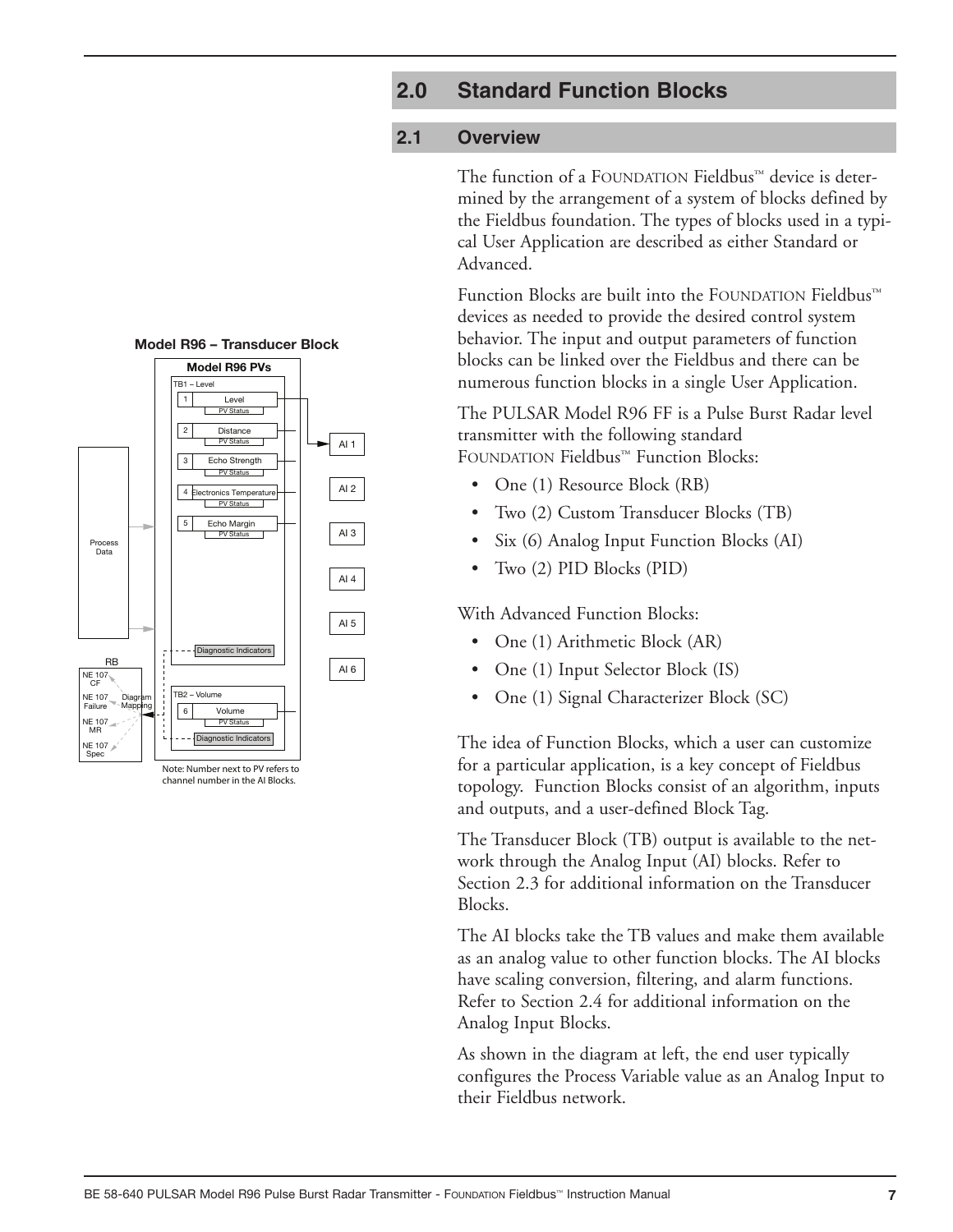#### **2.1.1 Universal Fieldbus Block Parameters**

The following are general descriptions of the parameters common to all function blocks. Additional information for a given parameter may be described later in a section that describes the specific block.

**ST\_REV**: a read only parameter that gives the revision level of the static data associated with the block. This parameter will be incremented each time a static parameter attribute value is written and is a vehicle for tracking changes in static parameter attributes.

**TAG\_DESC**: a user assigned parameter that describes the intended application of any given block.

**STRATEGY:** a user assigned parameter that identifies groupings of blocks associated with a given network connection or control scheme.

**ALERT\_KEY**: a user assigned parameter which may be used in sorting alarms or events generated by a block.

**MODE\_BLK**: a structured parameter composed of the actual mode, the target mode, the permitted mode(s), and the normal mode of operation of a block.

- Target: The mode to "go to"
- Actual: The mode the "block is currently in"
- Permitted: Allowed modes that target may take on
- Normal: Most common mode for target

#### NOTES:

- 1) It may be required to change the MODE\_BLK target parameter to OOS (out of service) to change configuration parameters in that specific function block. (When in OOS, the normal algorithm is no longer executed and any outstanding alarms are cleared.)
- 2) All blocks must be in an operating mode for the device to operate. This requires the Resource Block and the Transducer Block to be in "AUTO" before the specific function block can be placed in a mode other than OOS (out of service).

**BLOCK\_ERR:** a parameter that reflects the error status of hardware or software components associated with, and directly affecting, the correct operation of a block.

NOTE: A BLOCK\_ERR of "Simulation Active" in the Resource Block does not mean simulation is active—it merely indicates that the simulation (hardware) enabling jumper is present. (See page 21 and refer to Section 2.4.5 for additional information).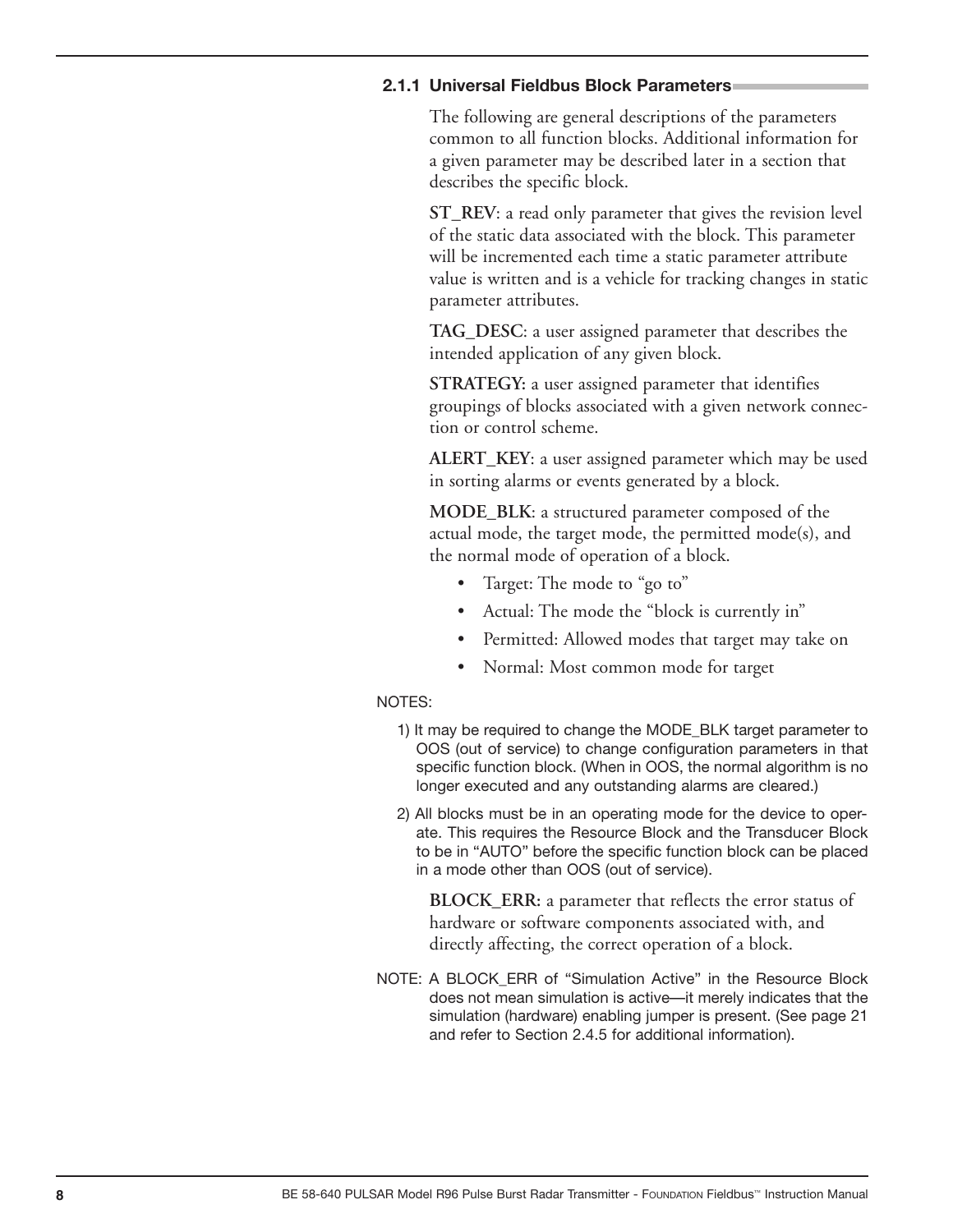#### **2.2 Resource Block**

The RESOURCE BLOCK describes the characteristics of the FOUNDATION Fieldbus™ device such as the device name, manufacturer, and serial number. As it only contains data specific to the PULSAR Model R96 FF transmitter, it has no control function.

#### **2.2.1 Resource Block Parameters**

**MODE\_BLK**: Must be in AUTO in order for the remaining function blocks in the transmitter to operate.

NOTE: A Resource Block in "out of service" mode will stop all function block execution in the transmitter.

> **RS\_STATE**: Identifies the state of the RESOURCE block state machine. Under normal operating conditions, it should be "On-Line."

**DD\_RESOURCE**: A string identifying the tag of the resource that contains the Device Description for this device.

**MANUFAC\_ID**: Contains Magnetrol International's FOUNDATION Fieldbus™ manufacturer's ID number, which is 0x000156.

**DEV\_TYPE**: The model number of the PULSAR Model R96 FF transmitter (0x0007). It is used by the Host System and other Fieldbus interface devices to locate the Device Descriptor (DD) file.

**DEV** REV: Contains the device revision of the PULSAR Model R96 FF transmitter and is used by the Host System and other Fieldbus interface devices to correctly select the associated DD.

**DD\_REV:** Contains the revision of the DD associated with the device revision of the PULSAR Model R96 FF transmitter. It is used by the Host System and other Fieldbus interface devices to correctly select the associated DD.

**GRANT\_DENY**: Options for controlling access of host computer and local control panels to operating, tuning and alarm parameters of the block.

**HARD\_TYPES**: The types of hardware available as channel numbers.

**RESTART**: Default and Processor are the available selections. Default will reset the Model R96 to the default function block configuration.

NOTE: As RESTART DEFAULT will set most function block configuration parameters to their default values. Devices need to be reconfigured following activation of this function.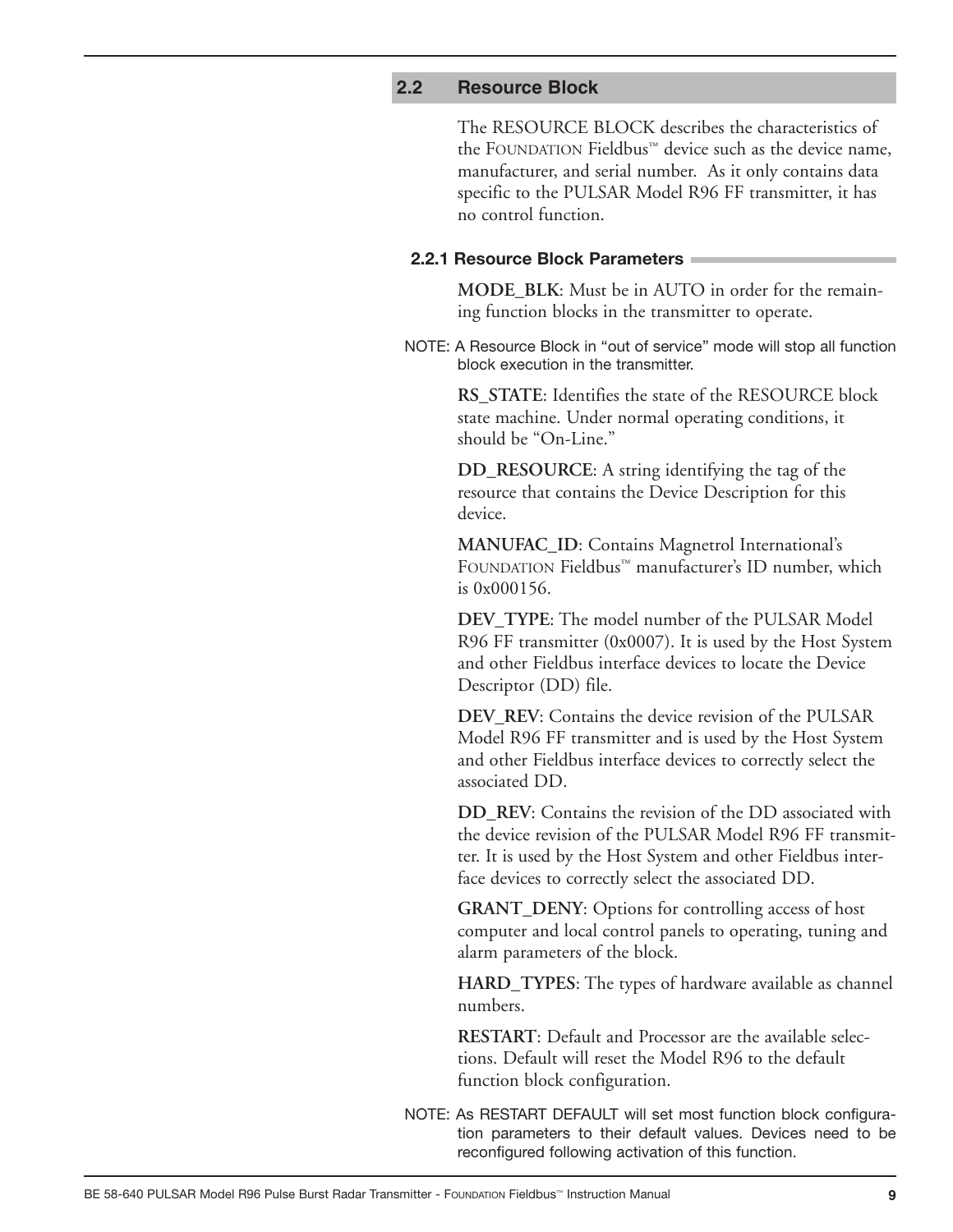**FEATURES**: A list of the features available in the transmitter, such as Reports and Soft Write Lock.

**FEATURES\_SEL**: Allows the user to turn Features on or off.

**CYCLE\_TYPE**: Identifies the block execution methods that are available.

**CYCLE** SEL: Allows the user to select the block execution method.

**MIN\_CYCLE\_T**: The time duration of the shortest cycle interval. It puts a lower limit on the scheduling of the resource.

**MEMORY\_SIZE**: Available configuration memory in the empty resource.

**NV\_CYCLE\_T**: The minimum time interval between copies of non-volatile (NV) parameters to NV memory. NV memory is only updated if there has been a significant change in the dynamic value and the last value saved will be available for the restart procedure.

NOTE: After completing a download, allow several seconds before removing power from the PULSAR Model R96 FF transmitter to ensure that all data has been saved.

> **FREE\_SPACE**: Shows the amount of available memory for further configuration. The value is zero percent in a preconfigured device.

**FREE\_TIME**: The amount of the block processing time that is free to process additional blocks.

**SHED\_RCAS**: The time duration at which to give up computer writes to function block RCas locations.

**SHED\_ROUT**: The time duration at which to give up computer writes to function block ROut locations.

**FAULT\_STATE, SET\_FSTATE, CLR\_FSTATE**: These only apply to output function blocks. (The Model R96 FF has no output function blocks).

**MAX\_NOTIFY**: The maximum number of alert reports that the transmitter can send without getting a confirmation.

**LIM\_NOTIFY**: the maximum numbers of unconfirmed alert notify messages allowed. No alerts are reported if set to zero.

**CONFIRM\_TIME**: the time that the transmitter will wait for confirmation of receipt of a report before trying again. Retry will not occur if CONFIRM\_TIME = 0.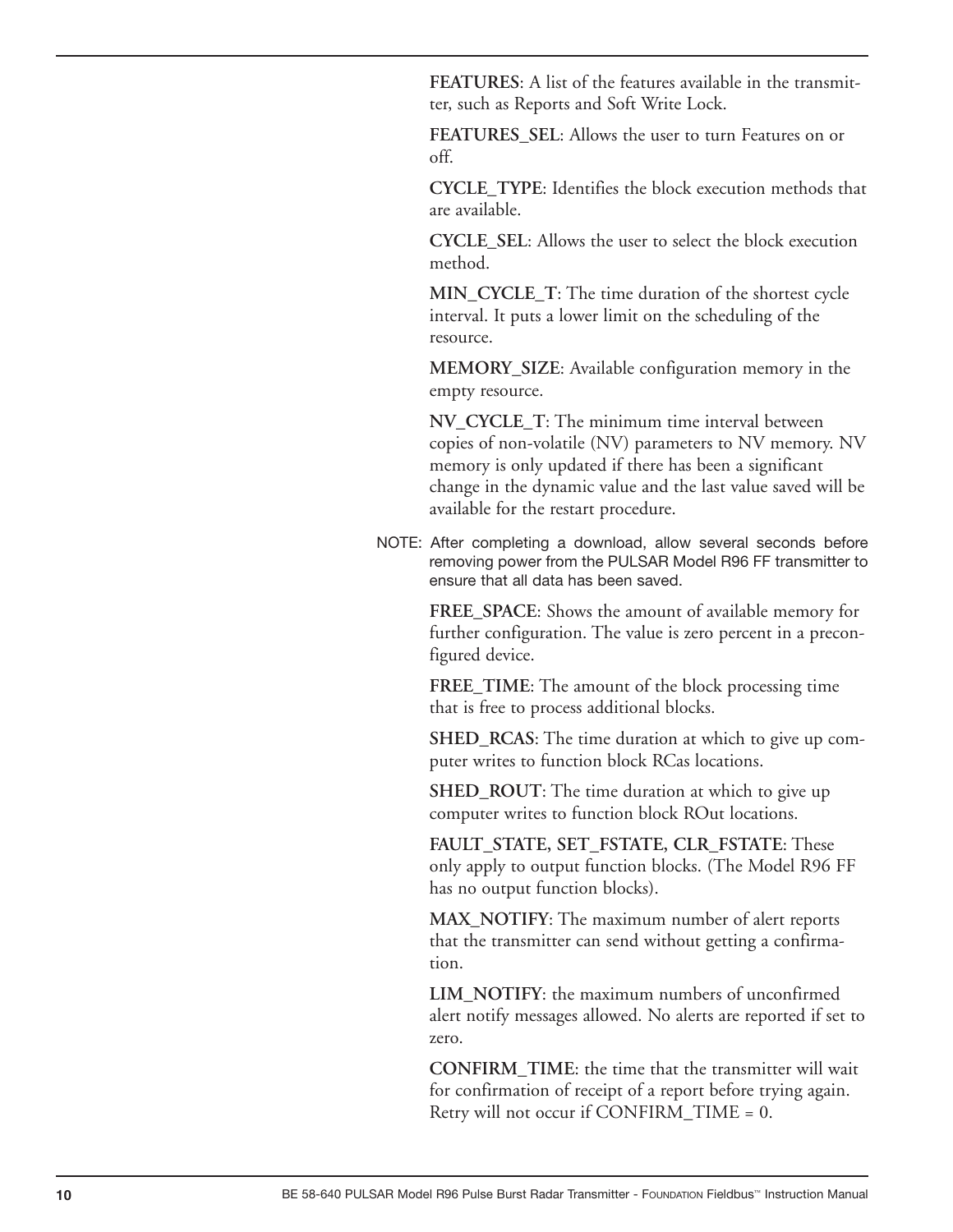**WRITE\_LOCK**: When set to LOCKED, will prevent any external change to the static or non-volatile data base in the Function Block Application of the transmitter. Block connections and calculation results will proceed normally, but the configuration will be locked.

**UPDATE\_EVT (Update Event)**: Is an alert generated by a write to the static data in the block.

**BLOCK\_ALM (Block Alarm)**: Is used for configuration, hardware, connection, or system problems in the block. The cause of any specific alert is entered in the subcode field.

**ALARM\_SUM (Alarm Summary)**: Contains the current alert status, the unacknowledged states, the unreported states, and the disabled states of the alarms associated with the block.

**ACK\_OPTION (Acknowledge Option)**: Selects whether alarms associated with the block will be automatically acknowledged.

**WRITE\_PRI (Write Priority)**: The priority of the alarm generated by clearing the write lock.

**WRITE ALM (Write Alarm)**: The alert generated if the write lock parameter is cleared.

**ITK VER (ITK Version): Contains the version of the** Interoperability Test Kit (ITK) used by the Fieldbus Foundation during their interoperability testing.

**COMPATIBILITY\_REV**: This parameter is intended to assist users and host system in device replacement scenarios. It is a read-only parameter and the value of the COMPATIBILITY\_REV is defined by the device developer and manufacturer. In such device replacement scenario the DEV\_REV value of the replaced device is equal or greater than the COMPATIBILITY\_REV value of the new device.

#### **2.2.2 additional Resource Block Parameters**

Additional parameters are available within the resource block for use with NE-107 to aid in communicating device conditions to the user.

**FD\_VER**: Major version of the Field Diagnostic specification to which this device conforms.

**FD\_FAIL\_ACTIVE**: For error conditions that have been selected for the FAIL alarm category, this parameter reflects those that have been detected as active.

**FD\_OFFSPEC\_ACTIVE**: For error conditions that have been selected for the OFFSPEC alarm category, this parameter reflects those that have been detected as active.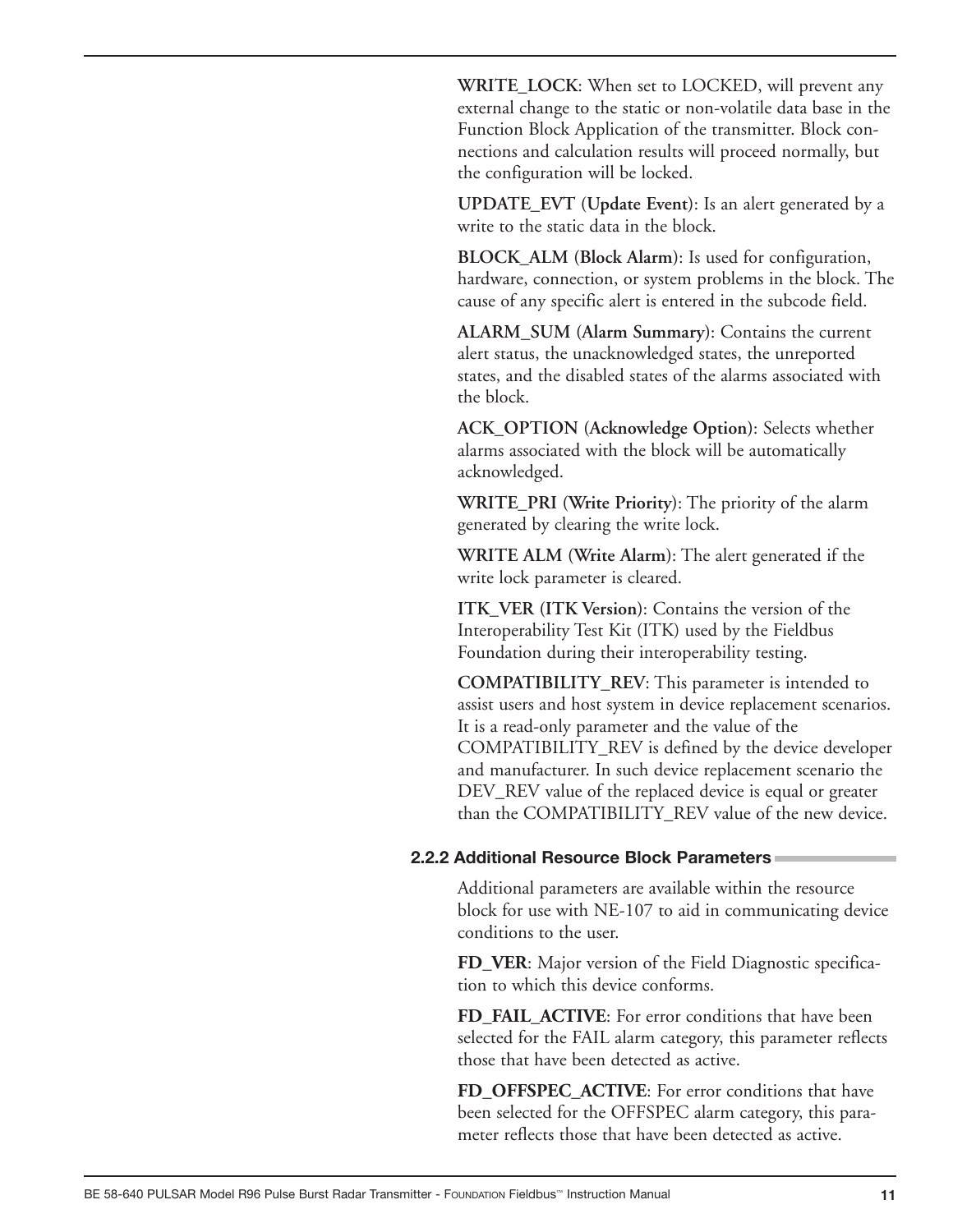**FD\_MAINT\_ACTIVE**: For error conditions that have been selected for the MAINT alarm category, this parameter reflects those that have been detected as active.

FD\_CHECK\_ACTIVE: For error conditions that have been selected for the CHECK alarm category, this parameter reflects those that have been detected as active.

**FD\_FAIL\_MAP**: Maps conditions to be detected as active for the FAIL alarm category.

**FD\_OFFSPEC\_MAP**: Maps conditions to be detected as active for the OFFSPEC alarm category.

**FD\_MAINT\_MAP**: Maps conditions to be detected as active for the MAINT alarm category.

**FD\_CHECK\_MAP**: Maps conditions to be detected as active for the CHECK alarm category.

**FD\_FAIL\_MASK**: Used to suppress an alarm from being broadcast for single or multiple conditions that are active in the FAIL alarm category.

**FD\_OFFSPEC\_MASK**: Used to suppress an alarm from being broadcast for single or multiple conditions that are active in the OFFSPEC alarm category.

**FD\_MAINT\_MASK**: Used to suppress an alarm from being broadcast for single or multiple conditions that are active in the MAINT alarm category.

**FD\_CHECK\_MASK**: Used to suppress an alarm from being broadcast for single or multiple conditions that are active in the CHECK alarm category.

**FD\_FAIL\_ALM**: Used to broadcast a change in the associated active conditions, which are not masked, for the FAIL alarm category.

**FD\_OFFSPEC\_ALM**: Used to broadcast a change in the associated active conditions, which are not masked, for the OFFSPEC alarm category.

**FD\_MAINT\_ALM**: Used to broadcast a change in the associated active conditions, which are not masked, for the MAINT alarm category.

**FD\_CHECK\_ALM**: Used to broadcast a change in the associated active conditions, which are not masked, for the CHECK alarm category.

**FD\_FAIL\_PRI**: Specifies the priority of the FAIL alarm category.

**FD\_OFFSPEC\_PRI**: Specifies the priority of the OFF-SPEC alarm category.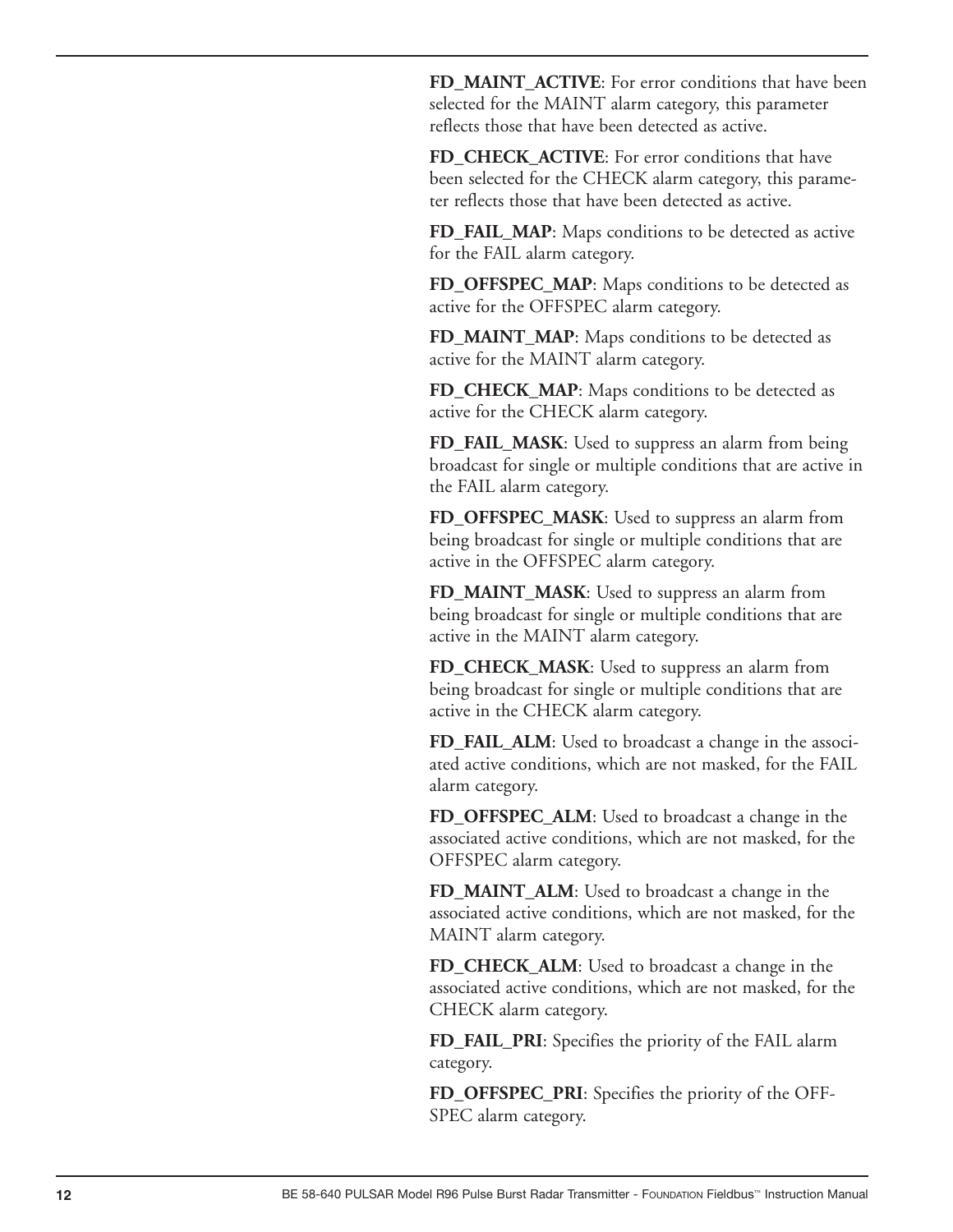**FD\_MAINT\_PRI**: Specifies the priority of the MAINT alarm category.

**FD\_CHECK\_PRI**: Specifies the priority of the CHECK alarm category.

**FD\_SIMULATE**: Diagnostic conditions can be manually supplied when simulation is enabled.

**FD\_RECOMMEN\_ACT**: Describes what actions can be taken to address an active diagnostic condition.

**FD\_EXTENDED\_ACTIVE\_1**: For error conditions that have been selected in the Extended\_Map\_1 parameter, this parameter reflects those that have been detected as active.

FD\_EXTENDED\_MAP\_1: Allows the user finer control in selecting multiple conditions contributing to a single condition that may be mapped for the various alarm categories.

**SERIAL\_NUMBER**: Manufacturer specific read-only parameter that corresponds to "Magnetrol Serial Number" in the Transducer Block.

**SOFTWARE\_REV**: Read-only parameter that corresponds to "Firmware Version" in the Transducer Block.

**HARDWARE\_REV**: Read-only parameter that corresponds to "Hardware Version" in the Transducer Block.

**COMPATIBILITY\_REV**: Read-only parameter that is optionally used when replacing field devices. The correct usage of this parameter presumes that the DEV\_REV value of the replaced device is equal or lower that the COMPATIBILITY\_REV value of the replacing device.

#### **2.3 Transducer Block**

The two TRANSDUCER blocks (TB) contained within the PULSAR Model R96 FF transmitter are custom blocks containing parameters that are pertinent to the transmitter itself.

TRANSDUCER Block 1 (used for level only operation) contains information such as the Configuration, Diagnostics, Calibration data, output level and Status information.

TRANSDUCER Block 2 contains parameters for volume measurement configuration.

The read-only parameters and read-write parameters within the TB are grouped in a useful configuration.

- The read-only parameters report the block status and operation modes.
- The read-write parameters affect both the operation of the function block and the transmitter itself.

#### NOTE:

The Transducer Block will automatically be changed to "Out of Service" when the local interface (keypad) is used to change a static parameter online. The Transducer Block must be manually placed back in service from the Host System to resume operation.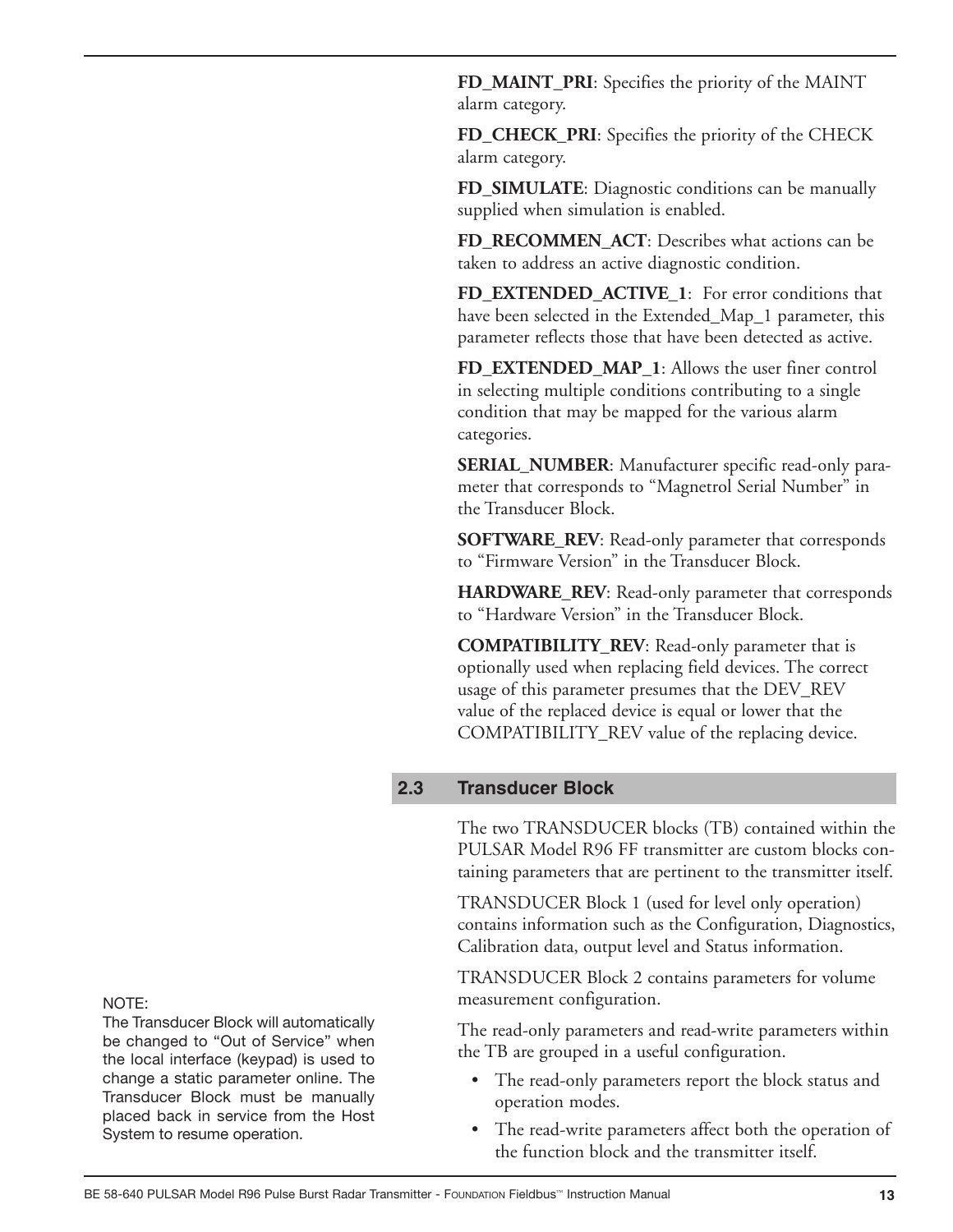#### **2.3.1 transducer Block Parameters**

The first six parameters in the TRANSDUCER Block are the universal parameters discussed in section 2.1.1. After the universal parameters, six additional parameters are required for Transducer Blocks. The most notable of these parameters are **UPDATE\_EVT** and **BLOCK\_ALM**. It should be noted that these six additional parameters must exist but do not have to be implemented.

An important device-specific parameter found later in the TRANSDUCER Block list is **PRESENT\_STATUS**, which displays the status of the device. If more than one message exists, then the messages are displayed in priority order.

If **PRESENT\_STATUS** indicates a problem, refer to Section 5.2, Troubleshooting.

For a complete list of Transducer Block Parameters, refer **to table in the appendix.**

NOTE: The user should compare the DD file and revision number of the device with the HOST system to ensure they are at the same revision level.

*Refer to the DD Revision Table Section 1.2.1.*

*Refer to Appendix A for a complete list of the two Transducer Block parameter sets.*

#### **2.3.2 Password Parameters**

To change a parameter at the local user interface, host, or Fieldbus interface, a value matching the user password must be entered (Default  $= 0$ ). If a static parameter is changed from the local user interface, the Associated Transducer Block goes Out of Service (OOS).

Refer to the Section 4.3 for additional information regarding passwords.

After five minutes with no keypad activity, the entered password expires. However, the device must be placed back in service from the Host System.

#### **2.3.3 PULSaR Model R96 FF Configuration Parameters**

One of the main advantages of the PULSAR Model R96 FF Pulse Burst Radar transmitter is that the device can be delivered pre-configured to the user.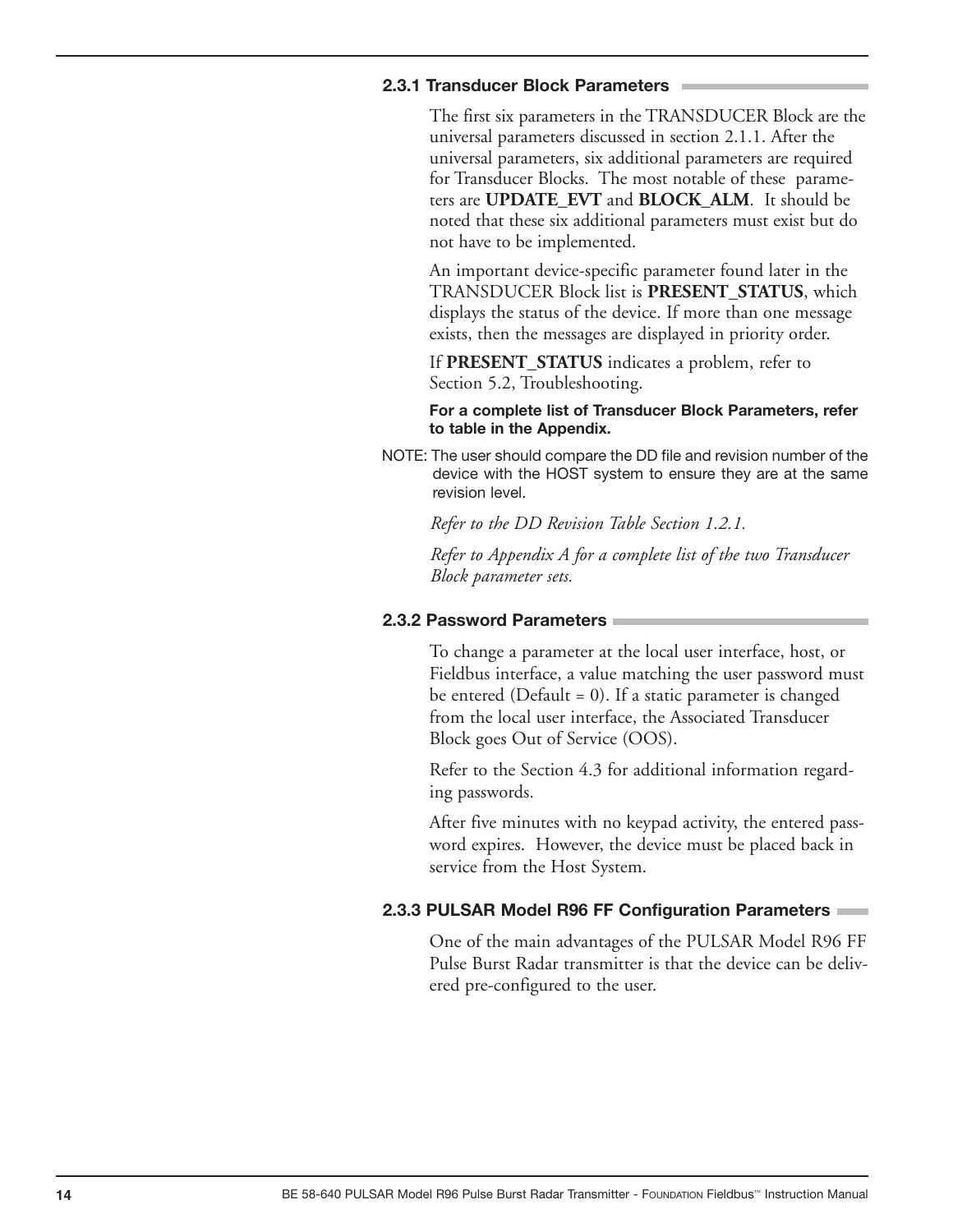On the other hand, part of the advantage of FOUNDATION Fieldbus™ is to provide the ability to monitor changes and make adjustments to a transmitter. The Fieldbus™ concept allows a user to make adjustments if deemed necessary.

#### **2.3.4 PULSaR Model R96 FF device-Specific Configuration Parameters**

Refer to PULSAR Model R96 I/O Manual BE 58-602 for detailed information on the Model R96 device-specific configuration parameters.

#### **2.4 Analog Input Block**

The ANALOG INPUT (AI) block takes the PULSAR Model R96 FF input data, selected by channel number, and makes it available to other function blocks at its output.

| <b>Transducer</b><br><b>Blocks</b> | <b>Process Variable</b> | <b>Channel Parameter</b><br><b>Value</b><br>(Al Blocks) |  |
|------------------------------------|-------------------------|---------------------------------------------------------|--|
|                                    | Level                   |                                                         |  |
|                                    | Distance                | 2                                                       |  |
| $TB1 - Level$                      | Echo Strength           | 3                                                       |  |
|                                    | Electronics Temperature |                                                         |  |
|                                    | Echo Margin             | 5                                                       |  |
| TB2 - Volume                       | Volume                  | 6                                                       |  |

The channel selections are:

#### **2.4.1 aI Block Parameters**

**ST\_REV**: a read-only parameter that gives the revision level of the static data associated with the block. This parameter will be incremented each time a static parameter attribute value is written and is a vehicle for tracking changes in static parameter attributes.

**TAG\_DESC**: a user assigned parameter that describes the intended application of any given block.

**STRATEGY:** a user assigned parameter that identifies groupings of blocks associated with a given network connection or control scheme.

**ALERT\_KEY**: a user assigned parameter which may be used in sorting alarms or events generated by a block.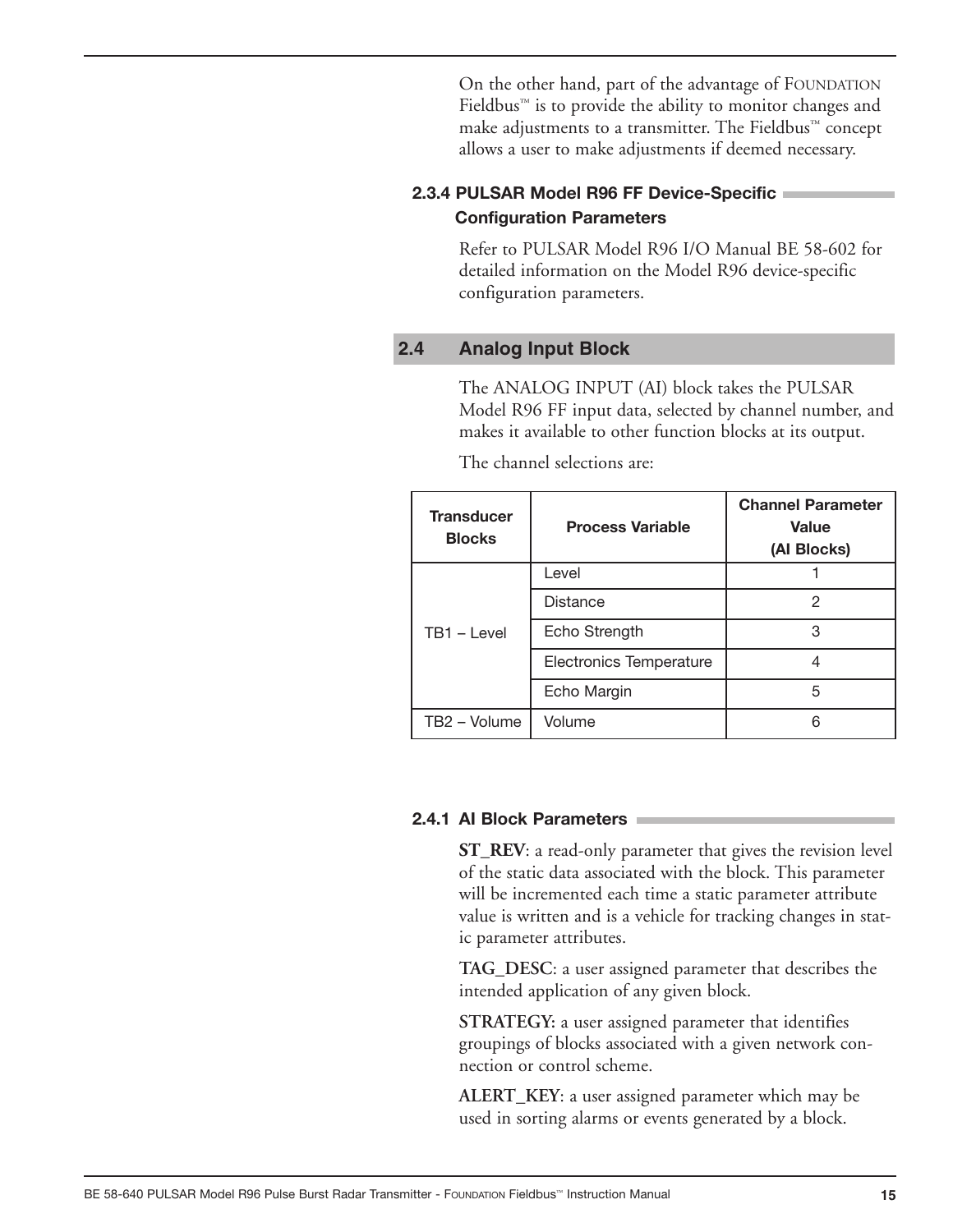**MODE\_BLK**: a structured parameter composed of the actual mode, the target mode, the permitted mode(s), and the normal mode of operation of a block.

- Target: The mode to "go to"
- Actual: The mode the "block is currently in"
- Permitted: Allowed modes that target may take on
- Normal: Most common mode for target

**BLOCK\_ERR**: This parameter reflects the error status associated with the hardware or software components associated with a block. It is a bit string so that multiple errors may be shown.

**PV**: Either the primary analog value for use in executing the function, or a process value associated with it.

**OUT**: The primary analog value calculated as a result of executing the function block.

**SIMULATE**: Allows the transducer analog input or output to the block to be manually supplied when simulate is enabled. When simulate is disabled, the simulate value and status track the actual value and status. Refer to Section 2.4.5 for additional information.

**XD\_SCALE**: The high and low scale values, Engineering Units, and number of digits to the right of the decimal point used with the value obtained from the transducer for a specified channel.

**OUT\_SCALE**: The high and low scale values, Engineering Units, and number of digits to the right of the decimal point to be used in displaying the OUT parameter.

**GRANT\_DENY**: Options for controlling access of host computers and local control panels to operating, tuning, and alarm parameters of the block.

**IO\_OPTS**: Option which the user may select to alter input and output block processing.

**STATUS\_OPTS**: Options which the user may select in the block processing of status.

**CHANNEL**: The number of the logical hardware channel that is connected to this I/O block. (This information defines the transducer to be used going to or from the physical world).

**L\_TYPE**: Determines if the values passed by the transducer block to the AI block may be used directly (Direct), or if the value is in different units and must be converted linearly (Indirect), using the input range defined for the transducer and the associated output range.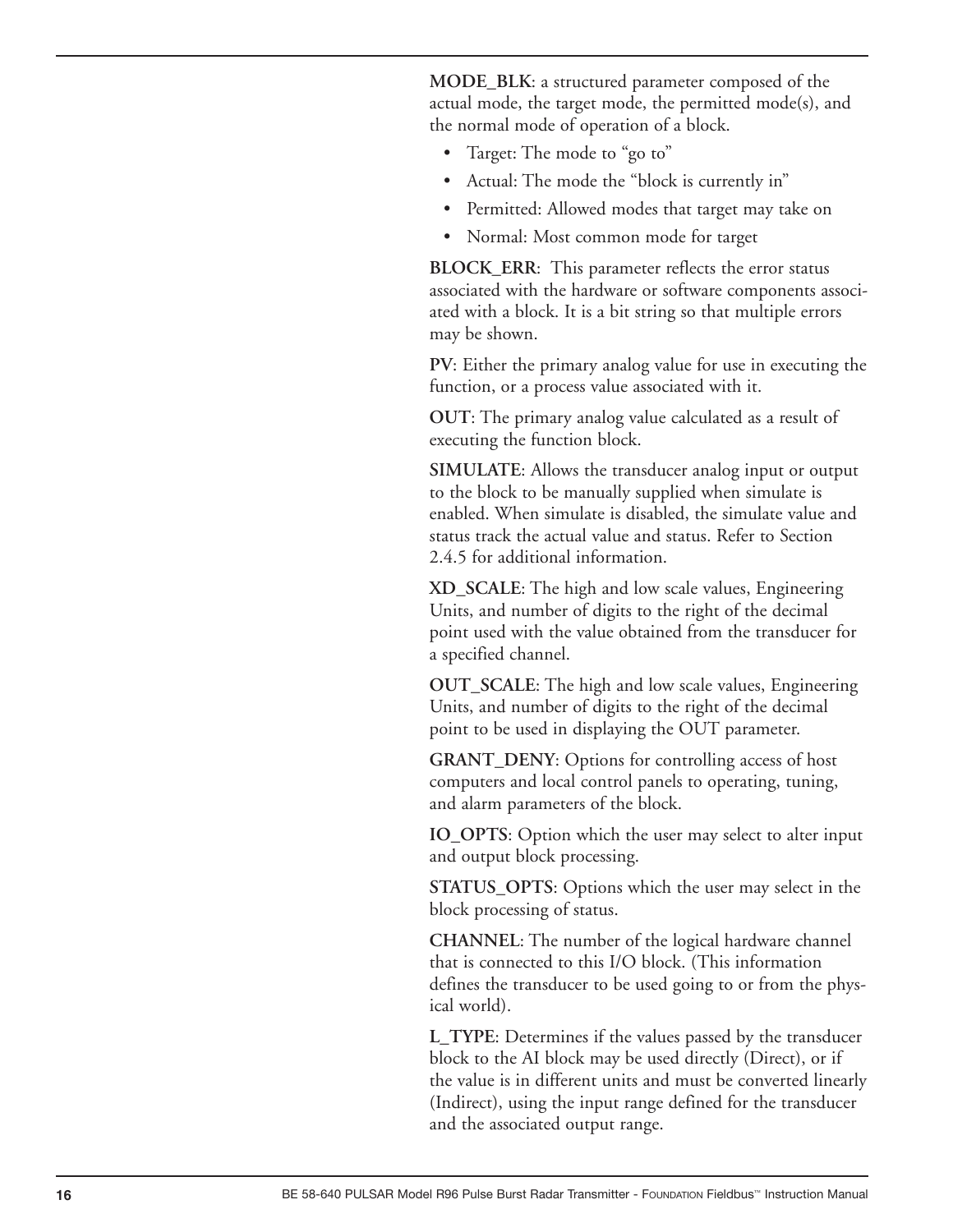**LOW\_CUT**: Limit used in square root processing.

PV\_FTIME: Time constant of a single exponential filter for the PV, in seconds.

**FIELD\_VAL**: Raw value of the field device in % of PV range, with a status reflecting the Transducer condition before signal characterization (L\_TYPE) or filtering (PV\_FTIME).

**UPDATE\_EVT**: This alert is generated by any change to the static data.

**BLOCK\_ALM**: The block alarm is used for all configuration, hardware, or system problems in the block.

**ALARM\_SUM**: The current alert status, unacknowledged states, unreported states, and disabled states of the alarms associated with the function block.

**ACK\_OPTION**: Selection of whether alarms associated with the function block will be automatically acknowledged.

**ALARM\_HYS**: Amount the PV must return within the alarm limits before the alarm condition clears. Alarm hysteresis expressed as a percent of the span of the PV.

**HI\_HI\_PRI**: Priority of the high high alarm.

**HI\_HI\_LIM**: The setting for high high alarm in engineering units.

**HI\_PRI**: Priority of the high alarm.

**HI\_LIM**: The setting for high alarm in engineering units

**LO\_PRI**: Priority of the low alarm.

**LO\_LIM**: The setting for low alarm in engineering units.

**LO\_LO\_PRI**: Priority of the low low alarm.

**LO\_LO\_LIM**: The setting for low low alarm in engineering units.

**HI\_HI\_ALM**: The status for high high alarm and its associated time stamp.

**HI\_ALM**: Status for high alarm and associated time stamp.

**LO\_ALM**: Status for low alarm and associated time stamp.

**LO\_LO\_ALM**: The status for low low alarm and its associated time stamp.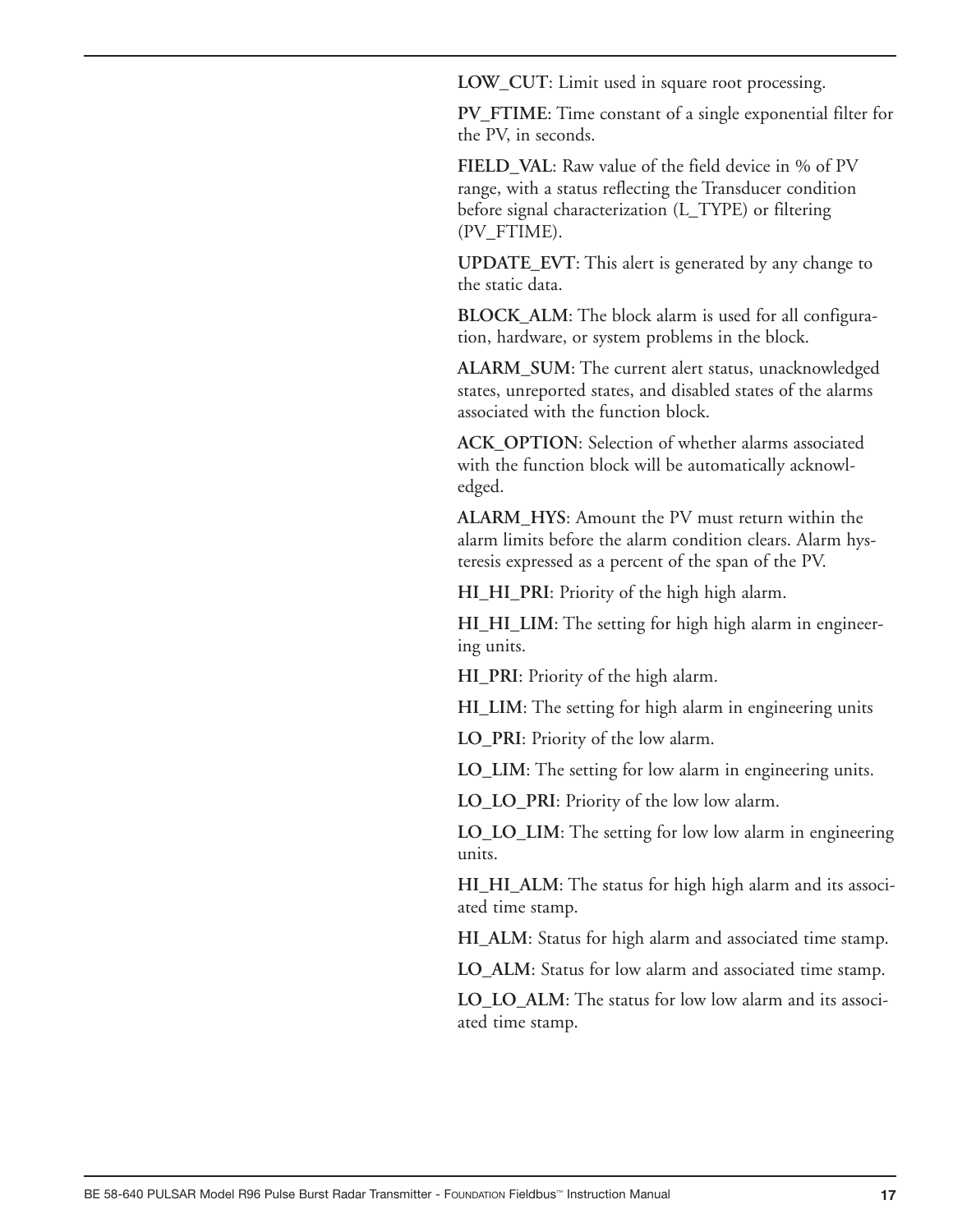**BLOCK\_ERR\_DESC**: Reports more specific details regarding some errors reported through BLOCK\_ERR.

The MODE\_BLK parameter (within both the TB and AI Blocks) must be set to AUTO to pass the PV Value through the AI to the network.

Transducer scaling, called XD\_SCALE is applied to the PV from the CHANNEL to produce the FIELD\_VAL in percent.

• Valid XD\_SCALE engineering units depend on the Channel Type.

#### **2.4.2 AI Block Diagnostics**

The AI blocks can display a BLOCK\_ERR diagnostic when:

- 1. The Channel is not set correctly.
- 2. XD\_SCALE does not have suitable engineering units.
- 3. The SIMULATE parameter is active.
- 4. AI block MODE is O/S (out of service).
- NOTE: This can be caused by the Resource Block being OOS or the AI Block not scheduled for execution.
	- 5. L-TYPE not set or set to Direct with improper OUT\_SCALE.

The AI block uses the STATUS\_OPTS setting and the "LIMIT" ALARM PARAMETERS value to modify the AI PV and OUT QUALITY.

A Damping Filter is a feature of the AI block. The PV\_FTIME parameter is a time constant of a single exponential filter for the PV, in seconds. This parameter can be used to dampen out fluctuation in level due to excessive turbulence.

The AI block also has multiple ALARM functions that monitor the OUT parameter for out of bound conditions.

#### **2.4.3 Local Display of Analog Input =**

The PULSAR Model R96 FF transmitter incorporates a useful feature that allows the Analog Input (AI) block Out values to be displayed on the local LCD.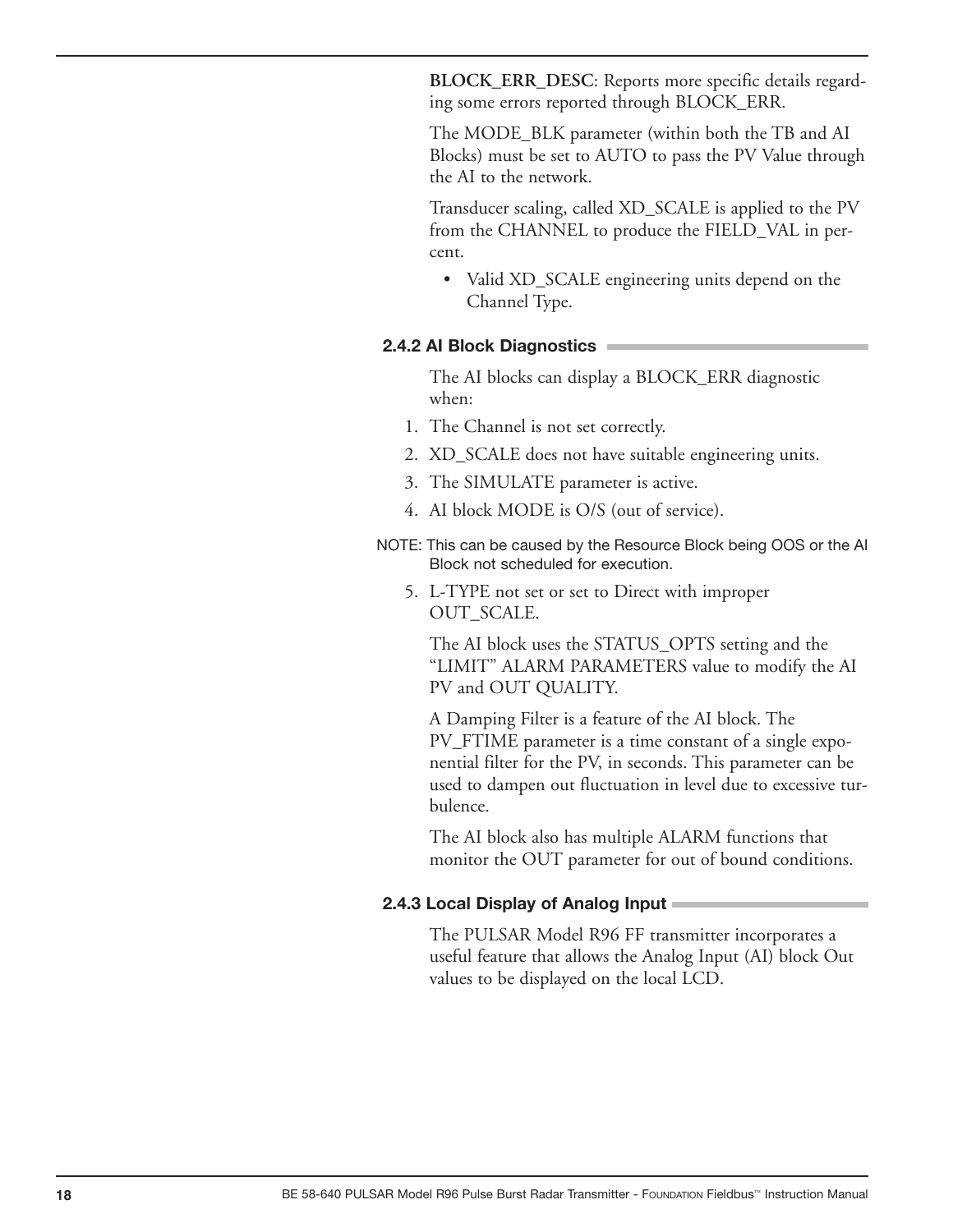

LIT Pulsar Mdl R96 Al1-Elec Temp οç **Bad: Out of Service** 

**LCD Home Screen** 

NOTE: There are many reasons that AI block Out values can deviate from the measurement value originating in the Transducer block, and because the keypad and local display will only provide access to Transducer block parameters, there is no way to change (or view) the other Fieldbus configuration items affecting the AI block output using the keypad and LCD.

> In other words, these screens should only be considered as measured value indicators for configured transmitters. For example:

- The screens are not used for commissioning or diagnostic/troubleshooting purposes.
- Prior to full Fieldbus configuration (transmitter assigned a permanent address, AI block(s) configured and scheduled for execution, etc.), the value displayed will be 0 with "BAD: OUT OF SERVICE" indicated. It will not reflect the transducer measurement.

### 2.4.3.1 AI Out Display Screens

The Analog Input Block Out values can be conditionally displayed as part of the "rotating" home menu screens. A representative example is shown at left.

The screens will be formatted as shown with:

- Physical Device Tag (Selectable)
- Measured Value Status (Bad, Good, Uncertain)
- Bar Graph

For example, "AI1\_Level" would be the most commonly used AI Out screen.

"AI2---" would be displayed when the channel value is 0 [uninitialized] for AI block 2.

Because the Model R96 transmitter has six (6) Analog Input blocks, any or all of which may be used in particular applications, a Transducer block parameter controls which AI block Out values will be displayed on the LCD.

Any or all (or none) of the AI block Out values can be selected for display on the rotating home menu.

NOTE: In the photo at left, status is shown as "Bad out of Service". This message would be shown prior to commissioning.

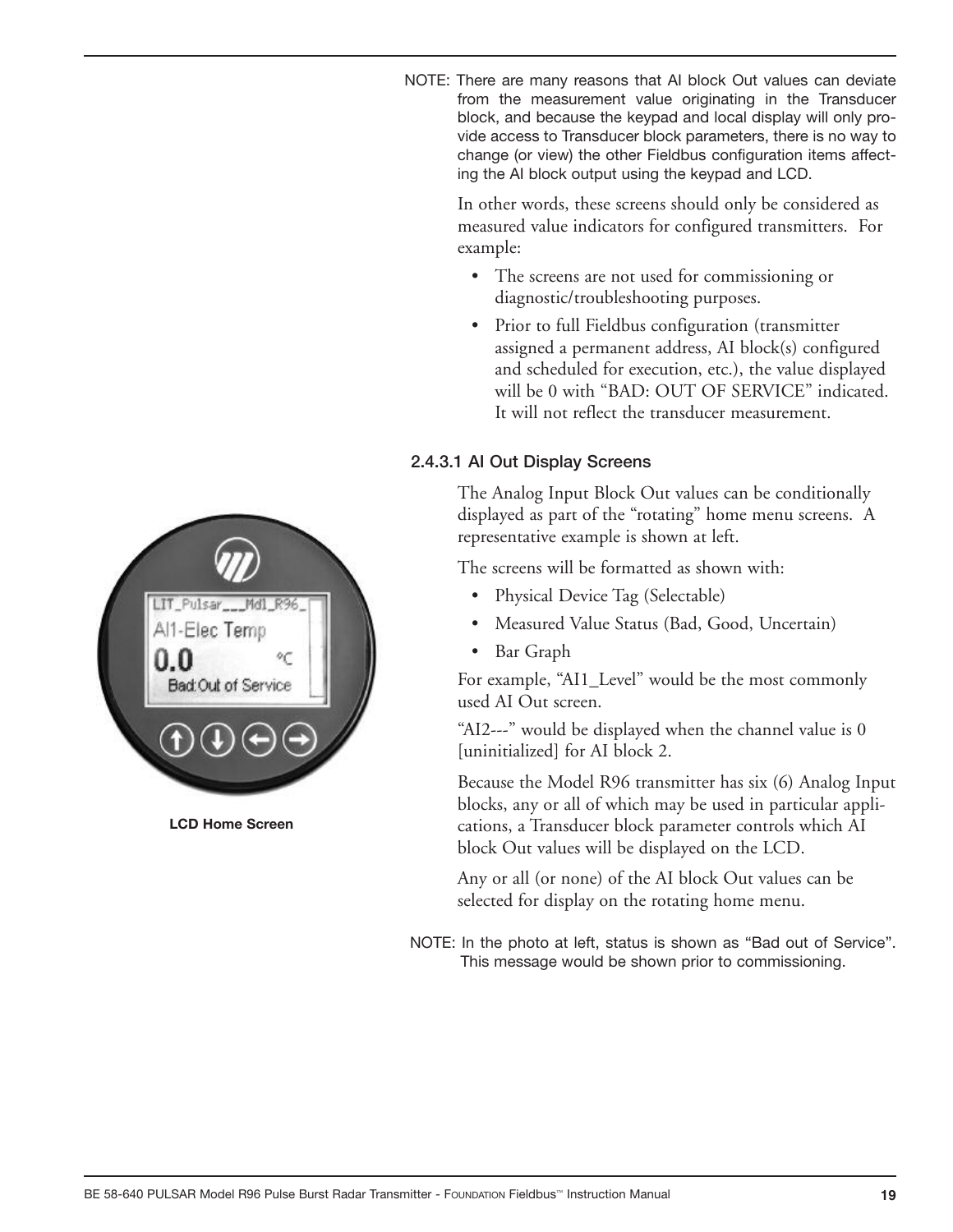#### **2.4.4 aI Block Configuration**

Below are examples of various typical AI Block configurations.

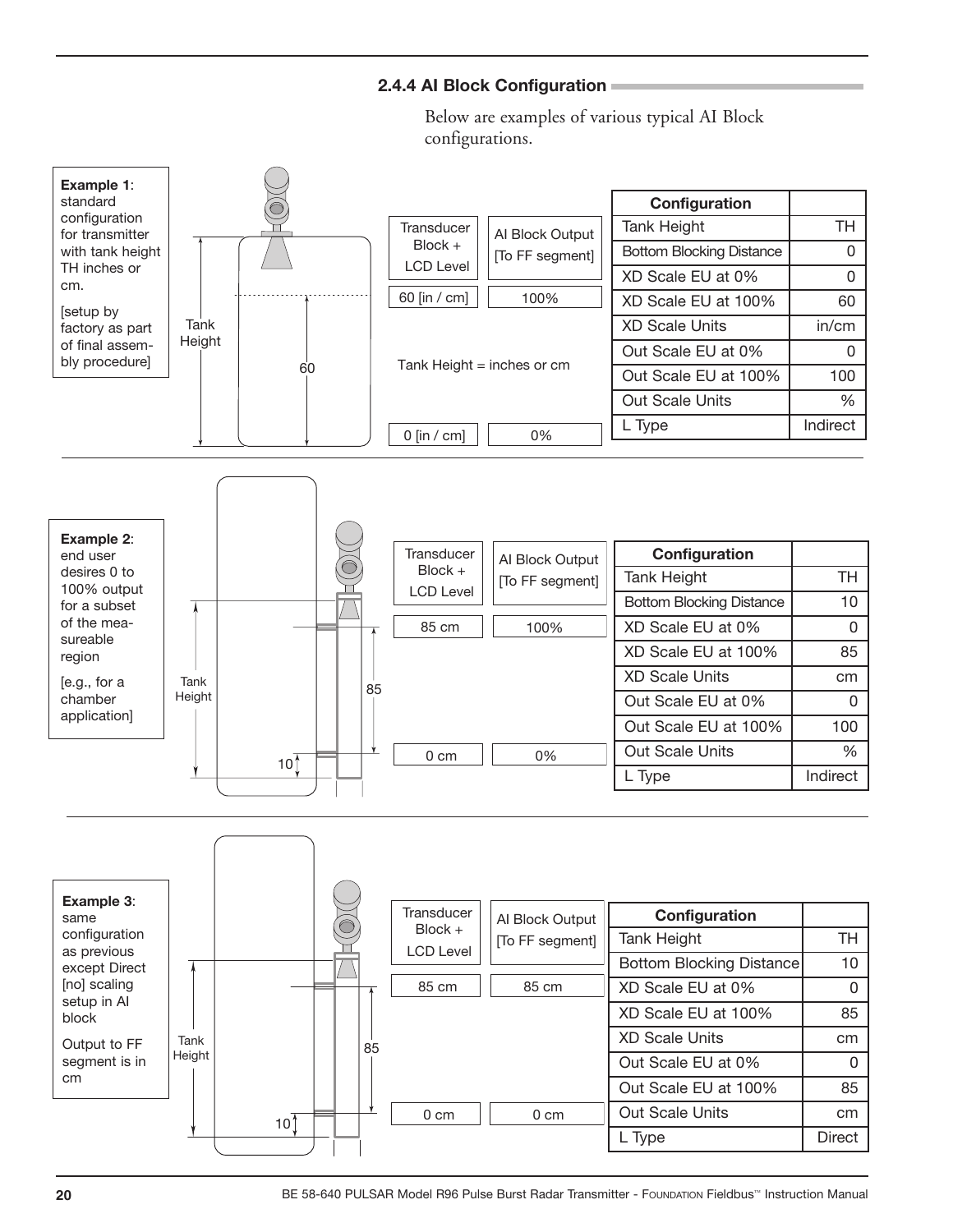

The PULSAR Model R96 with FOUNDATION Fieldbus™ supports the Simulate feature in the Analog Input block. The Simulate feature is typically used to exercise the operation of an AI block by simulating a TRANSDUCER block input.

This feature cannot be activated without the placement of a hardware jumper. A jumper is provided in the "Run" position of the PULSAR Model R96, and is placed under the display module. To enable the simulation feature, remove display module and move the jumper to the "SIM" position. Refer to figure at left for jumper location.

- NOTE: A BLOCK\_ERR of "Simulation Active" in the Resource Block does not mean simulation is active—it merely indicates that the simulation (hardware) enabling jumper is present.
	- The jumper may be removed to eliminate the BLOCK\_ERR and placed back in the "Run" position.

### **2.5 PID Block**

The PID Function Block contains the logic necessary to perform Proportional/Integral/Derivative (PID) control. The block provides filtering, set point and rate limits, feedforward support, output limits, error alarms, and mode shedding.

Although most other function blocks perform functions specific to the associated device, the PID block may reside in any device on the network. This includes a valve, a transmitter, or the host itself.

The PULSAR Model R96 FF PID Block implementation follows the specifications documented by the Fieldbus Foundation.

### **2.5.1 PId Block Parameters**

**ACK\_OPTION**: Used to set auto acknowledgement of alarms.

**ALARM\_HYS**: The amount the alarm value must return to before the associated active alarm condition clears.

**ALARM\_SUM**: The summary alarm is used for all process alarms in the block.

**ALERT\_KEY**: The identification number of the plant unit.

**BAL\_TIME**: The specified time for the internal working value of bias to return to the operator set bias.

**Place Jumper in the "SIM" position to enable simulation.**

OWER

 $^*$  RIN

UTILITY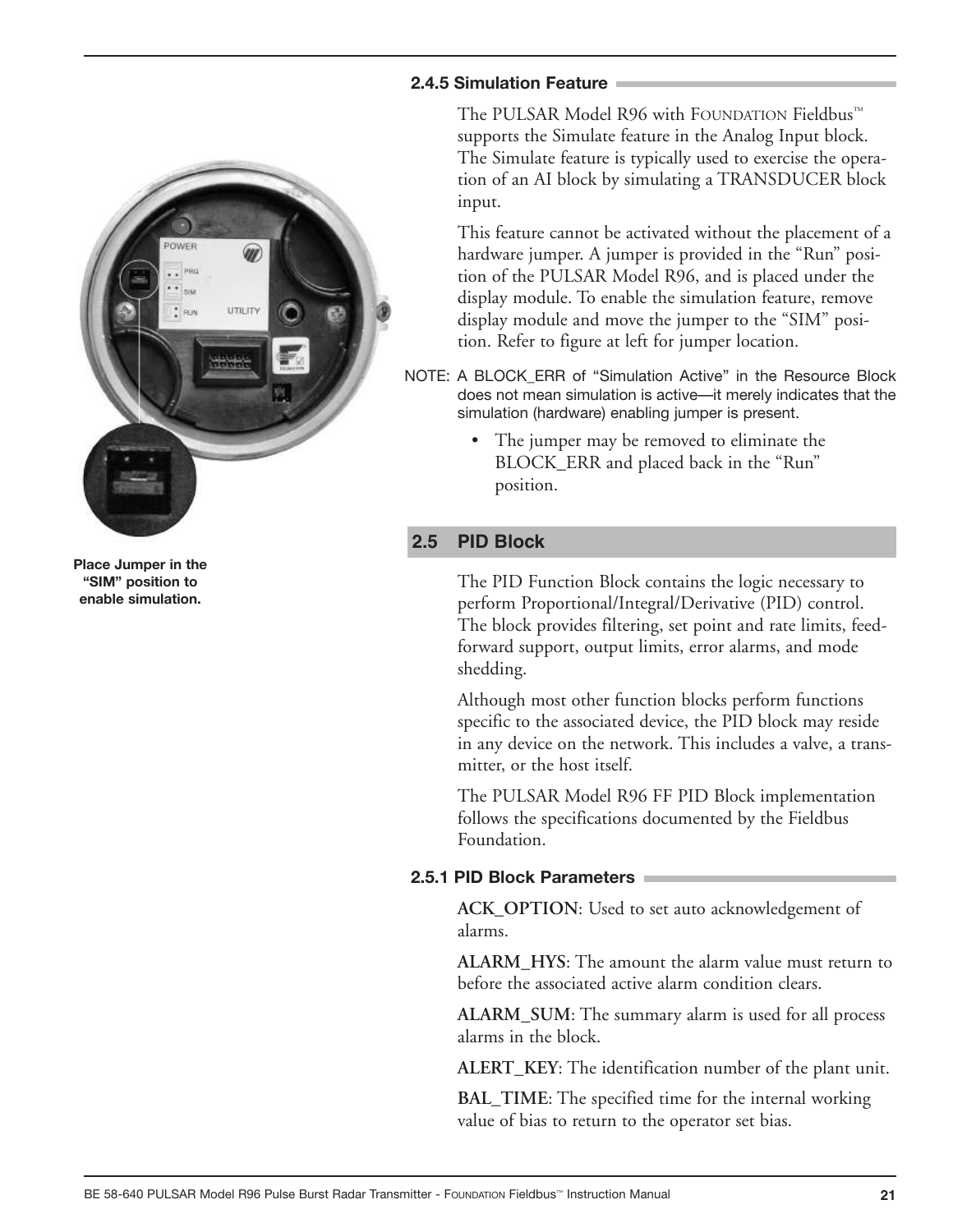**BKCAL\_IN**: The analog input value and status for another blocks BKCAL\_OUT output.

**BKCAL\_HYS**: The amount the output must change away from its output limit before the limit status is turned off, expressed as a percent of the span of the output.

**BKCAL\_OUT**: The value and status required by the BKCAL IN input for another block.

**BLOCK\_ALM**: Used for all configuration, hardware, or system problems in the block.

**BLOCK\_ERR**: Reflects the error status associated with the hardware or software components associated with a block.

**BYPASS**: Used to override the calculation of the block.

**CAS\_IN**: The remote setpoint value from another block.

**CONTROL\_OPTS**: Allows one to specify control strategy options.

**DV\_HI\_ALM**: The DV HI alarm data.

**DV\_HI\_LIM**: The setting for the alarm limit used to detect the deviation high alarm condition.

**DV\_HI\_PRI**: The priority of the deviation high alarm.

**DV\_LO\_ALM**: The DV LO alarm data.

**DV\_LO\_LIM**: The setting for the alarm limit used to detect the deviation low alarm condition.

**DV\_LO\_PRI**: The priority of the deviation low alarm.

**FF\_GAIN**: The feedforward gain value.

**FF\_SCALE**: The high and low scale values associated with FF\_VAL.

**FF\_VAL**: The feedforward control input value and status.

**GAIN**: The proportional gain value. This value cannot equal zero.

**GRANT\_DENY**: Options for controlling access of host computers to alarm parameters of the block.

**HI\_ALM**: The HI alarm data.

**HI\_HI\_ALM**: The HI HI alarm data.

**HI\_HI\_LIM**: The setting for the alarm limit used to detect the HI HI alarm condition.

**HI\_HI\_PRI**: The priority of the HI HI Alarm.

**HI\_LIM**: The setting for the alarm limit used to detect the HI alarm condition.

**HI\_PRI**: The priority of the HI alarm.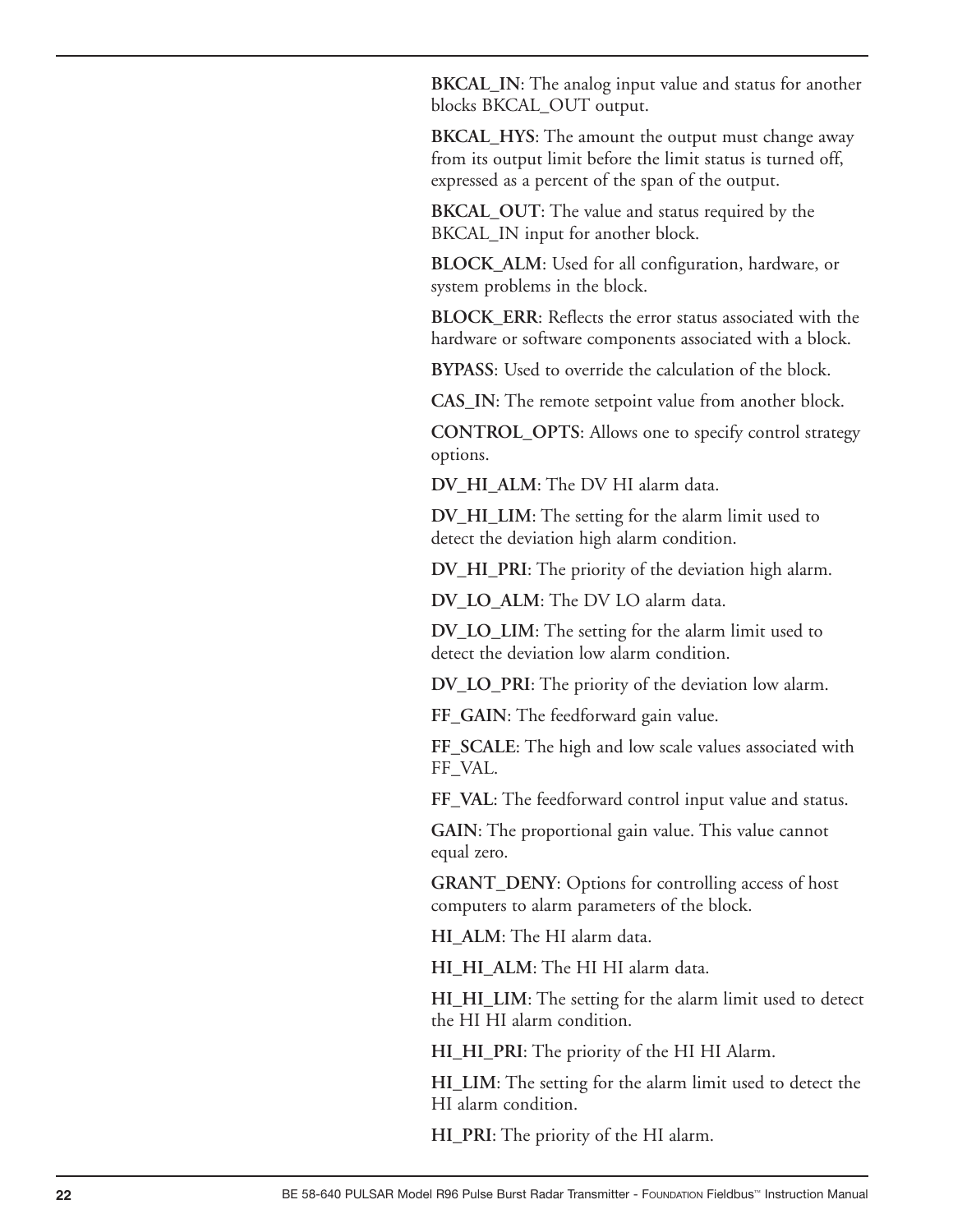**IN**: The connection for the PV input from another block.

**LO\_ALM**: The LO alarm data.

**LO\_LIM**: The setting for the alarm limit used to detect the LO alarm condition.

**LO\_LO\_ALM**: The LO \_LO alarm data.

**LO\_LO\_LIM**: The setting for the alarm limit used to detect the LO\_LO alarm condition.

**LO\_LO\_PRI**: The priority of the LO\_LO alarm.

**LO\_PRI**: The priority of the LO alarm.

**MODE\_BLK**: The actual, target, permitted, and normal modes of the block.

**OUT**: The block input value and status.

**OUT\_HI\_LIM**: The maximum output value allowed.

**OUT\_LO\_LIM**: The minimum output value allowed.

**OUT\_SCALE**: The high and low scale values associated with OUT.

**PV**: The process variable use in block execution.

PV\_FTIME: The time constant of the first order PV filter.

**PV\_SCALE**: The high and low scale values associated with PV.

**RATE**: The derivative action time constant.

**RCAS\_IN**: Target setpoint and status that is provided by a supervisory host.

**RCAS\_OUT**: Block setpoint and status that is provided to a supervisory host.

**RESET**: The integral action time constant.

**ROUT\_IN**: Block output that is provided by a supervisory host.

**ROUT\_OUT**: Block output that is provided to a supervisory host.

**SHED\_OPT**: Defines action to be taken on remote control device timeout.

**SP**: The target block setpoint value.

**SP\_HI\_LIM**: The highest SP value allowed.

**SP\_LO\_LIM:** The lowest SP value allowed.

**SP\_RATE\_DN**: Ramp rate for downward SP changes.

**SP\_RATE\_UP**: Ramp rate for upward SP changes.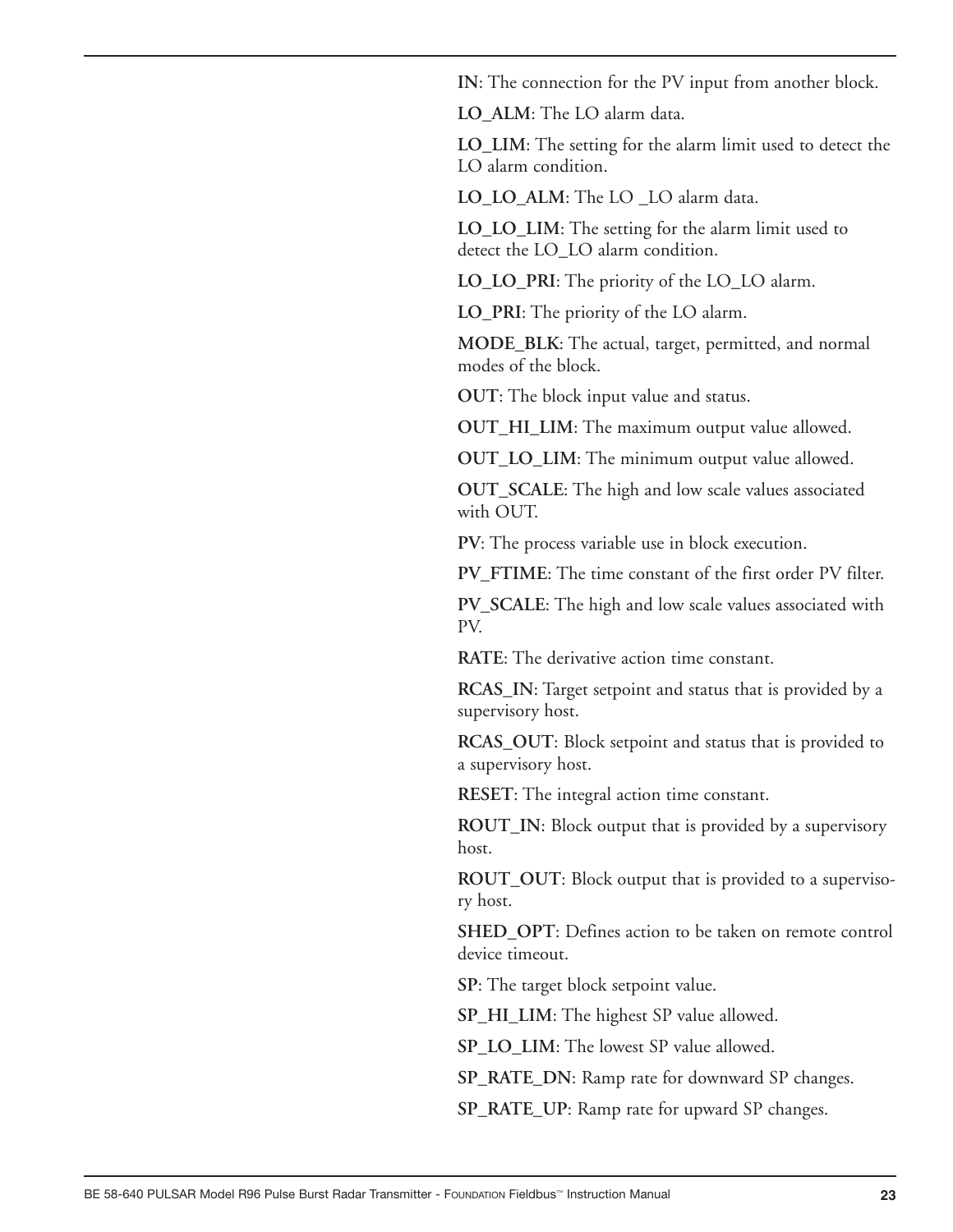**STATUS\_OPTS**: Allows one to select options for status handling and processing.

**STRATEGY**: Can be used to identify grouping of blocks.

**ST\_REV**: The revision level of the static data associated with the function block.

**TAG\_DESC**: The user description of the intended application of the block.

**TRK\_IN\_D**: Discrete input that initiates external tracking.

**TRK\_SCALE**: The high and low scale values associated with TRK\_VAL.

**TRK\_VAL**: The value applied to OUT in LO mode.

**UPDATE\_EVT**: This alert is generated by any changes to the static data.

**BLOCK-ERR-DESC**: Reports more specific details regarding some errors reported through BLOCK\_ERR.

### **3.0 Advanced Function Blocks**

#### **3.1 Arithmetic Block (AR)**

The Arithmetic function block provides the ability to configure a range extension function for a primary input and applies the nine different arithmetic types as compensation to or augmentation of the range extended input.

The nine arithmetic functions are:

- Flow Compensation Linear
- Flow Compensation Square Root
- Flow Compensation Approximate
- Btu Flow
- Traditional Multiply and Divide
- **Average**
- Summer
- Fourth Order Polynomial
- Simple HTG Compensate Level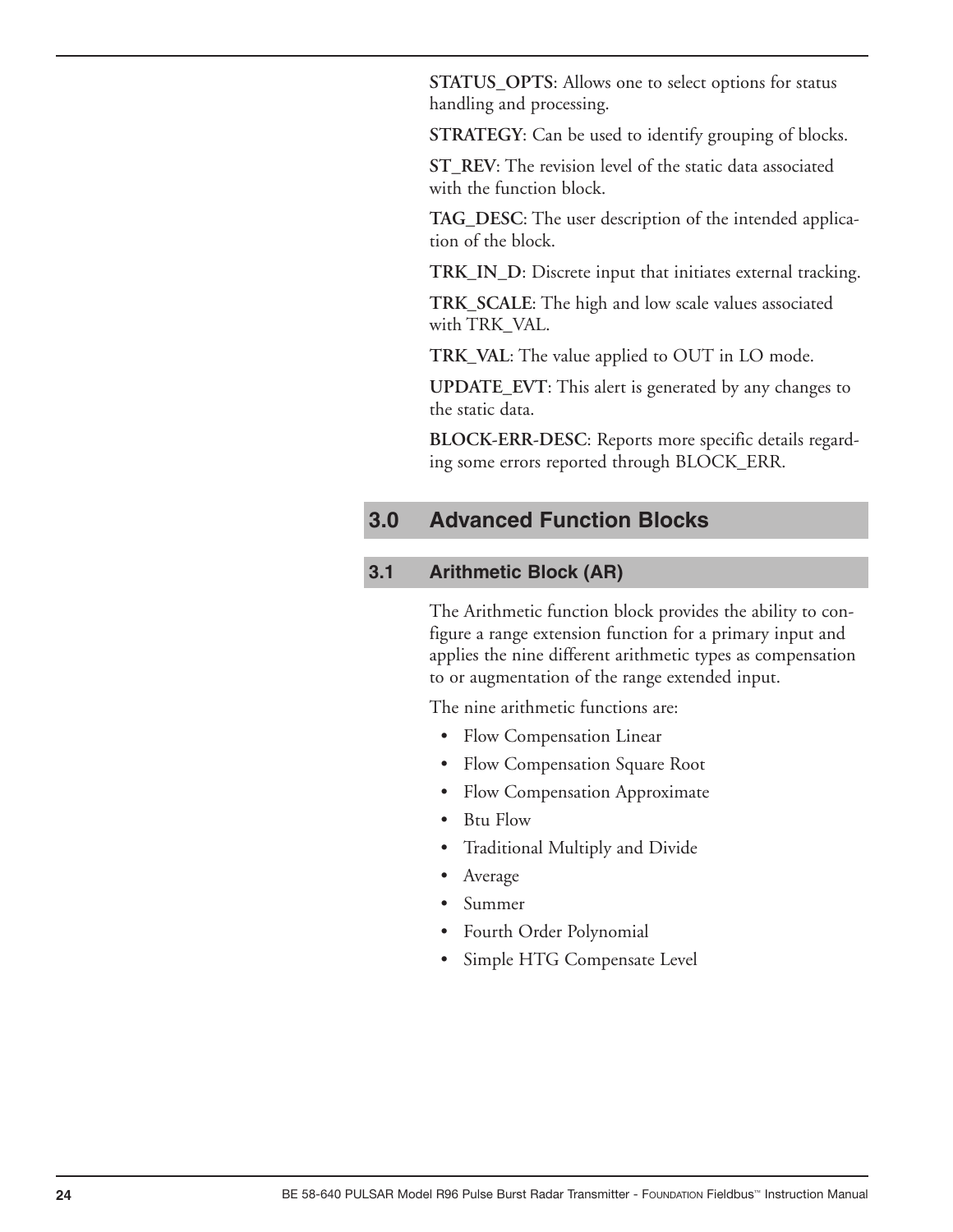**ST\_REV**: The revision level of the static data associated with the function block. The revision value will increment each time a static parameter value in the block is changed.

**TAG\_DESC**: The user description of the intended application of the block.

**STRATEGY**: The strategy field can be used to identify grouping of blocks. This data is not checked or processed by the block.

**ALERT\_KEY**: The identification number of the plant unit. This information may be used in the host for sorting alarms, etc.

**MODE\_BLK**: The actual, target, permitted, and normal modes of the block.

- Target: The mode to "go to"
- Actual: The mode the "block is currently in"
- Permitted: Allowed modes that target may take on
- Normal: Most common mode for target

**BLOCK\_ERR**: This parameter reflects the error status associated with the hardware or software components associated with a block. It is a bit string so that multiple errors may be shown.

**PV**: The primary analog value for use in executing the function, or a process value associate with it.

**OUT**: The analog output value and status.

**PRE\_OUT**: Displays what would be the OUT value if the mode was "Auto" or lower.

**PV\_SCALE**: Associated with the PV.

**OUT\_RANGE**: The high and low scale values, engineering units code, and number of digits to the right of the decimal point associated with OUT.

**GRANT\_DENY**: Options for controlling access of host computers and local control panels to operating, tuning, and alarm parameters of the block.

**INPUT\_OPTIONS**: Option bit string for handling the status of the auxiliary inputs.

**IN**: The block input value and status.

**IN\_LO**: Input of the low range transmitter, in a range extension application.

**IN–1, IN–2, IN–3**: Inputs combined with the PV in a section of four term math functions.

**RANGE\_HI**: Constant value above which the range extension has switch to the high range transmitter.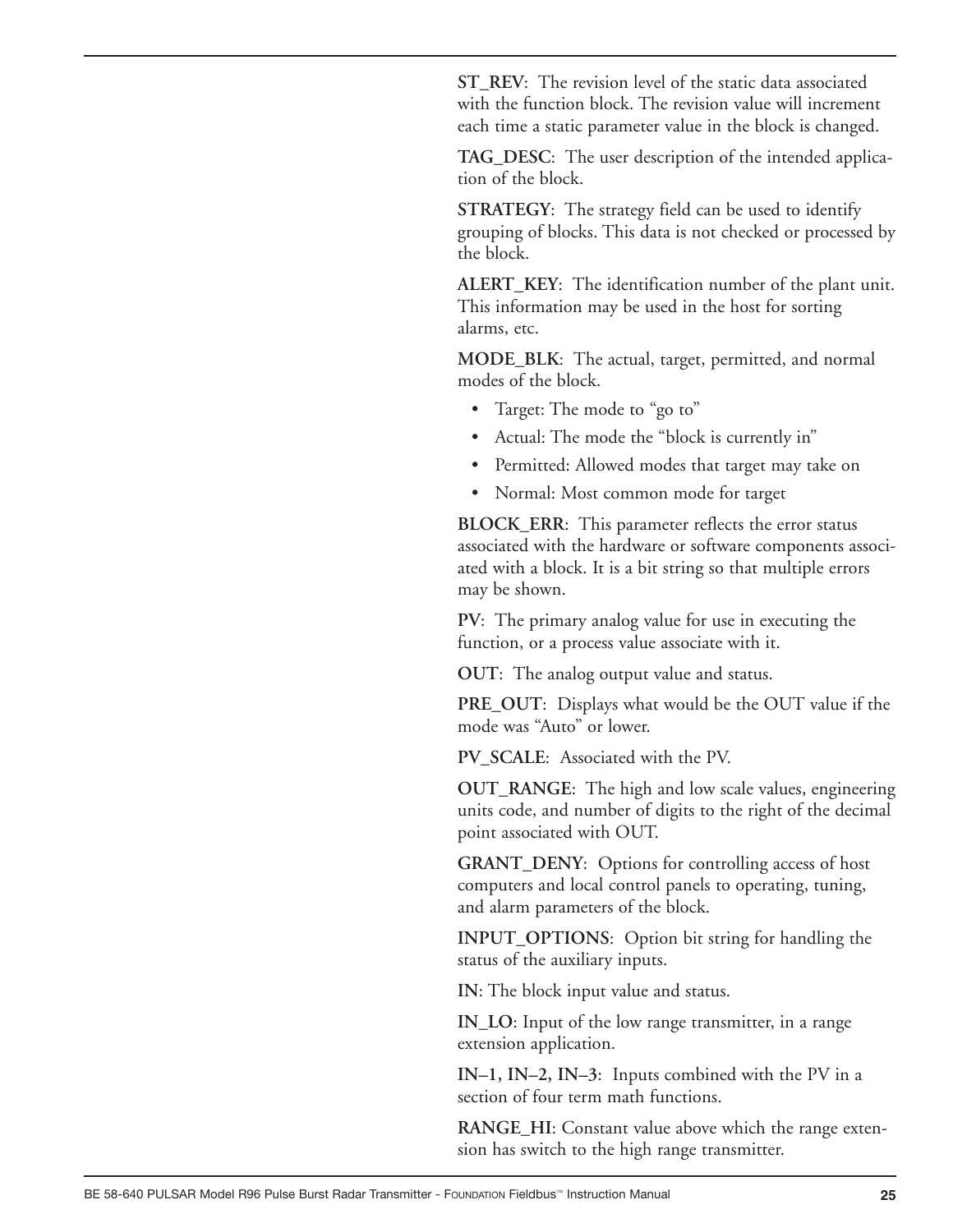**RANGE\_LO**: Constant value below which the range extension has switch to the high range transmitter.

**BIAS\_IN\_1**: The bias value for IN\_1.

**GAIN\_IN\_1**: The proportional gain (multiplier) value for IN\_1.

**BIAS\_IN\_2**: The bias value for IN\_2.

**GAIN\_IN\_2**: The proportional gain (multiplier) value for IN\_2.

**BIAS\_IN\_3**: The bias value for IN\_3.

**GAIN\_IN\_3**: The proportional gain (multiplier) value for IN\_3.

**COMP\_HI\_LIM**: Determines the high limit of the compensation input.

**COMP\_LO\_LIM**: Determines the low limit of the compensation input.

**ARITH\_TYPE**: The set of nine arithmetic functions applied as compensation to or augmentation of the range extended input.

**BAL\_TIME**: Specifies the time for a block value to match an input, output, or calculated value or the time for dissipation of the internal balancing bias.

**BIAS**: The bias value is used to calculate the output.

**GAIN**: The gain value is used to calculate the output.

**OUT\_HI\_LIM**: The maximum output value allowed.

**OUT\_LO\_LIM**: The minimum output value allowed.

**UPDATE\_EVT**: This alert is generated by any changes to the static data.

**BLOCK\_ALM**: Used for all configuration, hardware, connection failure, or system problem in the block.

**BLOCK\_ERR\_DESC**: Reports more specific details regarding some errors reported through BLOCK\_ERR.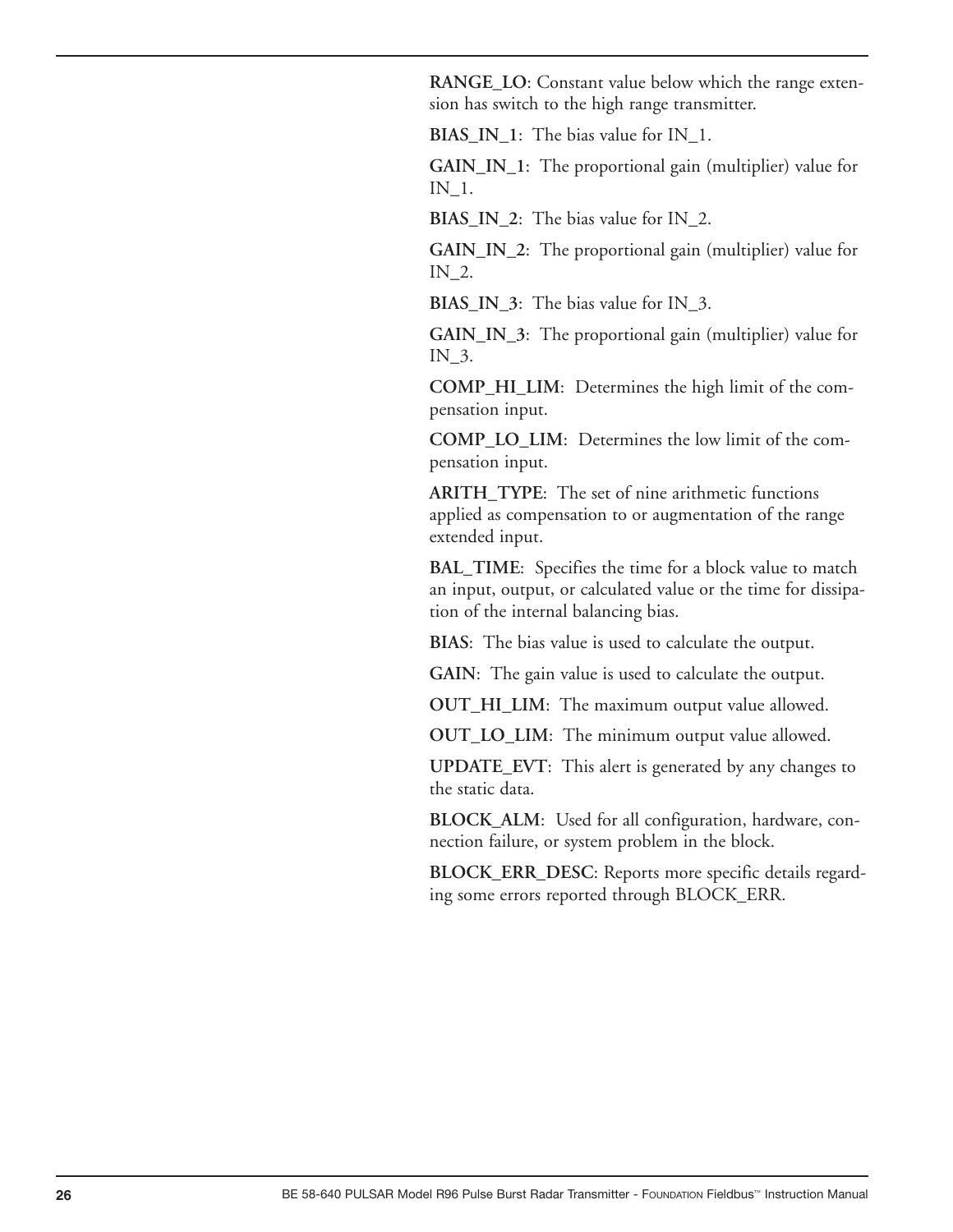#### **3.2 Input Selector Block (IS)**

The Input Selector (IS) function block can be used to select the first good, maximum, minimum, or average of as many as four input values and place it at the output. The block supports signal status propagation. (There is no process alarm detection in the Input Selector function block.)

**ST\_REV**: The revision level of the static data associated with the function block. The revision value will be incremented each time a static parameter value in the block is changed.

**TAG\_DESC**: The user description of the intended application of the block.

**STRATEGY**: The strategy field can be used to identify grouping of blocks. This data is not checked or processed by the block.

**ALERT\_KEY**: The identification number of the plant unit. This information may be used in the host for sorting alarms, etc.

**MODE\_BLK** : The actual, target, permitted, and normal modes of the block.

- Target: The mode to "go to"
- Actual: The mode the "block is currently in"
- Permitted: Allowed modes that target may take on
- Normal: Most common mode for target

**BLOCK\_ERR**: This parameter reflects the error status associated with the hardware or software components associated with a block. It is a bit string, so that multiple errors may be shown.

**OUT**: The block output value and status.

**OUT\_RANGE**: High and low scale values, engineering units code, and number of digits to the right of the decimal point associated with OUT

**GRANT\_DENY**: Options for controlling access of host computers and local control panels to operating, tuning, and alarm parameters of the block.

**STATUS\_OPTIONS** : Allows you to select options for status handling and processing. The supported status options for the input selector block are: "Use Uncertain as Good", "Uncertain if Man mode."

**IN\_1**: The block input value and status.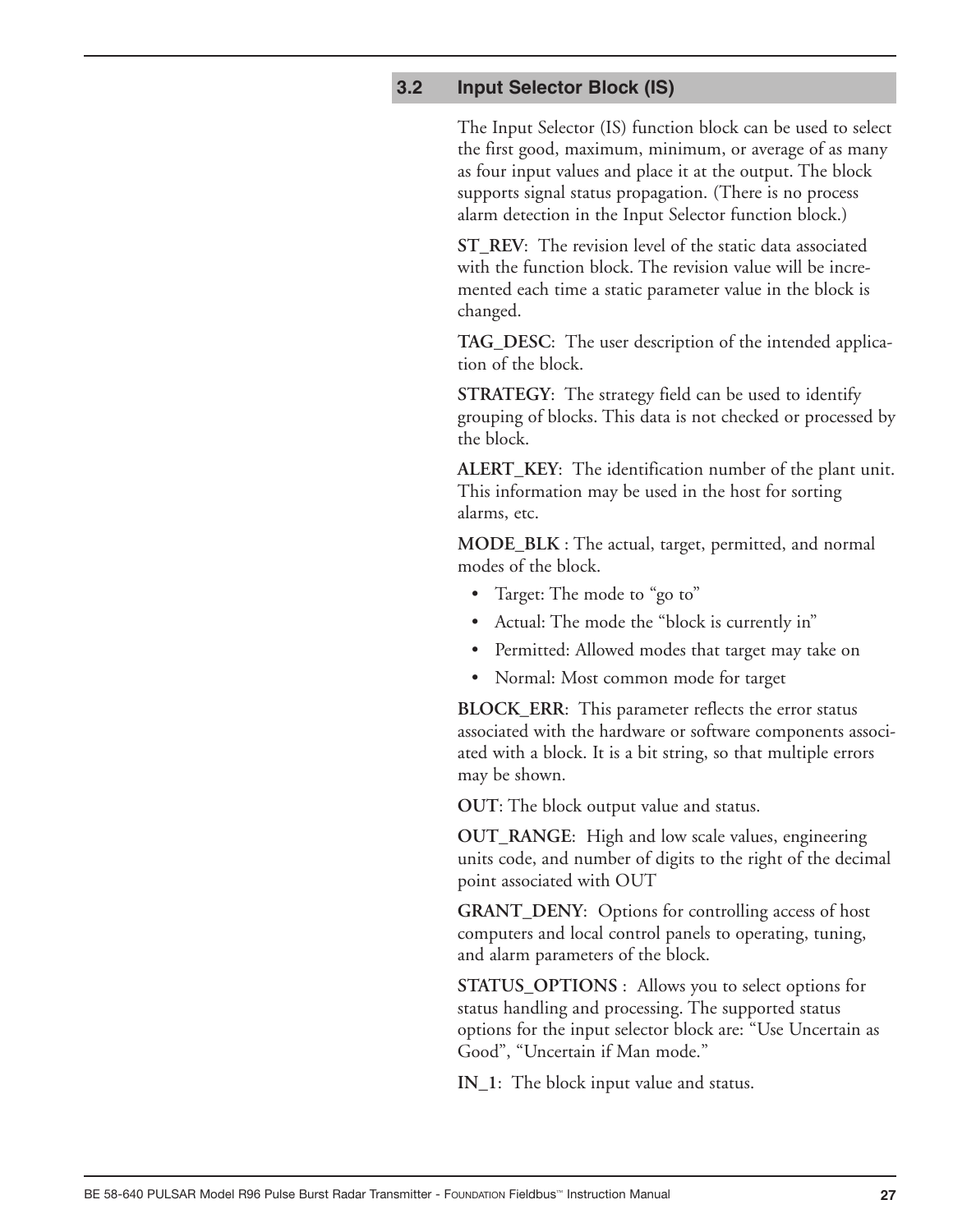**IN\_2**: The block input value and status.

**IN\_3**: The block input value and status.

**IN\_4**: The block input value and status.

**DISABLE\_1**: Parameter to switch off the input from being used 0- Use, 1 - Disable.

**DISABLE\_2**: Parameter to switch off the input from being used 0- Use, 1 - Disable.

**DISABLE\_3**: Parameter to switch off the input from being used 0- Use, 1 - Disable.

**DISABLE\_4**: Parameter to switch off the input from being used 0- Use, 1 - Disable.

**SELECT\_TYPE**: Determines the selector action; First good, Minimum, Maximum, Middle, Average.

**MIN\_GOOD**: The minimum number of inputs which are "good" is less than the value of MIN\_GOOD then set the OUT status to "bad".

**SELECTED**: The integer indicating the selected input number.

**OP\_SELECT**: An operator settable parameter to force a given input to be used.

**UPDATE\_EVT**: This alert is generated by any change to the static data.

**BLOCK\_ALM**: The block alarm is used for all configuration, hardware, connection failure, or system problems in the block.

**BLOCK\_ERR\_DESC**: Reports more specific details regarding some errors reported through BLOCK\_ERR.

#### **3.3 Signal Characterizer Block (SC)**

The Signal Characterizer (SC) function block characterizes or approximates any function that defines an input/output relationship. The function is defined by configuring as many as 21 X, Y coordinates. The block interpolates an output value for a given input value using the curve defined by the configured coordinates. Two separate analog input signals can be processed simultaneously to give two corresponding separate output values using the same defined curve.

**ST\_REV**: The revision level of the static data associated with the function block. The revision value will be incremented in each time a static parameter value in the block is changed.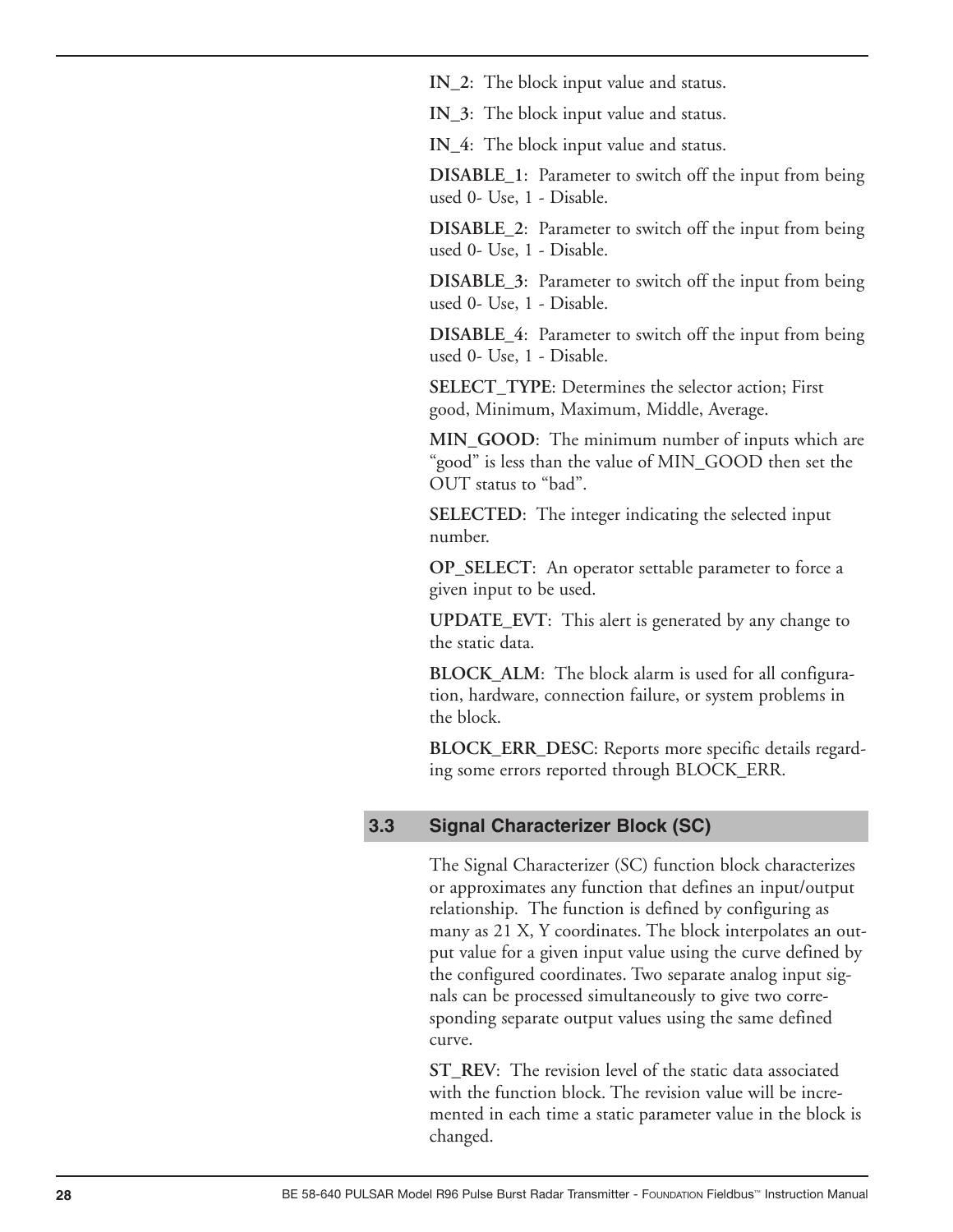**TAG\_DESC**: The user description of the intended application of the block.

**STRATEGY**: The strategy field can be used to identify grouping of blocks. This data is not checked or processed by the block.

**ALERT\_KEY**: The identification number of the plant unit. This information may be used in the host for sorting alarms, etc.

**MODE\_BLK**: The actual, target, permitted, and normal modes of the block.

- Target: The mode to "go to"
- Actual: The mode the "block is currently in"
- Permitted: Allowed modes that target may take on
- Normal: Most common mode for target

**BLOCK\_ERR**: This parameter reflects the error status associated with the hardware or software components associated with a block. It is a bit string so that multiple errors may be shown.

**OUT1**: The block output value and status.

**OUT2**: The block output value and status.

**X\_RANGE**: The display scaling of the variable corresponding to the x-axis for display. It has no effect on the block.

**Y\_RANGE**: The display scaling of the variable corresponding to the y-axis for display. It has no effect on the block.

**GRANT\_DENY**: Options for controlling access of host computers and local control panels to operating, tuning, and alarm parameters of the block.

**IN1**: The block input value and status.

**IN2**: The block input value and status.

**SWAP\_2**: Changes the algorithm in such a way that IN\_2 corresponds to "y" and OUT \_2 to "x".

**CURVE\_X** : Curve input points. The "x" points of the curve are defined by an array of 21 points.

**CURVE\_Y**: Curve input points. The "y" points of the curve are defined by an array of 21 points.

**UPDATE\_EVT**: This alert is generated by any changes to the static data.

**BLOCK\_ALM**: The block alarm is used for all configuration, hardware, connection failure, or system problems in the block.

**BLOCK\_ERR\_DESC**: Reports more specific details regarding some errors reported through BLOCK\_ERR.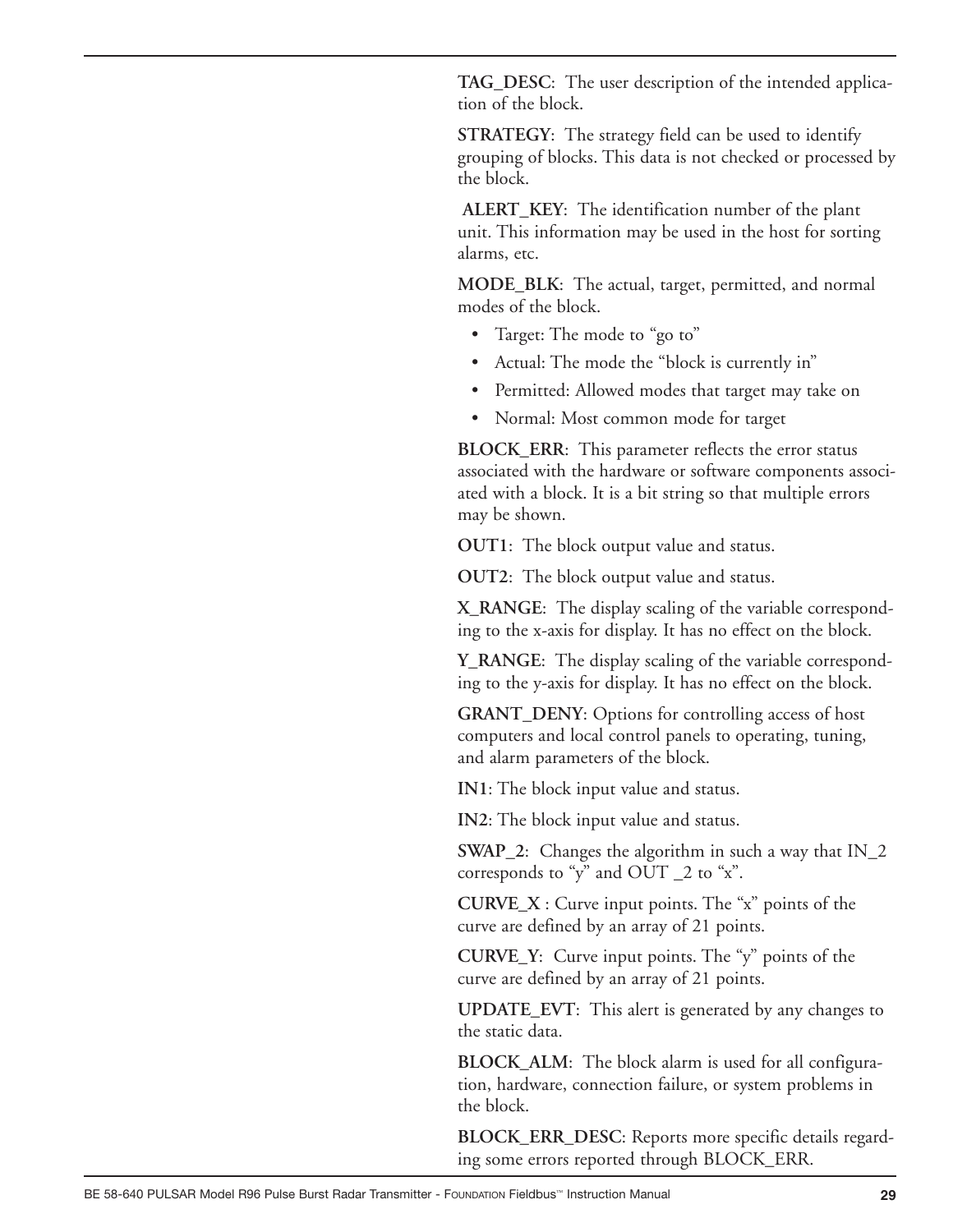### **4.0 Model R96 Transmitter Configuration**

Although the PULSAR Model R96 transmitter can be delivered pre-configured from the factory, it can also be easily reconfigured in the shop or at the installation using the local LCD/Keypad. Bench configuration provides a convenient and efficient way to set up the transmitter before going to the tank site to complete the installation.

NOTE: The transmitter can be configured without the antenna connected. Disregard any diagnostic indicators that may appear.

#### **4.1 Configuration Information**

To utilize the QuickStart menu available on the PULSAR Model R96, some key information is required for configuration.

Gather the information and complete the following operating parameters table before beginning configuration.

NOTES: The QuickStart menu is available for Level Only applications.

1. These configuration steps are not necessary if the transmitter was pre-configured prior to shipment.

| <b>Display</b><br>I evel<br>Units | Question<br>What units of measurement will be<br>used?                                                                                             | Answer |
|-----------------------------------|----------------------------------------------------------------------------------------------------------------------------------------------------|--------|
| Tank<br>Height                    | What is the tank height?                                                                                                                           |        |
| Antenna<br>Model                  | What type of antenna is being used?<br>Select first 7 digits of Model number.<br>(See nameplate on side of antenna)                                |        |
| Antenna<br>Extension              | What is maximum nozzle length for<br>which the antenna can be used?<br>Select last 3 digits of Model number.<br>(See nameplate on side of antenna) |        |
| Antenna<br>Mount                  | Is the antenna mounting NPT, BSP,<br>or flanged?                                                                                                   |        |
| <b>Dielectric</b>                 | What is the dielectric of the process<br>medium?                                                                                                   |        |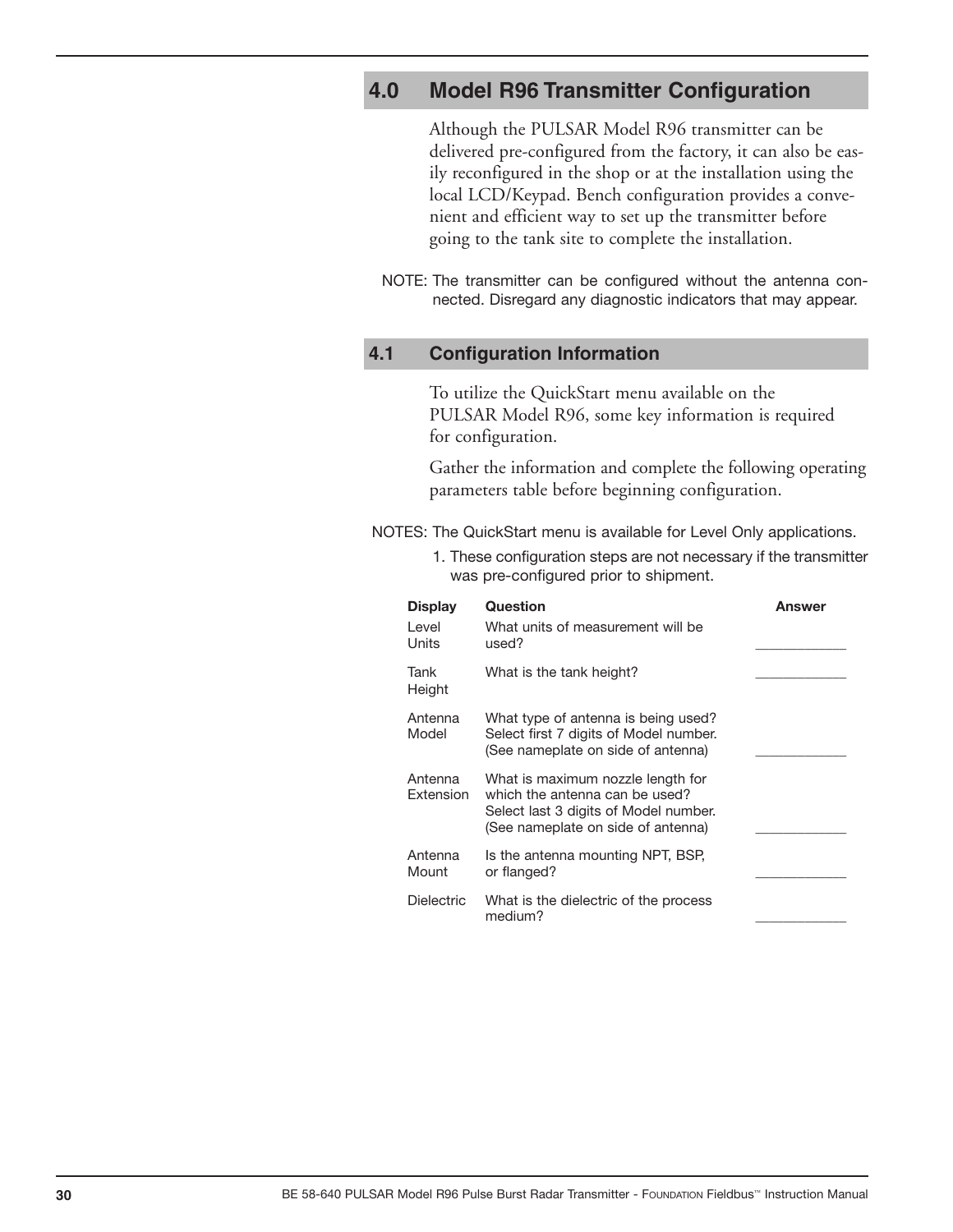#### **4.2 Menu Traversal and Data Entry**

The four push buttons offer various forms of functionality for navigation and data entry.

The Model R96 user interface is hierarchical in nature, best described as a tree structure. Each level in the tree contains one or more items. Items are either menu labels or parameter names.

- Menu labels are presented in all CAPITAL LETTERS
- Parameters are Capital Words

#### 4.2.1 Navigating the Menu

- **UP** moves to the previous item in the menu branch. ➪
- $\bigcup$  **DOWN** moves to the next item in the menu branch.
- **BACK** moves back one level to the previous (higher) ➪ branch item.
- **ENTER** enters into the lower level branch or switches to ➪ the entry mode. Holding the ENTER down on any highlighted menu name or parameter will show help text for that item.

#### 4.2.2 Data Selection

This method is used for selecting configuration data from a specific list.

- $\mathbf{\hat{y}}$  UP and  $\mathbf{\hat{\psi}}$  DOWN to navigate the menu and highlight the item of interest
- **ENTER** allows modification of that selection ➪
- $\hat{P}$  UP and  $\hat{\Phi}$  DOWN to choose new data selection
- **ENTER** to confirm selection ➪

Use  $\triangleleft$  **BACK** (Escape) key at any time to abort the procedure and escape to previous branch item.

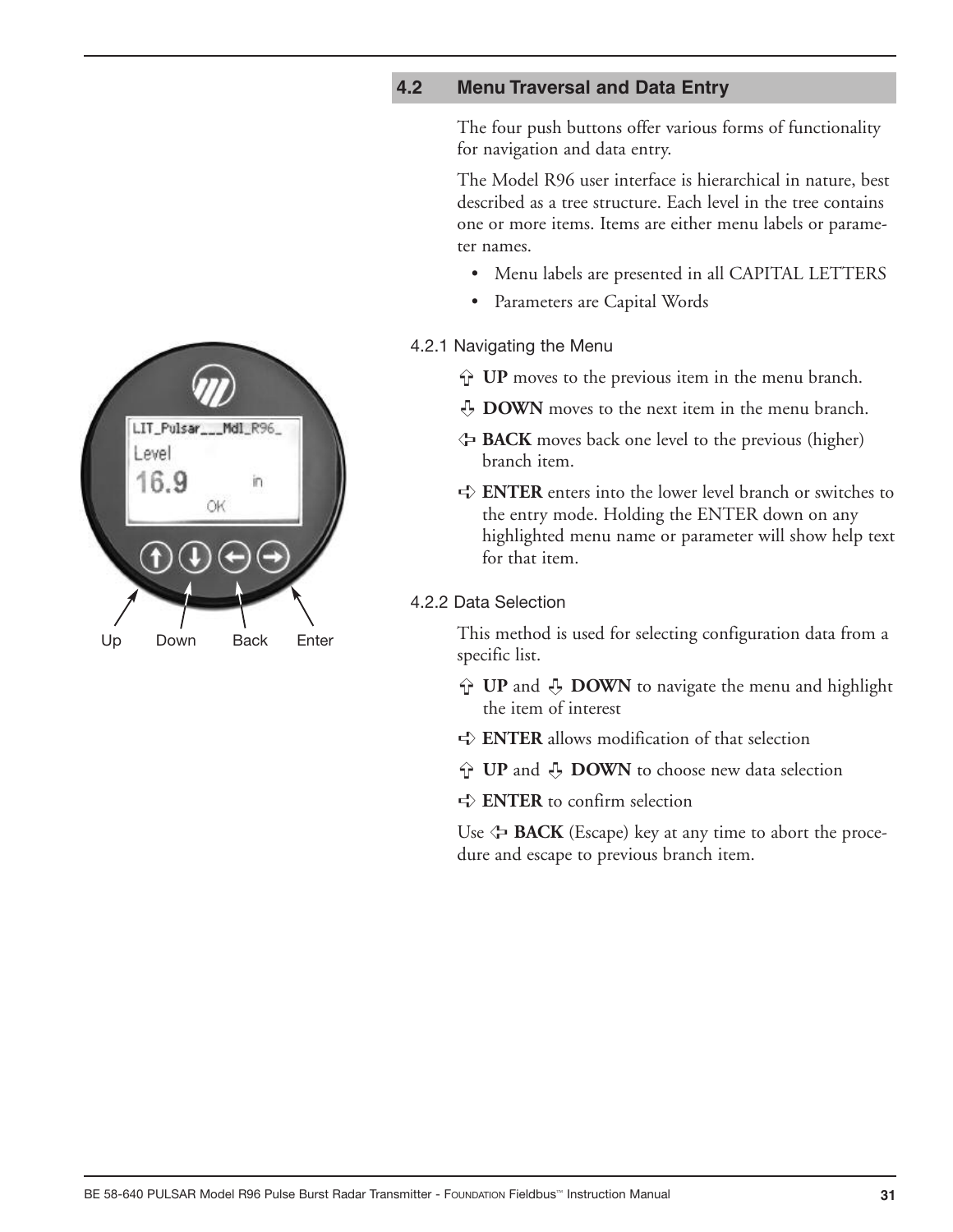4.2.3 Entering Numeric Data Using Digit Entry

| <b>Push button</b>                        |             | <b>Keystroke Action</b>                                                                                                                                                              |  |  |
|-------------------------------------------|-------------|--------------------------------------------------------------------------------------------------------------------------------------------------------------------------------------|--|--|
| Up<br>$\Omega$                            |             | Moves up to the next highest digit (0,1,2,3,,9)<br>or decimal point). If held down the digits scroll<br>until the push button is released.                                           |  |  |
| U<br>Down<br>the push button is released. |             | Moves up to the next lowest digit $(0,1,2,3,,9)$ or<br>decimal point). If held down the digits scroll until                                                                          |  |  |
| G                                         | <b>Back</b> | Moves the cursor to the left and deletes a digit. If<br>the cursor is already at the leftmost position,<br>then the screen is exited without changing the<br>previously saved value. |  |  |
|                                           | Enter       | Moves the cursor to the right. If the cursor is<br>located at a blank character position, the new<br>value is saved.                                                                 |  |  |

This method is used to input numeric data, e.g., Tank Height.

All numeric values are left-justified, and new values are entered from left to right. A decimal point can be entered after the first digit is entered, such that .9 is entered as 0.9.

Some configuration parameters can have a negative value. In this case, the leftmost position is reserved for the sign (either "-" for a negative value, or "+" for a positive value).

4.2.4 Entering Numeric Data Using Increment/Decrement

Use this method to input the following data into parameters such as Failure Alarm Delay.

| <b>Push button</b> |      | <b>Keystroke Action</b>                                                                                                                                                                                                                                         |
|--------------------|------|-----------------------------------------------------------------------------------------------------------------------------------------------------------------------------------------------------------------------------------------------------------------|
| Up<br>Ŧ            |      | Increments the displayed value. If held down the<br>digits scroll until the push button is released.<br>Depending on which screen is being revised, the<br>increment amount may increase by a factor of 10<br>after the value has been incremented 10 times.    |
| O                  | Down | Decrements the displayed value. If held down the<br>digits scroll until the push button is released.<br>Depending on which screen is being revised, the<br>decrement amount may increase by a factor of<br>10 after the value has been decremented 10<br>times. |
| <b>Back</b>        |      | Returns to the previous menu without changing<br>the original value, which is immediately redis-<br>played.                                                                                                                                                     |
| Enter              |      | Accepts the displayed value and returns to the<br>previous menu.                                                                                                                                                                                                |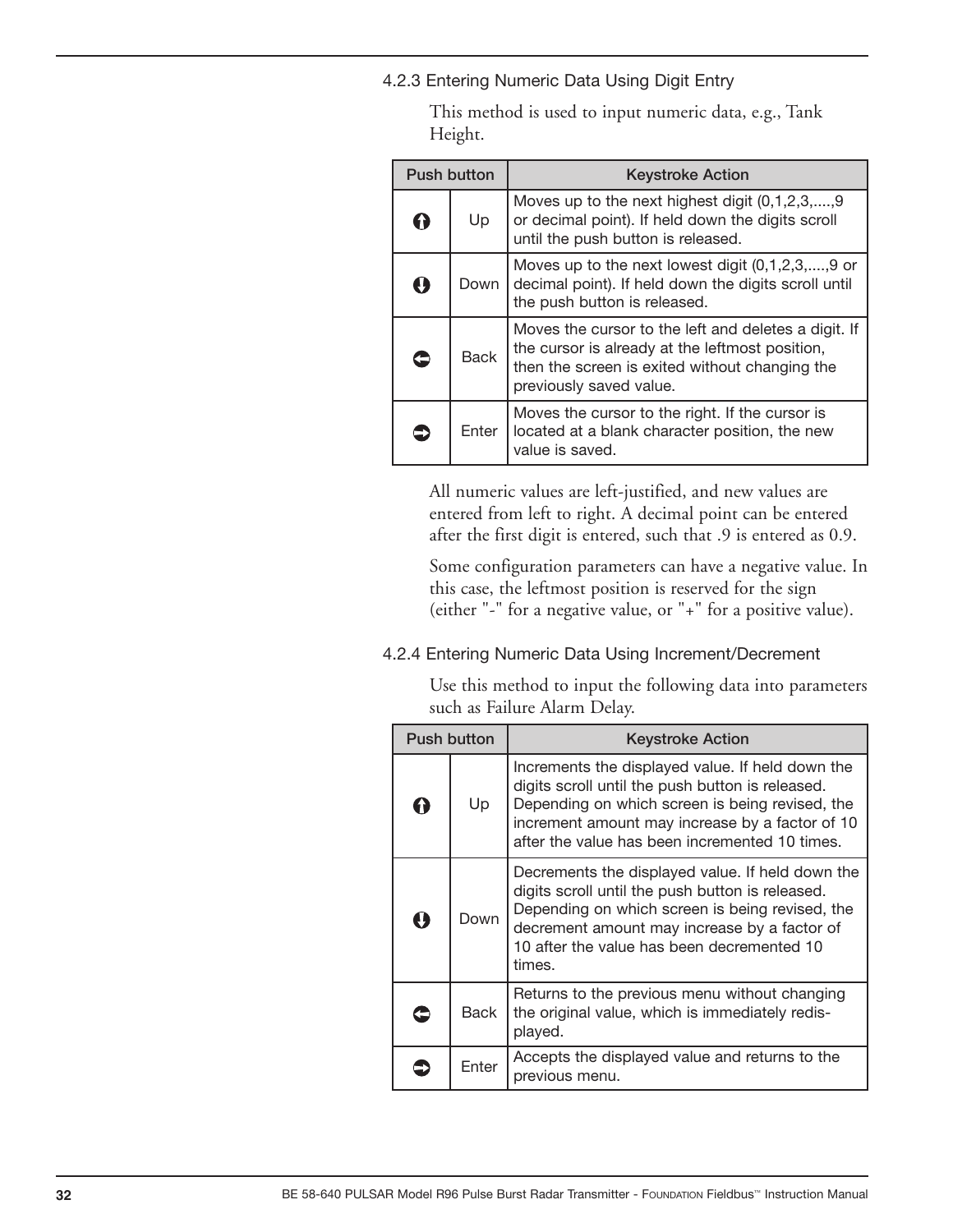#### 4.2.5 Entering Character Data

This method is used for parameters requiring alphanumeric character entry, such as for entering tags, etc.

General Menu Notes:

|                                  | <b>Push button</b> |                                                                                                | <b>Keystroke Action</b>                                                                                                                                                  |
|----------------------------------|--------------------|------------------------------------------------------------------------------------------------|--------------------------------------------------------------------------------------------------------------------------------------------------------------------------|
|                                  | $\Omega$<br>Up     |                                                                                                | Moves to the previous character (ZYXW).<br>If held down, the characters scroll until the push<br>button is released.                                                     |
| Ô<br>Down<br>button is released. |                    | Moves to the next item character (ABCD).<br>If held down, the characters scroll until the push |                                                                                                                                                                          |
|                                  | $\bullet$<br>Back  |                                                                                                | Moves the cursor back to the left. If the cursor is<br>already at the leftmost position, then the screen<br>is exited without changing the original tag char-<br>acters. |
|                                  | ⊃<br>Enter         |                                                                                                | Moves the cursor forward to the right. If the<br>cursor is at the rightmost position, then the<br>new tag is saved.                                                      |

#### **4.3 Password Protection**

The PULSAR Model R96 transmitter has three levels of password protection to restrict access to certain portions of the menu structure that affect the operation of the system. The user password can be changed to any numerical value up to 59999. When the transmitter is programmed for password protection, a password is required whenever configuration values are changed.

#### **User Password**

The User Password allows the customer to limit access to the basic configuration parameters from both the local and Fieldbus interfaces.

The default User Password installed in the transmitter at the factory is 0. (With a password of 0, the transmitter is not password protected and any value in the basic user menus can be adjusted without entering a confirming password.)

NOTE: If a User Password is not known or has been misplaced, the menu item New Password in the DEVICE SETUP/ADVANCED CONFIG menu displays an encrypted value representing the present password. Contact Technical Support with this encrypted password to retrieve the original User Password.

#### **Advanced Password**

Certain portions of the menu structure that contain more advanced parameters are further protected by an Advanced Password.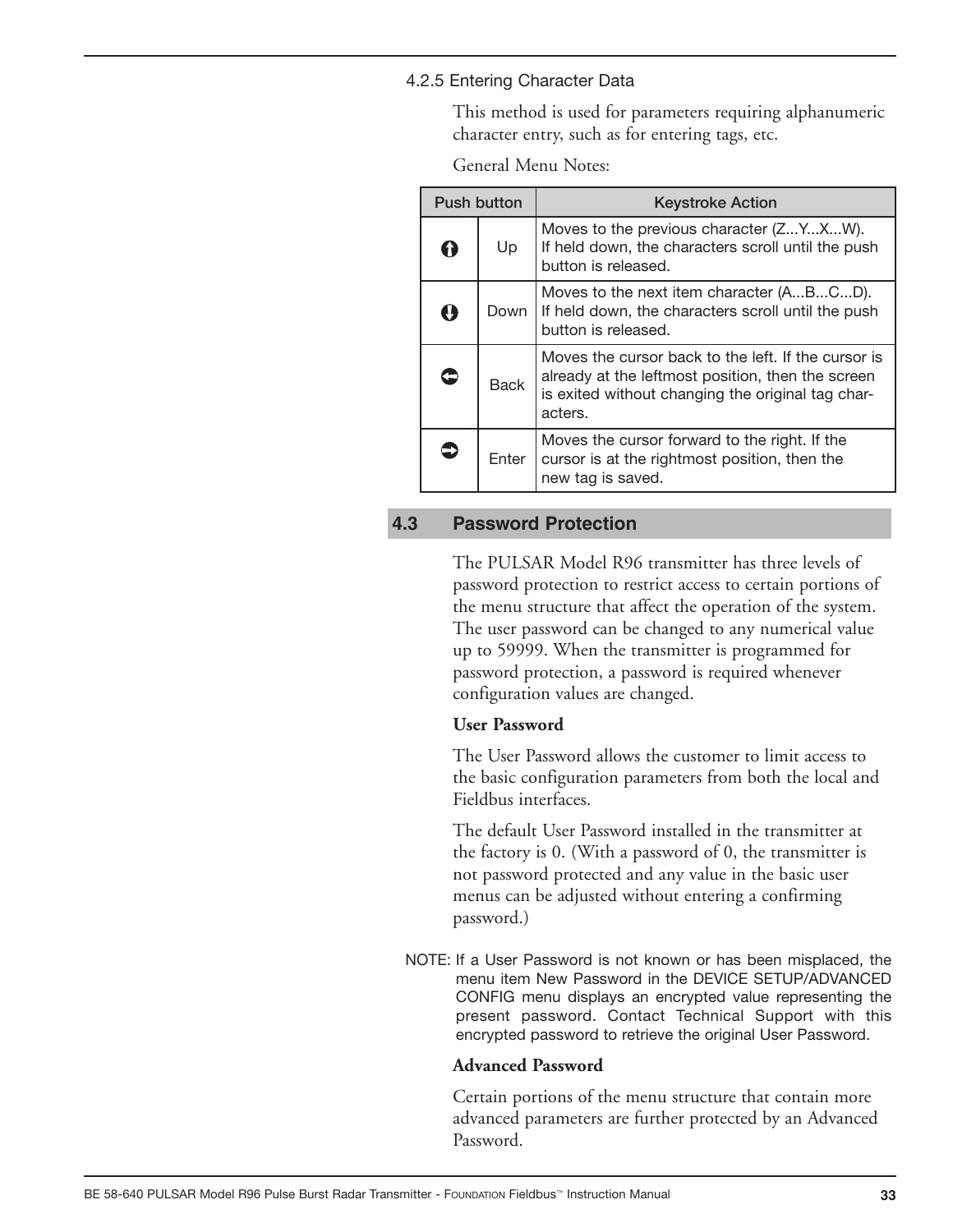This password will be provided, when necessary, by Factory technical support.

#### **Factory Password**

Calibration-related and other factory settings are further protected by a Factory Password.

### **4.4 Model R96 Menu: Step-By-Step Procedure**

The following tables provide a complete explanation of the software menus displayed by the PULSAR transmitter. The menu layout is similar between the local Keypad/LCD interface, the DD, and the DTM.

Use these tables as a step-by-step guide to configure the transmitter based on the desired measurement type from the following selections:

- Level Only
- Volume & Level

### **HOME SCREEN**

The Home Screen consists of a "slide show" sequence of Measured Values screens which are rotated at 2-second intervals. Each Home Measured Value screen can present up to four information items:

- **physical device tag**
- **measured value** Label, Numerical Value, Units
- **present status** Will be displayed as text
- **bar graph** (shown in %) Bar graph is only displayed on AI\_OUT screens shown in % based on XD scale configuration.

The Home Screen presentation can be customized by viewing or hiding some of these items.

At left is an example of a Home Screen for a Model R96 configured for a Level Only application.



**Home Screen**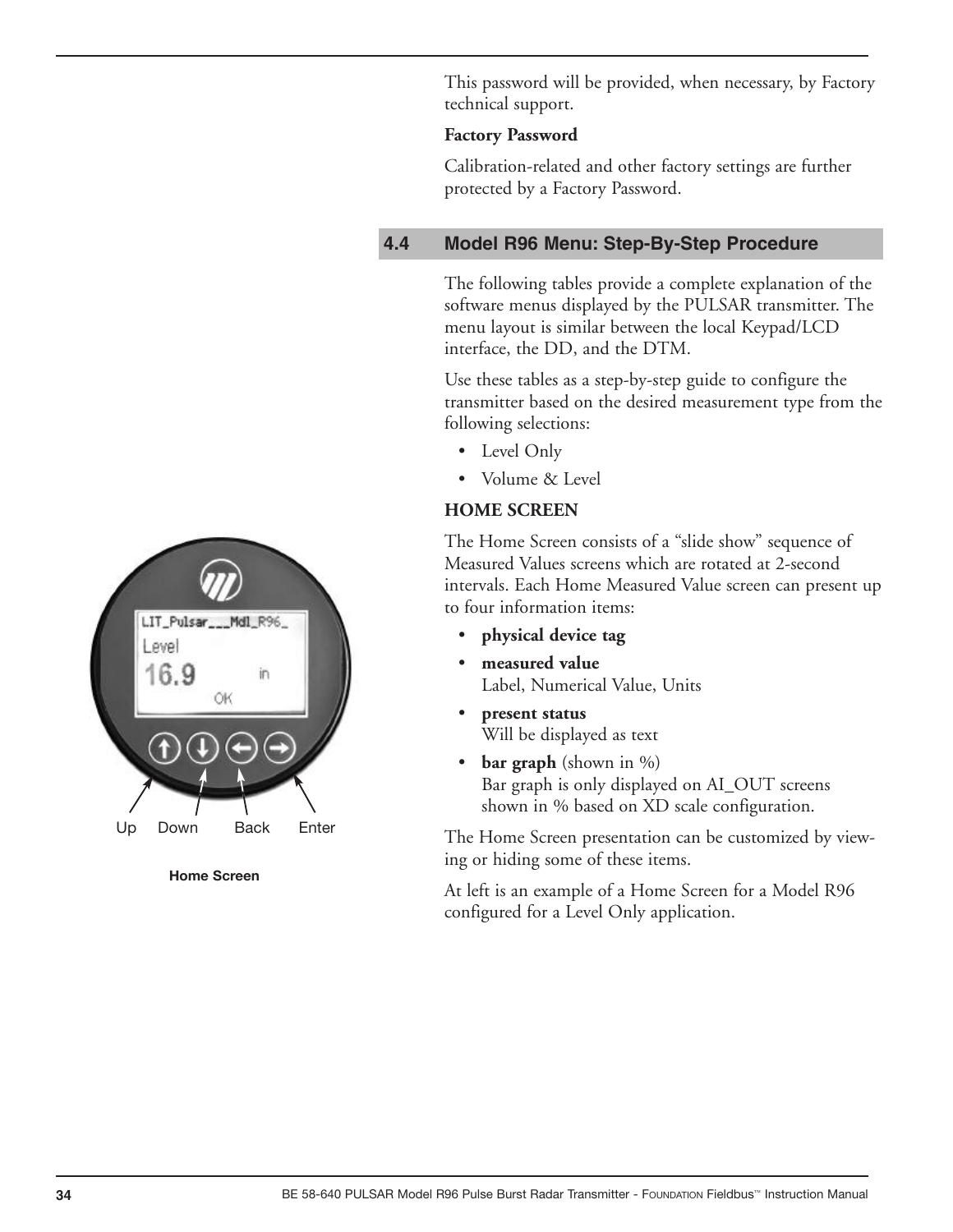

**Main Menu Screen**



**device Setup Screen**

#### **MAIN MENU**

Pressing any key on the Home Screen will present the Main Menu, consisting of three basic menu labels shown in all capital letters.

### **DEVICE SETUP DIAGNOSTICS MEASURED VALUES**

As shown, the reverse video represents a cursor identifying the selected item, which will appear in reverse video on the LCD. The actions of the keys at this point are:

| <b>Push button</b> |                                                   | <b>Keystroke Action</b>                                                  |  |
|--------------------|---------------------------------------------------|--------------------------------------------------------------------------|--|
| Up<br>∩            |                                                   | No action as the cursor is already at the first<br>item in the MAIN MENU |  |
| Ō                  |                                                   | Down   Moves the cursor to DIAGNOSTICS                                   |  |
| $\bullet$          | <b>Back</b>                                       | Moves back to HOME SCREEN, the level<br>above MAIN MENU                  |  |
| c                  | Presents the selected item, DEVICE SETUP<br>Enter |                                                                          |  |

NOTES: 1. Items and parameters that are shown in lower level menus will depend on the Measurement Type chosen. Those parameter not applicable to the present Measurement Type will be hidden.

> 2. Holding down the Enter key when the cursor is highlighted over a parameter or menu will provide additional information about that item.

#### **DEVICE SETUP**

Choosing DEVICE SETUP from the MAIN MENU will result in an LCD presentation as shown at left.

The small down arrow shown at the right hand side of the screen is the indication that more items are available below and can be accessed by pressing the DOWN key.

Section 4.5 shows the entire tree menu for the Model R96 DEVICE SETUP Menu.

#### **DIAGNOSTICS**

Refer to Section 5.0.

### **MEASURED VALUES**

Allows the user to scroll through all of the available measured values for the measurement type chosen.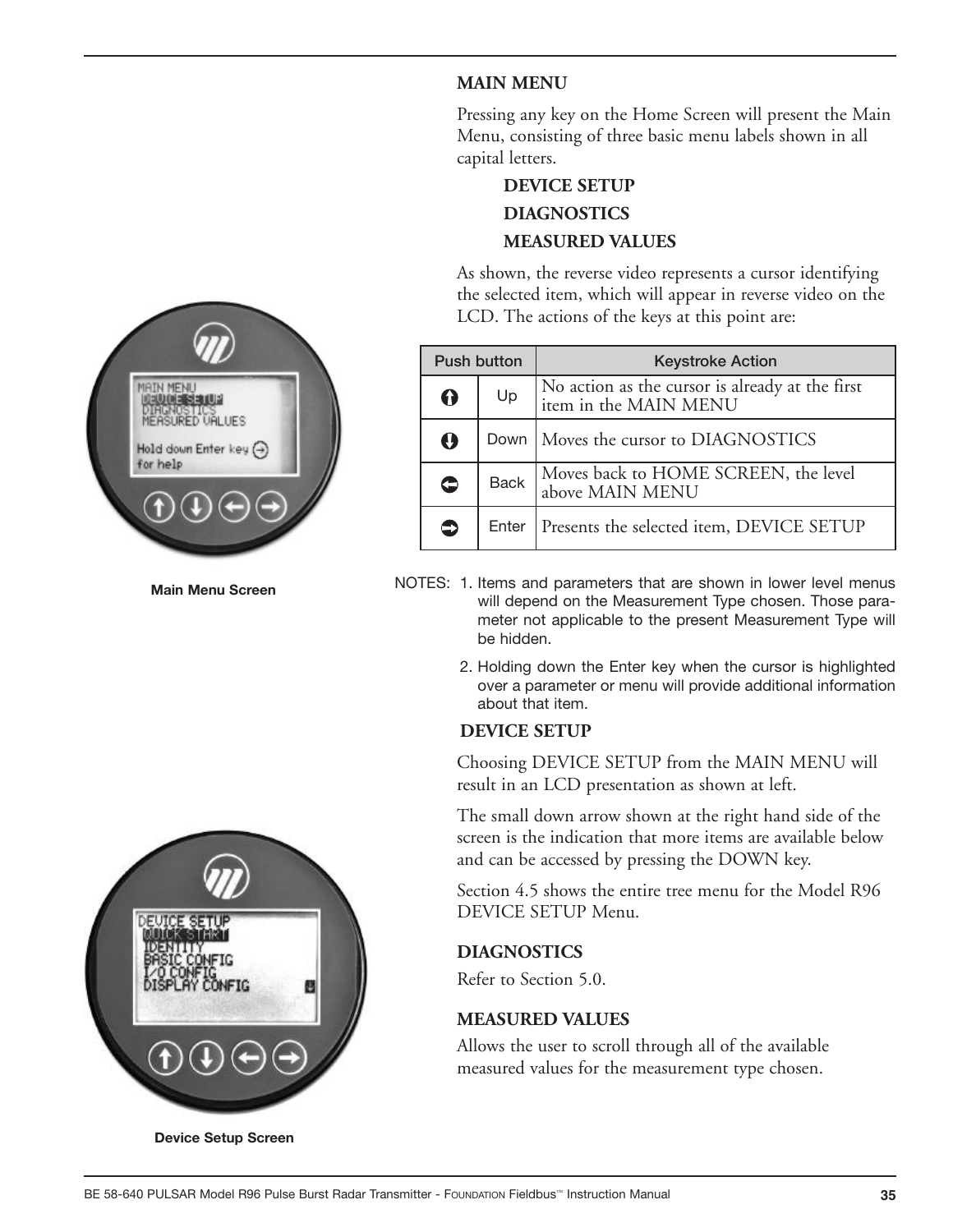#### Home Screen  $\bullet$ Main Menu  $\bullet$ Device Setup  $\longrightarrow$  Quick Start *Level Units: Antenna Extension:* -0\*\* No nozzle **Identity** Inches **Basic Config** Feet  $-1***$  Nozzle  $\leq 4"$ Millimeters  $-2**$  Nozzle  $\leq 8"$ **Display Config**  $-3**$  Nozzle  $\leq 12"$ **Advanced Config Centimeters Factory Config** Meters **Tank Height** *Antenna Mount:* NPT 20 inches to 130 feet **BSP** (50 cm to 40 m) Flange *Antenna Model: Dielectric Range:* RAA-x TFE Rod 1.7 to 3.0 RAB-G PolyP Rod 3.0 to 10 RAB-L PolyP Rod Above 10 RAB-x PolyP Rod RAC-x Halar Rod RA3-x 3" Horn RA4-x 4" Horn RA6-x 6" Horn Model (read only) Home Screen  $\bullet$ Magnetrol S/N (read only) Hardware Rev. (read only) Main Menu ۴ Firmware Rev. (read only) Physical Dev Tag Device Setup  $\longrightarrow$  Quick Start Device Address **Identity** Date Code (read only) *System Units:* Inches Feet Millimeters *Measurement Type:* **Centimeters Level Only** Meters **System Units Volume and Level Basic Config** *Antenna Model: Dielectric Range: ECHO REJECTION:* **Display Config** 1.7 to 3.0 RAA-x TFE Rod **Advanced Config** View Echo Curve 3.0 to 10 **Factory Config** RAB-G PolyP Rod View Reject Curve (if Rej Profile Valid) RAB-L PolyP Rod Above 10 Echo List Mode RAB-x PolyP Rod *Level Foam:* RAC-x Halar Rod  *Distance* None RA3-x 3" Horn Live Echo List Light RA4-x 4" Horn Rejected Echo List (if Rej Profile Valid) Medium RA6-x 6" Horn Reject Curve End Heavy Echo Reject State *Turbulence: Antenna Extension:* **Off** -0\*\* No nozzle None Disabled (if Rej Profile Saved)  $-1***$  Nozzle  $\leq 4"$ Light Enabled (if Rej Profile Valid) Medium  $-2**$  Nozzle  $\leq 8"$ -3\*\* Nozzle ≤ 12" Heavy *NEW REJECT CURVE* Select Target Echo *Rate of Change: Antenna Mount:* New Rej Curve End  $< 5$  in/min NPT Save Reject Curve 5-20 in/min **BSP** 20-60 in/min Flange > 60 in/min *Tank Height:* 20 inches to 130 feet (50 cm to 40 meters)*Stillwell I.D.:*

1.6 to 19.7 inches 40 to 500 mm

### **4.5 Model R96 Configuration Menu — Device Setup**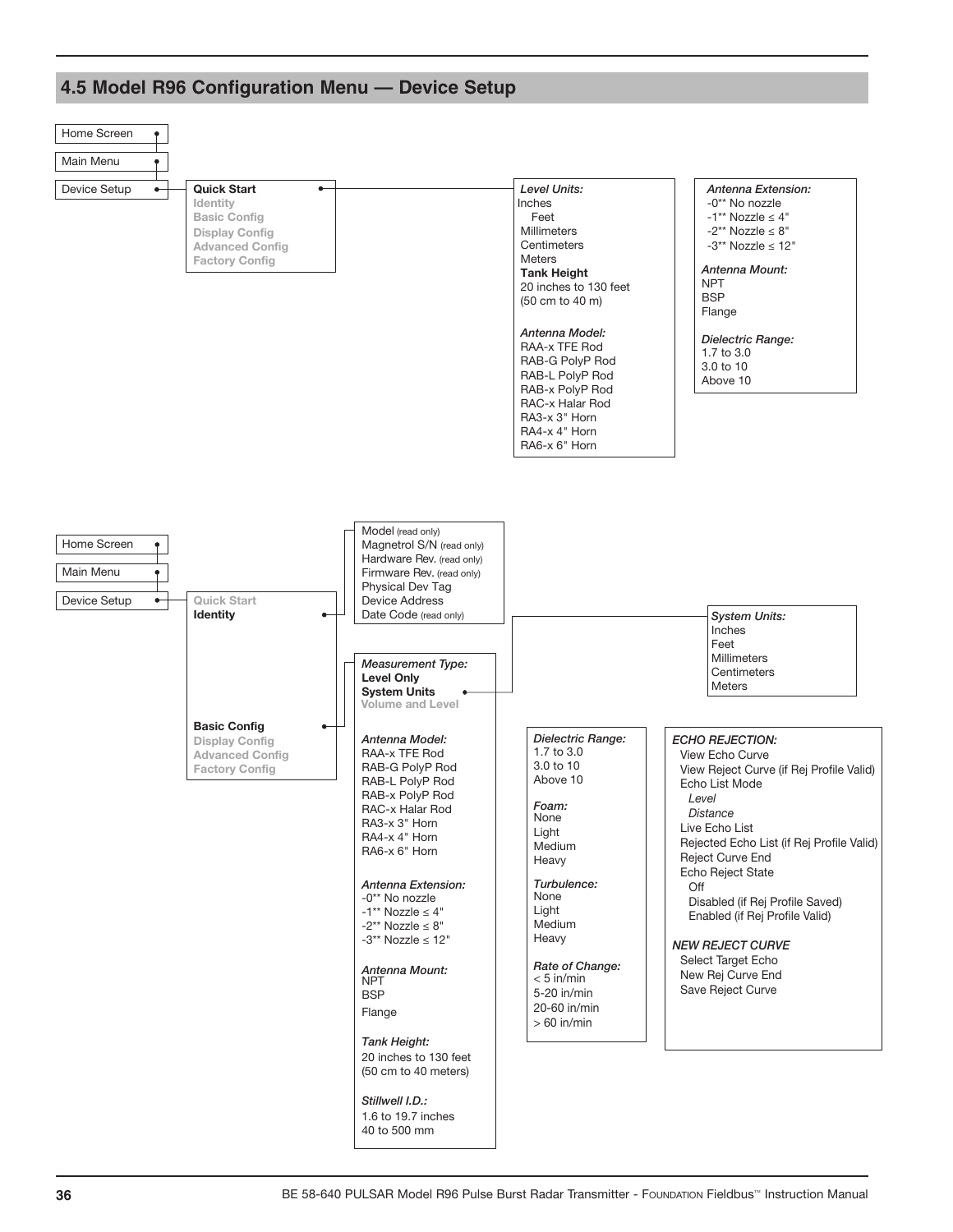

### **4.5 Model R96 Configuration Menu — Device Setup**



Home Screen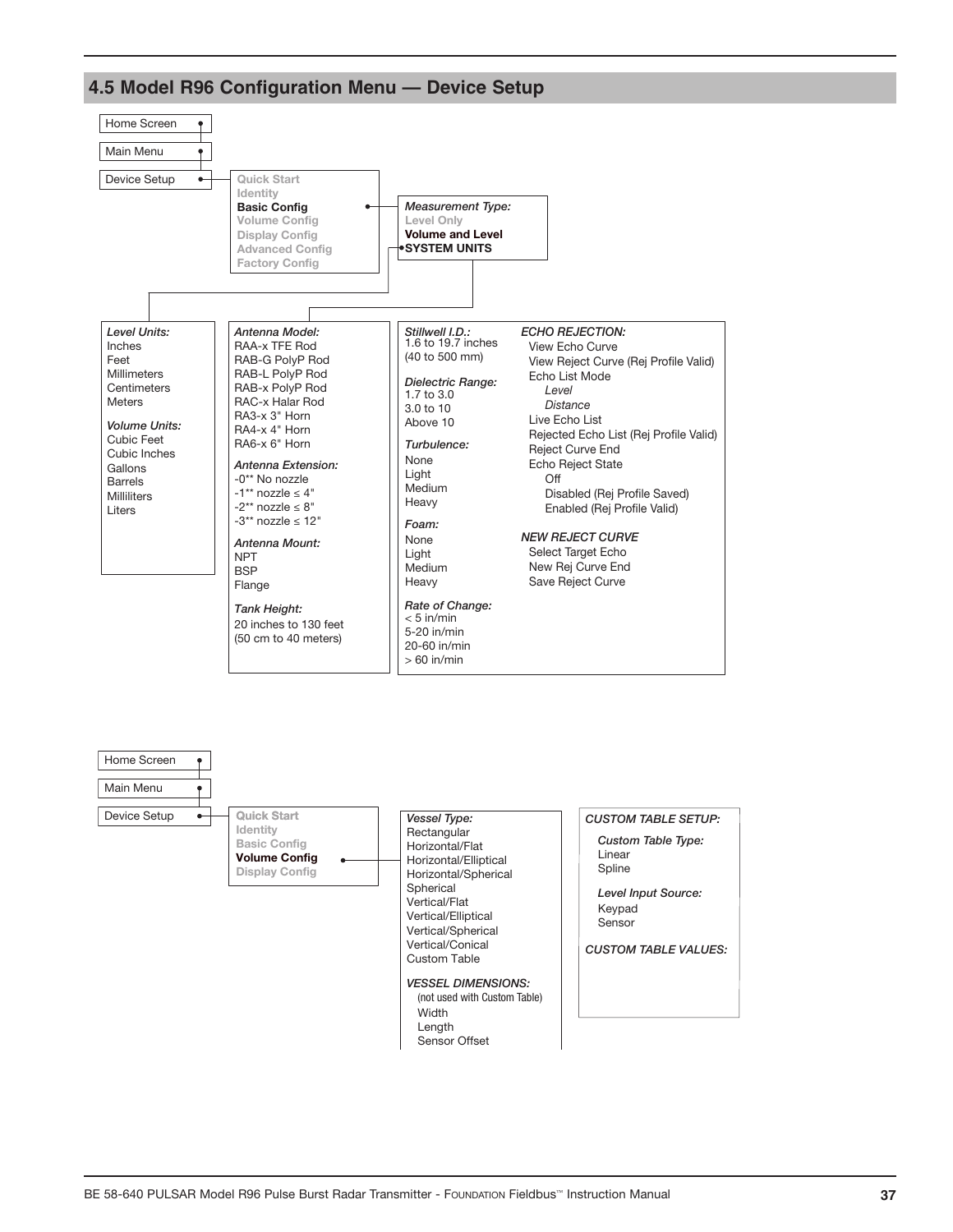

## **4.5 Model R96 Configuration Menu — Device Setup**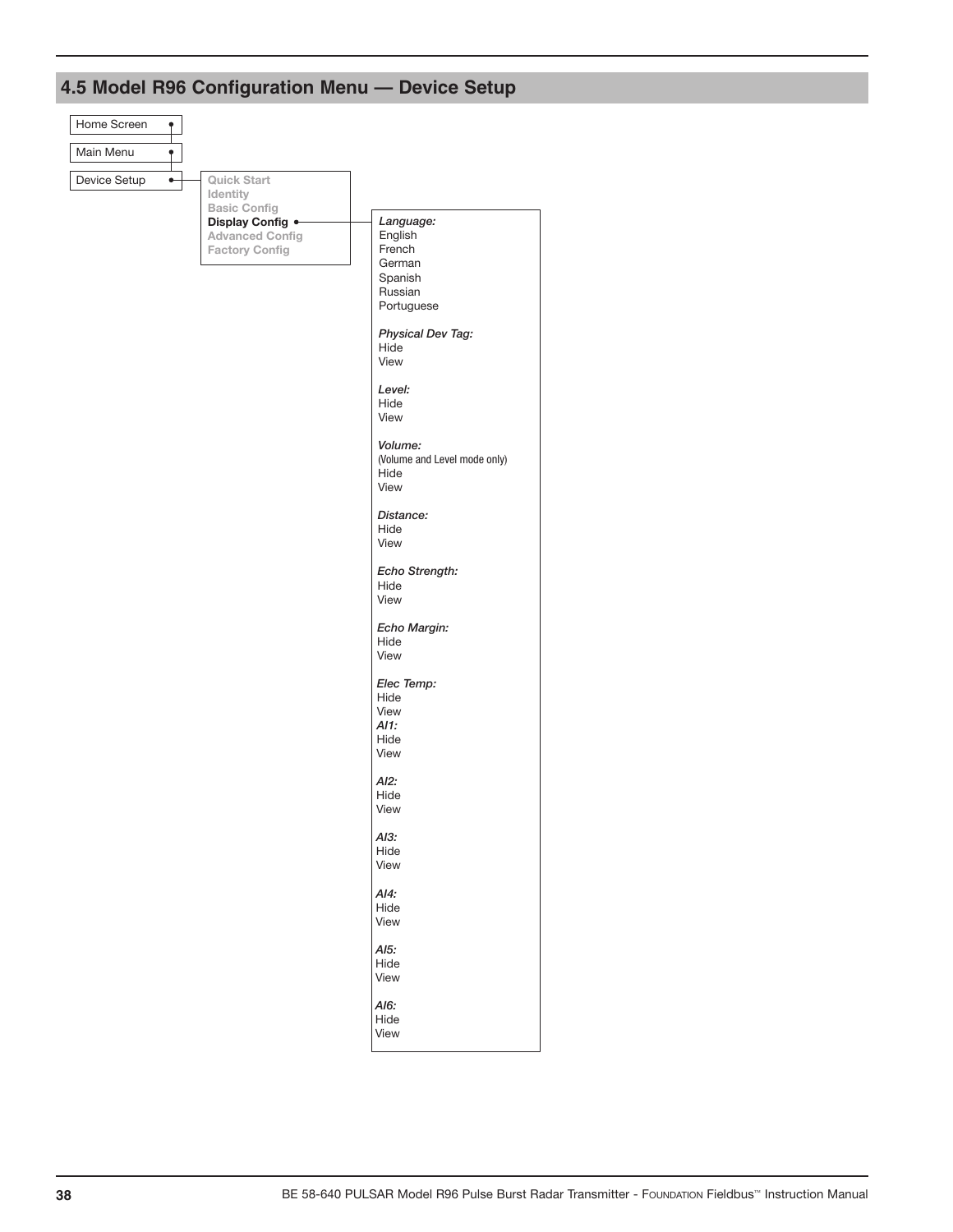

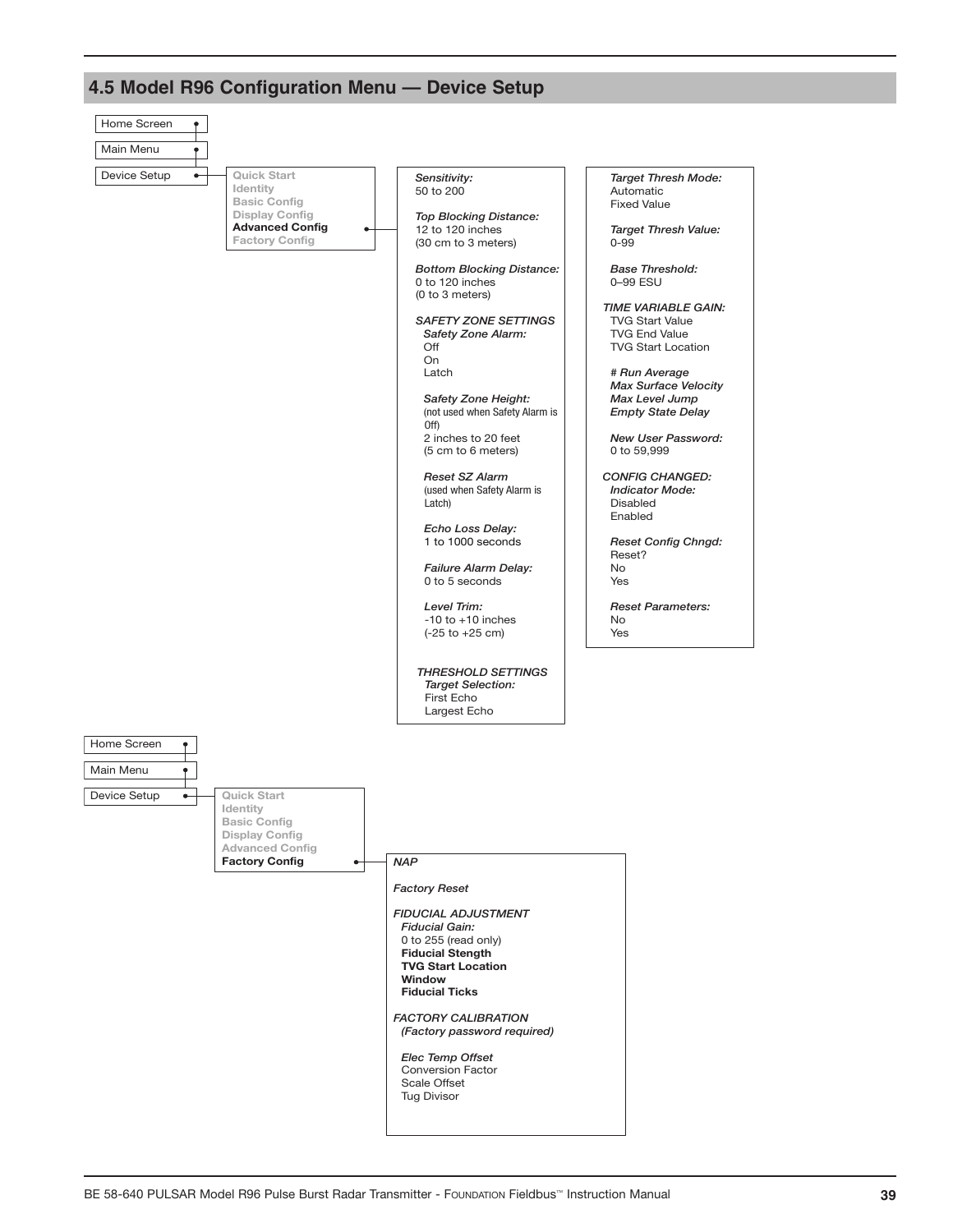### **5.0 Troubleshooting and Diagnostics**

The PULSAR Model R96 transmitter is designed and engineered for trouble-free operation over a wide range of operating conditions. The transmitter continuously runs a series of internal self-tests and displays helpful messages on the large graphic liquid crystal display (LCD) when attention is required.

The combination of these internal tests and diagnostics messages offer a valuable proactive method of troubleshooting. The device not only tells the user what is wrong, but also, and more importantly, offers suggestions on how to solve the problem.

All of this information can be obtained directly from the transmitter on the LCD, remotely from the Fieldbus host system, or by utilizing PACT*ware* and the PULSAR Model R96 DTM.

#### **PACT***ware™* **PC Program**

The PULSAR Model R96 offers the ability to perform more advanced diagnostics such as Trending and Echo Curve analysis using a PACT*ware* DTM. This is a powerful troubleshooting tool that can aid in the resolution of any diagnostic indicators that may appear.

#### **5.1 Diagnostic Parameters**

As mentioned above, the PULSAR Model R96 measurement engine runs through a series of self-tests and will detect and report faulty operation. The TRANSDUCER BLOCK displays this diagnostic information in the STA-TUS INDICATOR parameter. Refer to Section 5.1.3 for more information on specific diagnostic indicators.

Note: Within the TRANSDUCER BLOCK, BLOCK\_ERROR is not used except for indicating Out of Service (OOS).

For the first few seconds after power is applied to the Model R96 transmitter, the LEVEL\_STATUS/QUALITY is "Uncertain," the SUB\_STATUS is "Initial value," and the LIMIT attribute is shown as "Constant."

**When the Model R96 is operating properly, the LEVEL\_STATUS/QUALITY is shown as "GOOD," and the SUB\_STATUS is "Non-Specific."**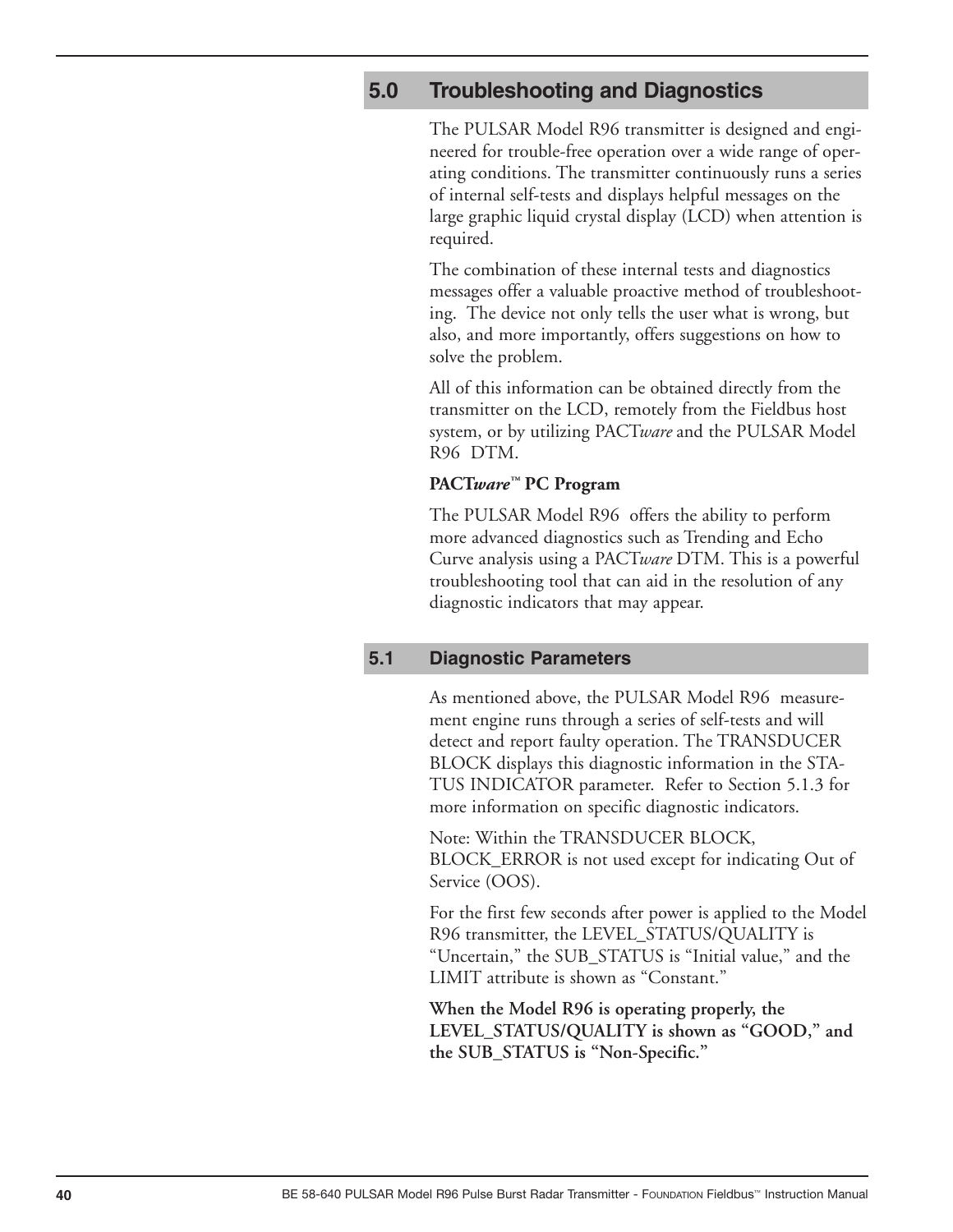While changing any transmitter parameters using the local display or through a system configuration tool (with the MODE\_BLK in OOS), the output might be inaccurate because of the changing parameters. When the device is set to OOS, the TRANSDUCER BLOCK will still output level but the QUALITY will be shown as "Bad" and the SUB\_STATUS is "Out of Service."

If the Model R96 fails to find a measurable level, the TRANSDUCER BLOCK maintains the last good value as the output and flags the failure. The QUALITY is "Bad," the SUB\_STATUS is "Device failure" for no level, and the LIMIT attribute is "Constant."

Refer to Section 5.2 for additional information.

#### **5.1.1 diagnostics (namur nE 107)**

The PULSAR Model R96 transmitter includes an exhaustive list of Diagnostic Indicators which follow the NAMUR NE 107 guidelines.

NAMUR is an international user association of automation technology in process industries, whose goal is to promote the interest of the process industry by pooling experiences among its member companies. In doing so, this group promotes international standards for devices, systems, and technologies.

The objective of NAMUR NE 107 was essentially to make maintenance more efficient by standardizing diagnostics information from field devices. This was initially integrated via FOUNDATION Fieldbus™, but the concept applies regardless of the communication protocol.

According to the NAMUR NE107 recommendation, "Self Monitoring and Diagnosis of Field Devices," Fieldbus diagnostic results should be reliable and viewed in the context of a given application. The document recommends categorizing internal diagnostics into four standard status signals:

- Failure
- **Function Check**
- Out of Specification
- Maintenance required

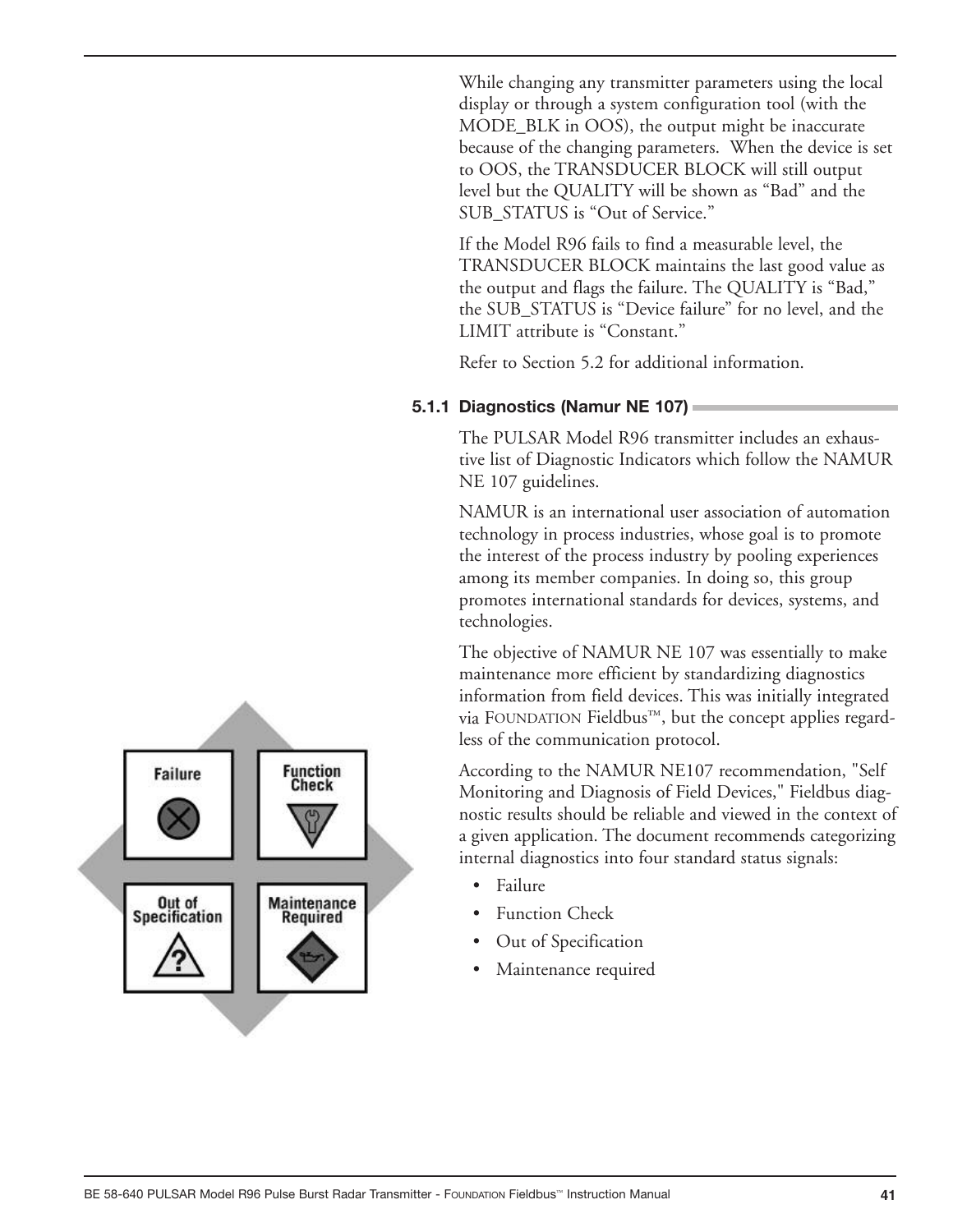In essence, this approach ensures that the correct diagnostic information is available to the correct person-at the correct time. In addition, it allows diagnostics to be applied, as most appropriate, for a particular plant application (such as process control engineering or asset management maintenance). Customer specific mapping of diagnostics to these categories allows for flexible configuration depending on the user's requirements.

From an external Model R96 transmitter perspective, diagnostic information includes measurement of process conditions, in addition to detection of internal device or system anomalies.

As mentioned above, the indicators can be assignable (via the DTM or host system) by the user to any (or none) of the NAMUR recommended Status Signal categories: Failure, Function Check, Out of Specification, and Maintenance Required.

The FOUNDATION Fieldbus™ version of the Model R96 transmitter was implemented according to the Field Diagnostics Profile, which is consistent with the objectives of NE 107.

In the FOUNDATION Fieldbus™ version, diagnostic indicators can be mapped to multiple categories, an example is shown in the diagram at left.

In this example, "Calibration Required" is mapped to both the Out of Specification and Maintenance Required status signals, and the diagnostic indicator named "High Electronic Temperature" is mapped to none of the signals.

Indicators that are mapped to the Failure category will normally result in a bad status indication.

A default mapping of all diagnostic indicators will be applied initially, and can be re-applied through use of a restart with defaults operation.

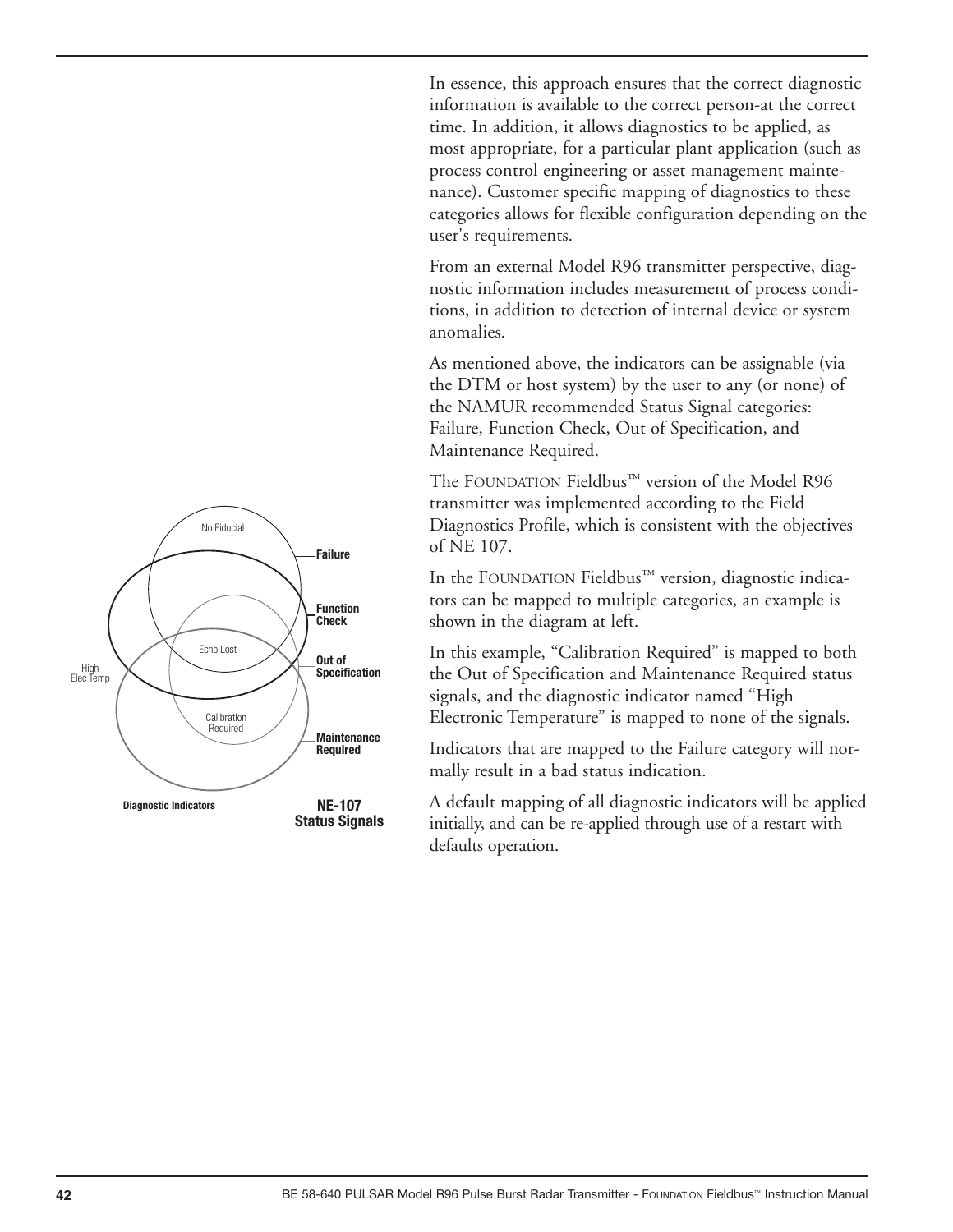Refer to the table below for a complete listing of the Model R96 diagnostic indicators, along with their explanations, default categories, and recommended remedies.

- NOTES: 1) The remedies shown in this table can also be seen on the transmitter LCD by viewing the present status screen when the device is in a diagnostic condition.
	- 2) Those indicators showing failure as the default result in an alarm condition.

#### **5.1.2 Diagnostic Indication Simulation**

The DD and DTM allow for the ability to manipulate diagnostic indicators mapped to NE-107 alarm categories in Resource Block. Intended as a means to verify the configuration of the diagnostic parameters and connected equipment, a user can manually change any indicator in the Resource Block to and from the active state.

#### **5.1.3 Diagnostic Indicator Table**

Below is a listing of the Model R96 diagnostic indicators, showing their priority, explanations and recommended remedies. (Priority 1 is highest priority.)

| <b>Priority</b> | <b>Indicator Name</b> | <b>Default</b><br><b>Category</b> | <b>Explanation</b>                                 | <b>Remedy (Context Sensitive Help)</b> |
|-----------------|-----------------------|-----------------------------------|----------------------------------------------------|----------------------------------------|
| 1               | Software Error        | Failure                           | Unrecoverable error occurred in stored<br>program. |                                        |
| $\overline{2}$  | RAM Error             | Failure                           | RAM (read/write) memory failing.                   |                                        |
| 3               | ADC Error             | Failure                           | Analog-to-digital converter failing.               | Contact MAGNETROL Technical Support.   |
| 4               | EEPROM Error          | Failure                           | Non-volatile parameter storage failing.            |                                        |
| 5               | Analog Board<br>Error | Failure                           | Unrecoverable hardware failure.                    |                                        |
| 6               | Spare Indicator<br>11 | <b>OK</b>                         | Reserved for future use.                           |                                        |
| $\overline{7}$  | Spare Indicator 1     | OK.                               | Reserved for future use.                           |                                        |
| 8               | Default<br>Parameters | Failure                           | All saved parameters are set to default<br>values. | Perform complete Device Setup.         |
| 9               | Spare Indicator 2     | OK                                | Reserved for future use.                           |                                        |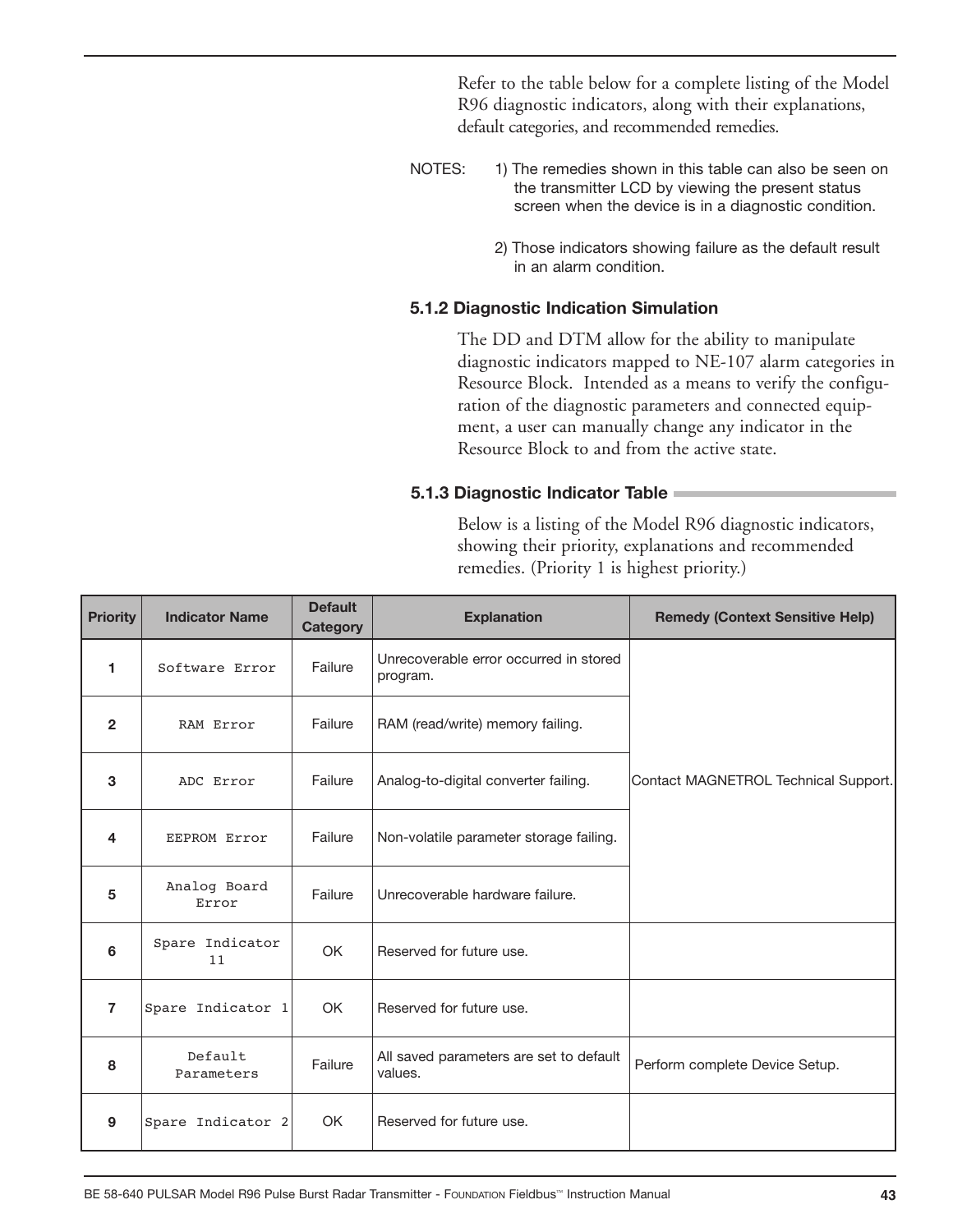| <b>Priority</b> | <b>Indicator Name</b> | <b>Default</b><br><b>Category</b> | <b>Explanation</b>                                                                                              | <b>Remedy</b>                                                                                           |
|-----------------|-----------------------|-----------------------------------|-----------------------------------------------------------------------------------------------------------------|---------------------------------------------------------------------------------------------------------|
| 10              | Spare Indicator 3     | <b>OK</b>                         | Reserved for future use.                                                                                        |                                                                                                         |
| 11              | No Fiducial           | Failure                           | The fiducial pulse is not located where<br>expected, or the fiducial amplitude is<br>not in the expected range. | Increase Fid Gain. Adjust Window to<br>obtain Fid Ticks of 100-400.                                     |
| $12 \,$         | Too Many Echoes       | Failure                           | Excessive number of possible echoes<br>detected.                                                                | Check settings:<br>Dielectric Range<br>Sensitivity<br><b>Polarization Direction</b><br>View Echo Curve. |
| 13              | Safety Zone Alarm     | Failure                           | Risk of echo loss if liquid rises above<br>Top Blocking Distance.                                               | Ensure that liquid cannot reach<br><b>Blocking Distance.</b>                                            |
| 14              | Echo Lost             | Failure                           | No detectable level signal identified<br>within the configured range.                                           | Check settings:<br>Dielectric Range<br>Sensitivity<br><b>Tank Height</b><br>View Echo Curve.            |
| 15              | Spare Indicator 4     | <b>OK</b>                         | Reserved for future use.                                                                                        |                                                                                                         |
| 16              | Spare Indicator<br>12 | OK.                               | Reserved for future use.                                                                                        |                                                                                                         |
| 17              | High Volume Alarm     | Failure                           | Volume calculated from Level reading<br>exceeds capacity of vessel or custom<br>table.                          | Check settings:<br>Vessel Dimensions,<br><b>Custom Table entries</b>                                    |
| 18              | Spare Indicator 5     | OK.                               | Reserved for future use.                                                                                        |                                                                                                         |
| 19              | Initializing          | Function<br>Check                 | Distance measurement is inaccurate<br>while internal filters are settling.                                      | Wait for up to 10 seconds.                                                                              |
| 20              | TB Config Changed     | Function<br>Check                 | A parameter has been modified from the<br>User Interface.                                                       | If desired, reset Config Changed<br>indicator in ADVANCED CONFIG.                                       |
| 21              | Spare Indicator 6     | <b>OK</b>                         | Reserved for future use.                                                                                        |                                                                                                         |
| 22              | Ramp Slope Error      | Out of<br>Spec                    | Internal signal timing out of limits<br>causing inaccurate distance<br>measurement.                             | Check accuracy of Distance. Replace<br>transmitter electronics.                                         |
| 23              | High Elec Temp        | Out of<br>Spec                    | Electronics too hot. May compromise<br>Distance measurement or damage<br>instrument.                            | Shield transmitter from heat source or<br>increase air circulation.                                     |
| 24              | Low Elec Temp         | Out of<br>Spec                    | Electronics too cold. May compromise<br>Distance measurement or damage<br>instrument.                           | Insulate transmitter or locate remotely<br>in a warmer area.                                            |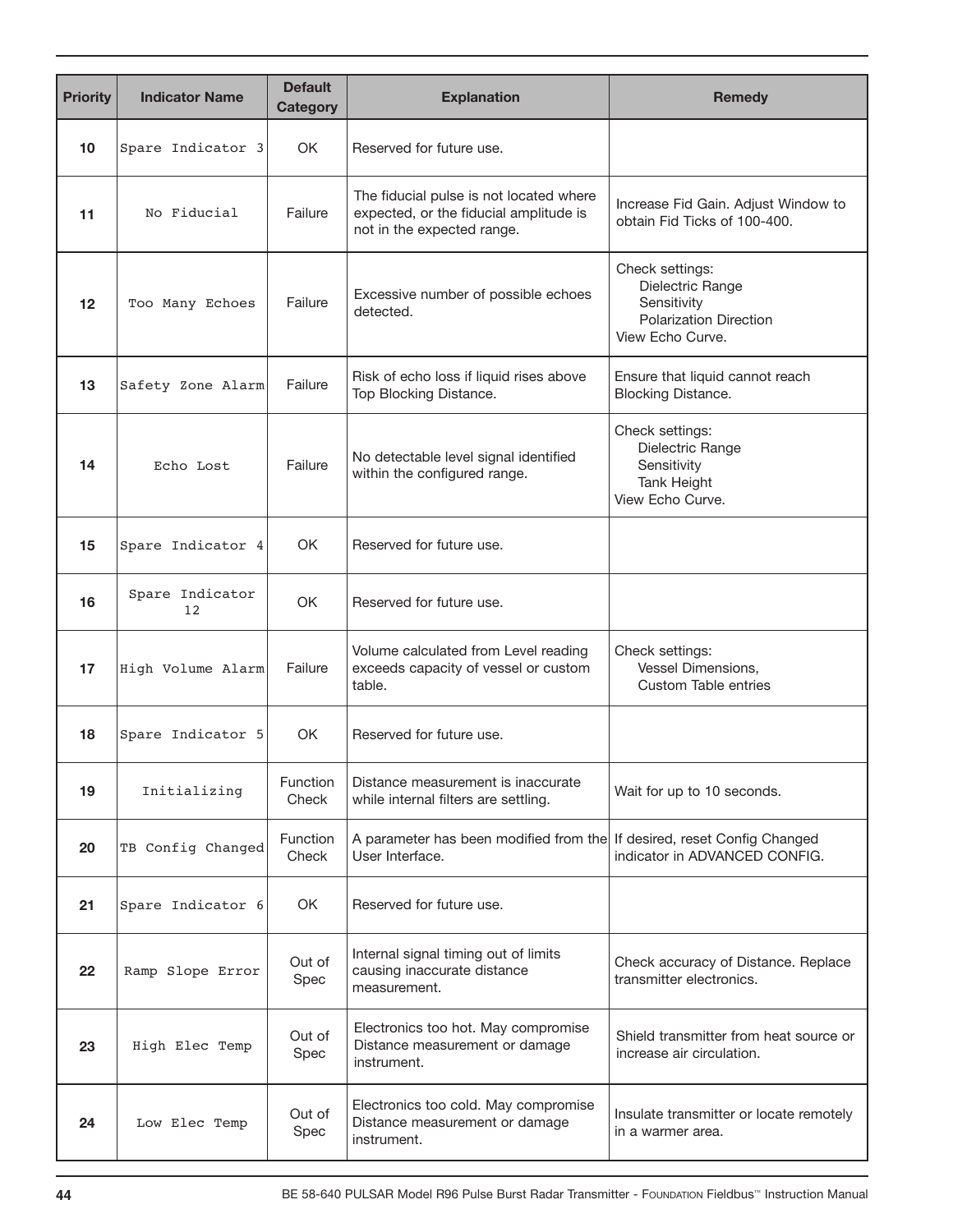#### **5.1.3 Diagnostic Indicator Table**

| <b>Priority</b> | <b>Indicator Name</b>    | <b>Default</b><br>Category | <b>Explanation</b>                                                                                                                                                                                                                                                                                                                                           | <b>Remedy</b>                                                                                                               |
|-----------------|--------------------------|----------------------------|--------------------------------------------------------------------------------------------------------------------------------------------------------------------------------------------------------------------------------------------------------------------------------------------------------------------------------------------------------------|-----------------------------------------------------------------------------------------------------------------------------|
| 25              | Calibration<br>Required  | Out of Spec                | Factory calibration has been lost.<br>Measurement accuracy is diminished.                                                                                                                                                                                                                                                                                    | Return transmitter to factory for<br>recalibration.                                                                         |
| 26              | Reject Curve<br>Invalid  | Out of Spec                | Echo Rejection invalid.<br>May report erroneous Level readings.                                                                                                                                                                                                                                                                                              | Save a fresh Echo Rejection Curve.                                                                                          |
| 27              | Spare Indicator 7        | <b>OK</b>                  | Reserved for future use.                                                                                                                                                                                                                                                                                                                                     |                                                                                                                             |
| 28              | Inferred Level           | Out of Spec                | The target has been lost within the<br>Max Distance Jump distance from the<br>Top or Bottom Blocking Distance<br>locations. As a result, the transmitter<br>has inferred that the level has moved<br>into one of those blocking regions, and<br>will report level measurement<br>corresponding to full or empty along<br>with the Inferred Level diagnostic. | Verify level reading. If incorrect the<br>configuration may need to be adjusted.<br>Contact MAGNETROL Technical<br>Support. |
| 29              | Spare Indicator<br>13    | <b>OK</b>                  | Reserved for future use.                                                                                                                                                                                                                                                                                                                                     |                                                                                                                             |
| 30              | Spare Indicator<br>14    | OK                         | Reserved for future use.                                                                                                                                                                                                                                                                                                                                     |                                                                                                                             |
| 31              | Spare Indicator 8        | <b>OK</b>                  | Reserved for future use.                                                                                                                                                                                                                                                                                                                                     |                                                                                                                             |
| 32              | Max Jump Exceeded        | Required                   | A potential valid level target has been<br>detected which is further away from<br>Maintenance the last known valid level target than<br>the "Max Distance Jump" parameter<br>value derived from the selected rate of<br>change.                                                                                                                              | Check settings:<br>Dielectric Range<br>Sensitivity<br>View Echo Curve.                                                      |
| 33              | Low Echo Margin          | Required                   | Maintenance Target echo has low Echo Margin<br>rating.                                                                                                                                                                                                                                                                                                       | Check settings:<br>Dielectric Range<br>Sensitivity<br>View Echo Curve.                                                      |
| 34              | High Surface<br>Velocity | Maintenance<br>Required    | The measured Surface Velocity is<br>greater than the Max Surface Velocity<br>value derived from the rate of change<br>parameter.                                                                                                                                                                                                                             | Confirm actual tank rate of change.<br>Adjust (increase) Rate of Change<br>parameter accordingly.                           |
| 35              | Spare Indicator 9        | OK                         | Reserved for future use.                                                                                                                                                                                                                                                                                                                                     |                                                                                                                             |
| 36              | Spare Indicator<br>10    | OK                         | Reserved for future use.                                                                                                                                                                                                                                                                                                                                     |                                                                                                                             |
| 37              | Sequence Record          | OK                         | A Sequence Record number has been<br>stored in Event Log.                                                                                                                                                                                                                                                                                                    | If desired, report Sequence Record<br>number to MAGNETROL Technical<br>Support.                                             |

The PULSAR Model R96 offers the ability to do Trending and Echo Curve analysis via the local graphical LCD or by using PACT*ware* and the Model R96 DTM. The Model R96 DTM is an advanced troubleshooting tool that can aid in the resolution of some of the Diagnostic Indicators shown above.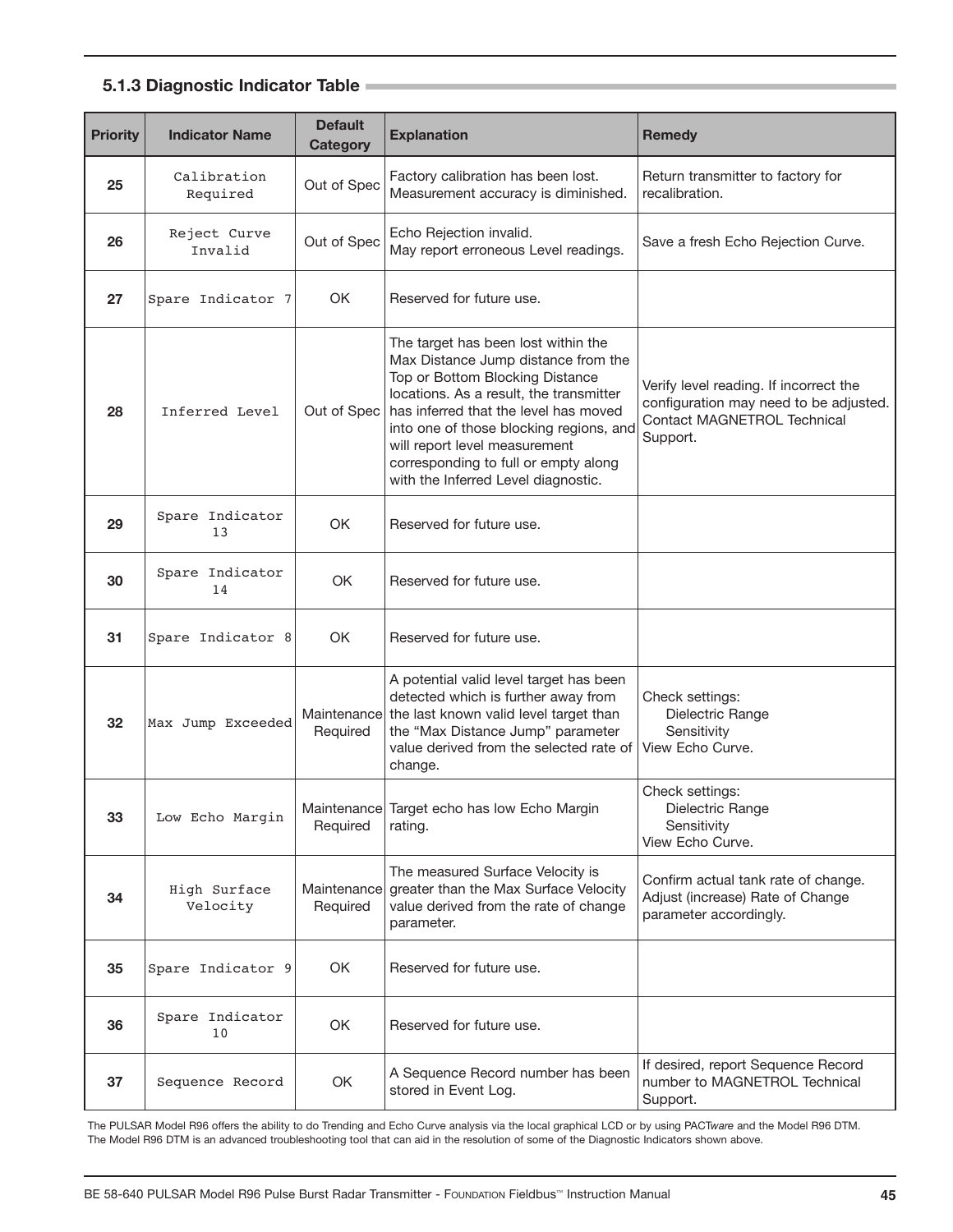### **5.1.4 Diagnostic Help**

DIAGNOSTIC esent Status **ICED DIAGNOSTICS HISTORY SETUP** ø

DEVICE FAILURE

Echo Lost



Selecting DIAGNOSTICS from the MAIN MENU presents a list of five ITEMS from the top level of the DIAGNOSTICS tree.

When Present Status is highlighted, the highest MAGNETROL priority active diagnostic indicator (numerically lowest in Table 5.1.3) is displayed on the bottom LCD line as shown above. Pressing the ENTER key moves the active diagnostic indicator to the top line outdented and presents in the lower area of the LCD a brief explanation of and possible remedies for the indicated condition. A blank line separates the explanation from the remedies. Additional active diagnostic indicators, if any, appear with their explanations in descending priority order. Each additional active indicator name-explanation pair is separated by a blank line from the one above.

If the explanation and remedy text (and additional nameexplanation pairs) exceeds the available space, a  $\mathbb G$  appears in the rightmost column of the last line indicating more text below. In this situation, the DOWN key scrolls the text up. Similarly, while text exists above the upper line of the text field, a  $\hat{\bm{\mathrm{Y}}}$  appears in the rightmost column of the top (text) line. In this situation, the UP key scrolls the text down. Otherwise the DOWN and UP keys are inoperative. In all cases the ENT or BACK key reverts to the previous screen.

When the transmitter is operating normally and the highlight cursor is positioned on Present Status, the bottom LCD line displays "OK" because no diagnostic indicators are active.

**EVENT HISTORY** – This menu displays the parameters related to diagnostic event logging.

**ADVANCED DIAGNOSTICS** – This menu displays parameters related to some of the advanced diagnostics available within the Model R96.

**INTERNAL VALUES** – Displays read-only internal parameters.

**ELEC TEMPERATURES** – Displays temperature information as measured in the potted module in degrees F or C.

**ECHO CURVES** – This menu allows the user to display the live Echo Curve and Echo Rejection on the LCD.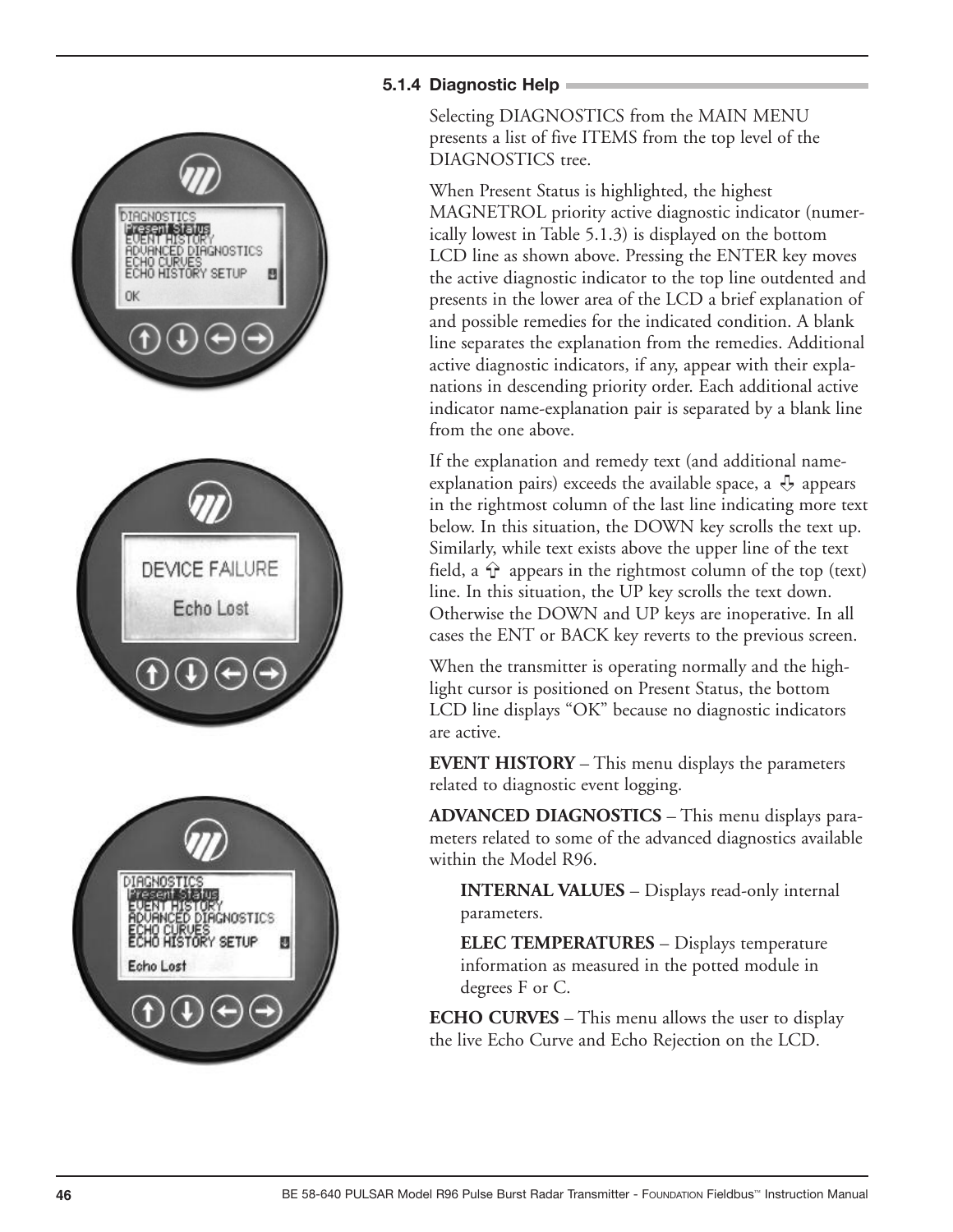**ECHO HISTORY SETUP** – The Model R96 contains the unique and powerful feature that allows waveforms to be automatically captured based on Diagnostic Events, Time or both. This menu contains those parameters that configure that feature.

Eleven waveforms can be saved directly into the transmitter.

- Nine Troubleshooting Curves
- One Echo Rejection Curve
- One Reference Curve

**TREND DATA** – A 15-minute trend of the PV can be displayed on the LCD.

#### **5.2 Diagnostic Parameters**

Each detected diagnostic condition potentially affects the status of one or more of the Transducer Block output parameters.

The Process Variable Status is described by three characteristics—Quality, Sub-status and Limit.

The following table assigns the proposed values of these characteristics, in order of decreasing priority, for each of the diagnostic conditions and/or device configurations.

- NOTES: 1) Only the highest priority status will be indicated for a given process variable.
	- 2) If a process variable is not listed for a given diagnostic condition and/or device configuration, the status of that process variable is not affected and will be shown as Good::Non-specific: Not limited

| <b>Diagnostic/Condition</b> | <b>Process Variables</b>                                              | Quality    | <b>Sub-status</b> | Limit            |
|-----------------------------|-----------------------------------------------------------------------|------------|-------------------|------------------|
| Level $TB \rightarrow OOS$  | Level<br>Distance<br>Echo Strength<br>Elec Temperature<br>Echo Margin | Bad        | Out of Service    | Not limited      |
| Vol TB $\rightarrow$ OOS    | Volume                                                                | Bad        | Out of Service    | Not limited      |
| Analog Board Error          | All PVs except<br>Elec Temperature                                    | Bad        | Sensor Failure    | Constant limited |
| Software Error              | All PVs                                                               | Bad        | Device Failure    | Constant limited |
| <b>RAM Error</b>            | All PVs                                                               | <b>Bad</b> | Device Failure    | Constant limited |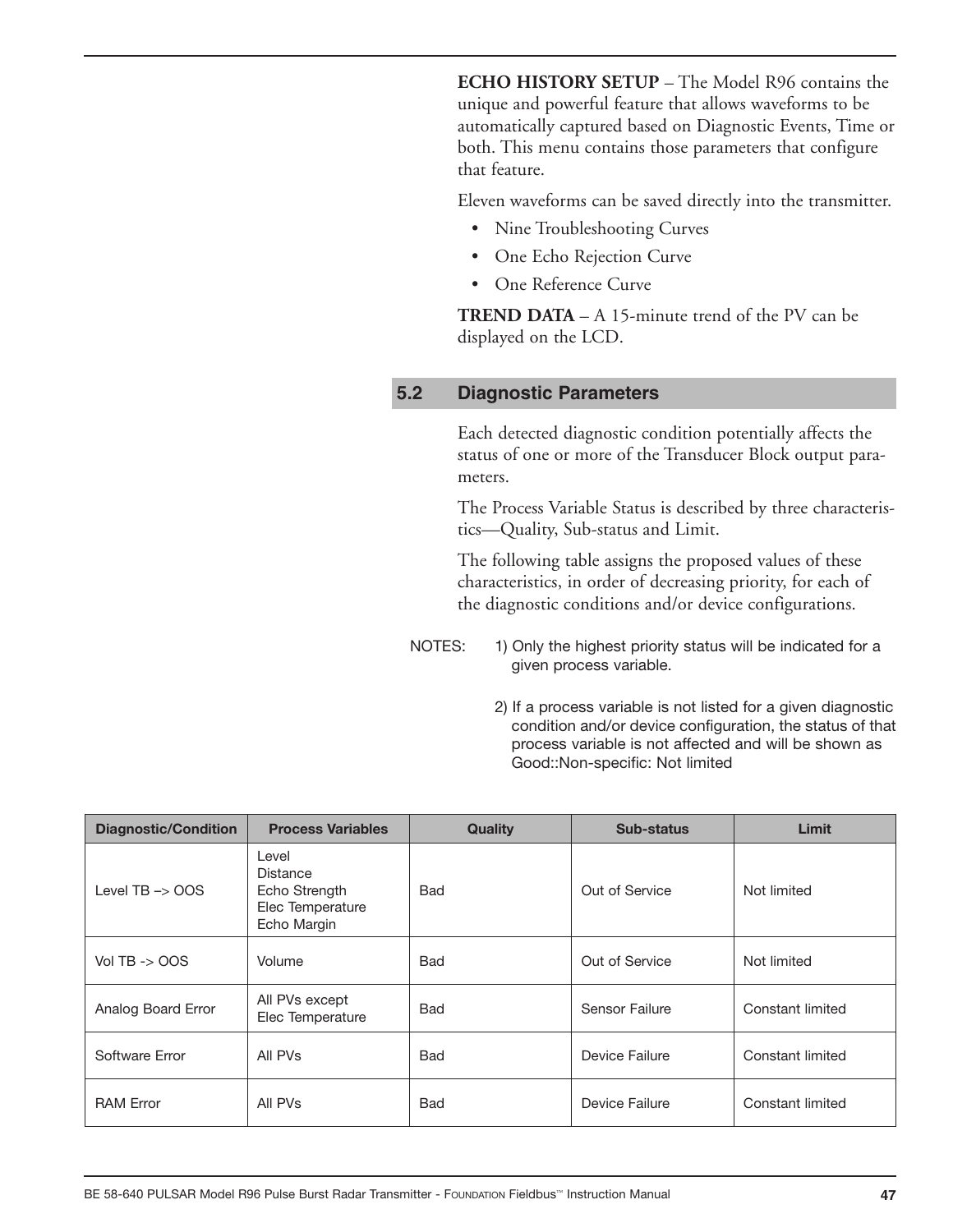| <b>Diagnostic/Condition</b>   | <b>Process Variables</b>           | <b>Quality</b> | <b>Sub-status</b>    | Limit                   |
|-------------------------------|------------------------------------|----------------|----------------------|-------------------------|
| <b>ADC Failure</b>            | All PVs                            | <b>Bad</b>     | Device Failure       | Constant limited        |
| <b>EEPROM Error</b>           | All PVs                            | <b>Bad</b>     | Device Failure       | <b>Constant limited</b> |
| No Fiducial                   | All PVs except<br>Elec Temperature | <b>Bad</b>     | Device Failure       | <b>Constant limited</b> |
| Too Many Echoes               | All PVs except<br>Elec Temperature | <b>Bad</b>     | Device Failure       | <b>Constant limited</b> |
| Echo Lost                     | All PVs except<br>Elec Temperature | <b>Bad</b>     | Device Failure       | <b>Constant limited</b> |
| <b>Inferred Level</b>         | Echo Strength<br>Echo Margin       | <b>Bad</b>     | Device Failure       | Constant limited        |
| <b>Default Parameters</b>     | <b>ALL PVs</b>                     | <b>Bad</b>     | Config Error         | Not limited             |
| MeasType != Volume &<br>Level | Volume                             | <b>Bad</b>     | Config Error         | <b>Constant limited</b> |
| High Volume Alarm             | Volume                             | <b>Bad</b>     | Config Error         | <b>High limited</b>     |
| Safety Zone Alarm             | Level, Distance, Volume            | Bad            | Non-Specific         | Not limited             |
| Initializing                  | All PVs except<br>Elec Temperature | Uncertain      | <b>Initial Value</b> | <b>Constant limited</b> |
| Ramp Slope Error              | All PVs                            | Good           | Non-specific         | Not limited             |
| High Elec Temp                | All PVs                            | Good           | Non-specific         | Not limited             |
| Low Elec Temp                 | All PVs                            | Good           | Non-specific         | Not limited             |
| Calibration Req'd             | All PVs                            | Good           | Non-specific         | Not limited             |
| Reject Curve Invalid          | All PVs                            | Good           | Non-specific         | Not limited             |
| Max Jump Exceeded             | All PVs                            | Good           | Non-specific         | Not limited             |
| Low Echo Margin               | All PVs                            | Good           | Non-specific         | Not limited             |
| <b>High Surface Velocity</b>  | All PVs                            | Good           | Non-specific         | Not limited             |
| TB Config Changed             | All PVs                            | Good           | Non-specific         | Not limited             |
| Sequence Record               | All PVs                            | Good           | Non-specific         | Not limited.            |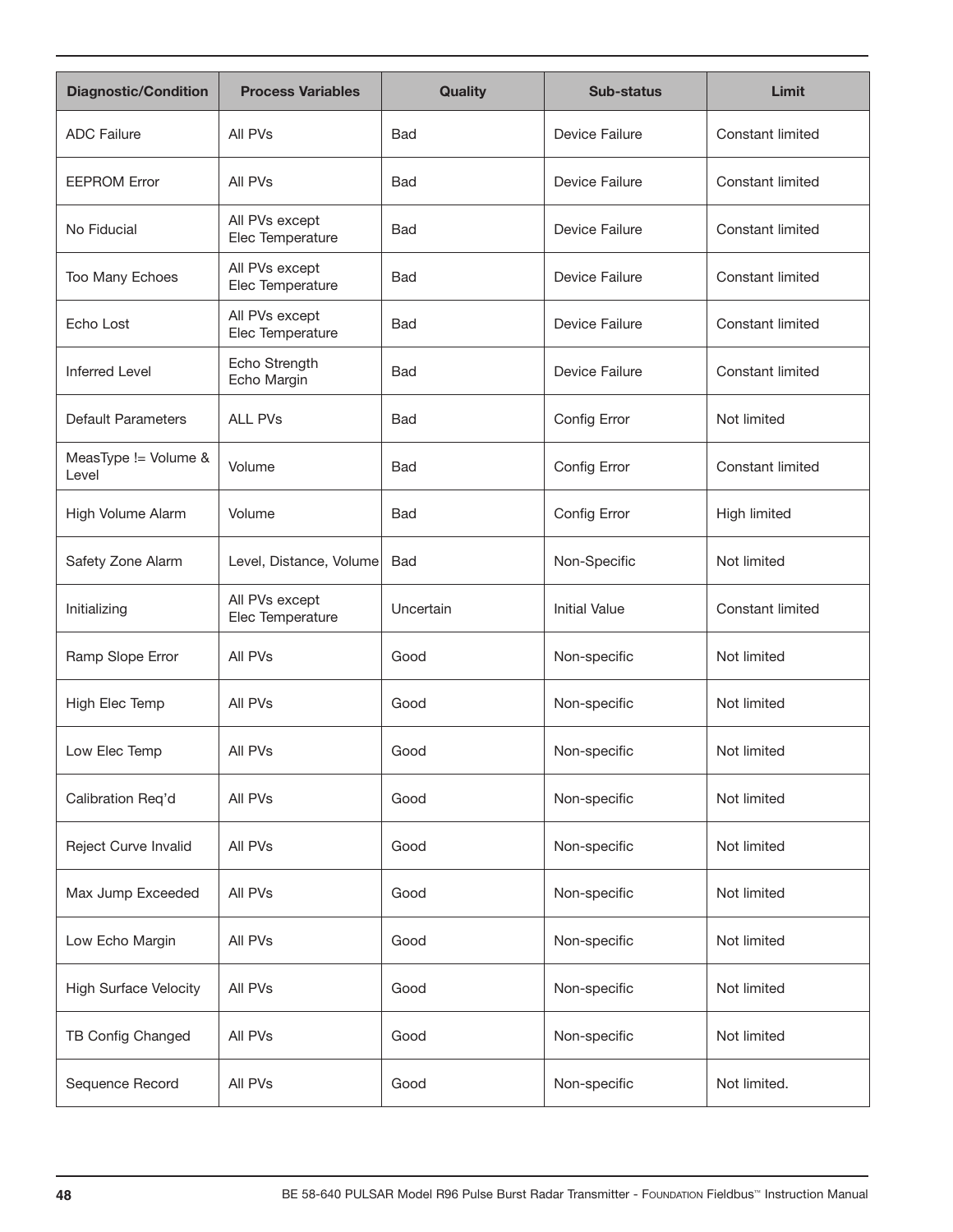### **5.3 FOUNDATION Fieldbus™ Segment Checklist**

There can be several reasons for a FOUNDATION Fieldbus™ installation to be in a faulty condition. In order to ensure that communication can be established, the following requirements must be met.

- Device supply voltage must be higher than 9 VDC with a maximum of 32 VDC.
- Total current draw of a given segment cannot exceed the rating shown on the power conditioner and/or barrier.
- Two 100  $\Omega$ , 1 µF terminators must be connected to the network—one at each end of the segment.
- Cable length plus spur length must not exceed the following values:

| <b>Number of Spurs</b> | 1 Device        | 2 Devices      | <b>3 Devices</b> | 4 Devices      |
|------------------------|-----------------|----------------|------------------|----------------|
| $25 - 32$              |                 |                |                  |                |
| $19 - 24$              | 100 ft. (30 m)  |                |                  |                |
| $15 - 18$              | 200 ft. (60 m)  | 100 ft. (30 m) |                  |                |
| $13 - 14$              | 300 ft. (90 m)  | 200 ft. (60 m) | 100 ft. (30 m)   |                |
| $1 - 12$               | 400 ft. (120 m) | 300 ft. (90 m) | 200 ft. (60 m)   | 100 ft. (30 m) |

| Pair   | <b>Shield</b> | Twisted | <b>Size</b>                    | Length              | Type |
|--------|---------------|---------|--------------------------------|---------------------|------|
| Single | <b>Yes</b>    | Yes     | AWG 18 (0.8 mm <sup>2</sup> )  | 6,200 ft. (1,900 m) | A    |
| Multi  | Yes           | Yes     | AWG 22 (0.32 mm <sup>2</sup> ) | 3,900 ft. (1,200 m) | В    |
| Multi  | <b>No</b>     | Yes     | AWG 26 (0.13 mm <sup>2</sup> ) | 1,300 ft. (400 m)   | C    |
| Multi  | Yes           | No      | AWG 16 (1.25 mm <sup>2</sup> ) | 650 ft. (200 m)     | D    |

- The cable shield is to be hard grounded only at one point close to the DCS. In addition, the cable shield can be capacitively grounded in multiple places to improve EMC protection.
- Ensure all devices are on the "live list," and the schedule has been downloaded.
- Ensure that the Resource Block, then the Transducer Block, and lastly the Function Block(s) being used are in"Auto" mode rather than Out of Service (OOS).

If all of these requirements are met, stable communication should be established.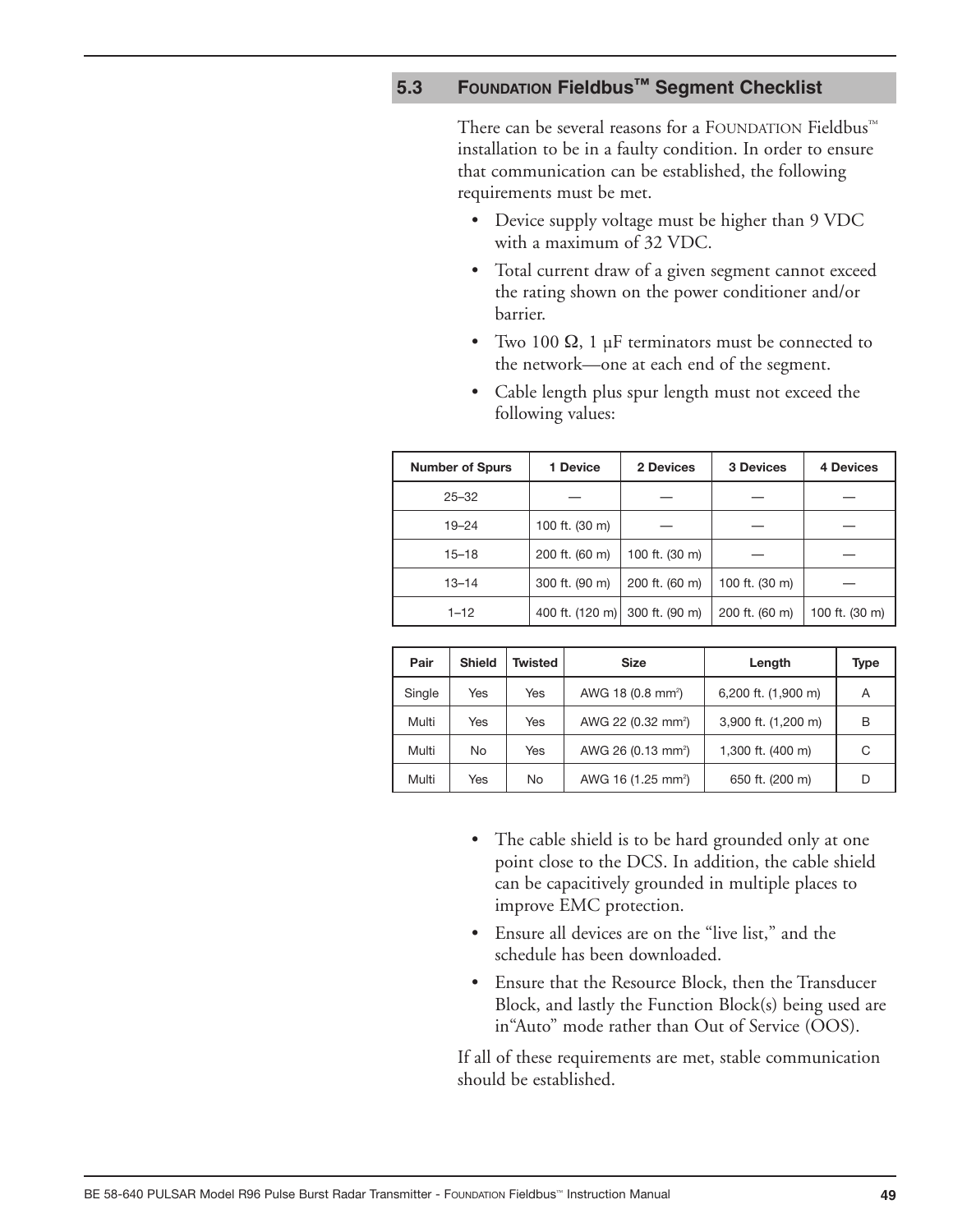## **Appendix A**

#### **Level Transducer Block Table**

| <b>Item</b> | <b>Parameter Name</b>  | <b>Parameter Label</b>       |
|-------------|------------------------|------------------------------|
| 0           | <b>BLOCK_STRUCTURE</b> | <b>BLOCK STRUCT</b>          |
| 1           | ST_REV                 | <b>Static Revision</b>       |
| 2           | TAG_DESC               | <b>Tag Description</b>       |
| 3           | <b>STRATEGY</b>        | Strategy                     |
| 4           | ALERT_KEY              | Alert Key                    |
| 5           | MODE BLK               | <b>Block Mode</b>            |
| 6           | <b>BLOCK_ERR</b>       | <b>Block Error</b>           |
| 7           | UPDATE_EVT             | <b>Update Event</b>          |
| 8           | BLOCK_ALM              | <b>Block Alarm</b>           |
| 9           | TRANSDUCER_DIRECTORY   | <b>Transducer Directory</b>  |
| 10          | TRANSDUCER_TYPE        | Transducer Type              |
| 11          | <b>XD_ERROR</b>        | <b>Transducer Error</b>      |
| 12          | COLLECTION_DIRECTORY   | <b>Collection Directory</b>  |
| 13          | MEASUREMENT_TYPE       | Measurement Type             |
| 14          | <b>LEVEL</b>           | Level                        |
| 15          | LEVEL_UNIT             | Level Unit                   |
| 16          | <b>DISTANCE</b>        | Distance                     |
| 17          | DISTANCE_UNIT          | <b>Distance Unit</b>         |
| 18          | ANTENNA_MODEL          | Antenna Model                |
| 19          | ANTENNA EXTENSION      | Antenna Extension            |
| 20          | ANTENNA MOUNT          | Antenna Mount                |
| 21          | <b>TANK_HEIGHT</b>     | Tank Height                  |
| 22          | STILLWELL_ID           | Stillwell ID                 |
| 23          | DIELECTRIC_RANGE       | Dielectric Range             |
| 24          | <b>TURBULENCE</b>      | Turbulence                   |
| 25          | <b>FOAM</b>            | Foam                         |
| 26          | RATE_OF_CHANGE         | Rate Of Change               |
| 27          | ECHO_REJECT_STATE      | Echo Reject State            |
| 28          | ECHO_LIST_MODE         | Echo List Mode               |
| 29          | SAVED_REJECT_LOCATION  | Saved Reject Location        |
| 30          | NEW_REJECT_LOCATION    | New Reject Location          |
| 31          | ECHO_REJECT_MATURITY   | <b>Echo Reject Maturity</b>  |
| 32          | ECHO_REJECT_RESPONSE   | Echo Reject Response         |
| 33          | <b>SENSITIVITY</b>     | Sensitivity                  |
| 34          | TOP_BLOCKING_DISTANCE  | <b>Top Blocking Distance</b> |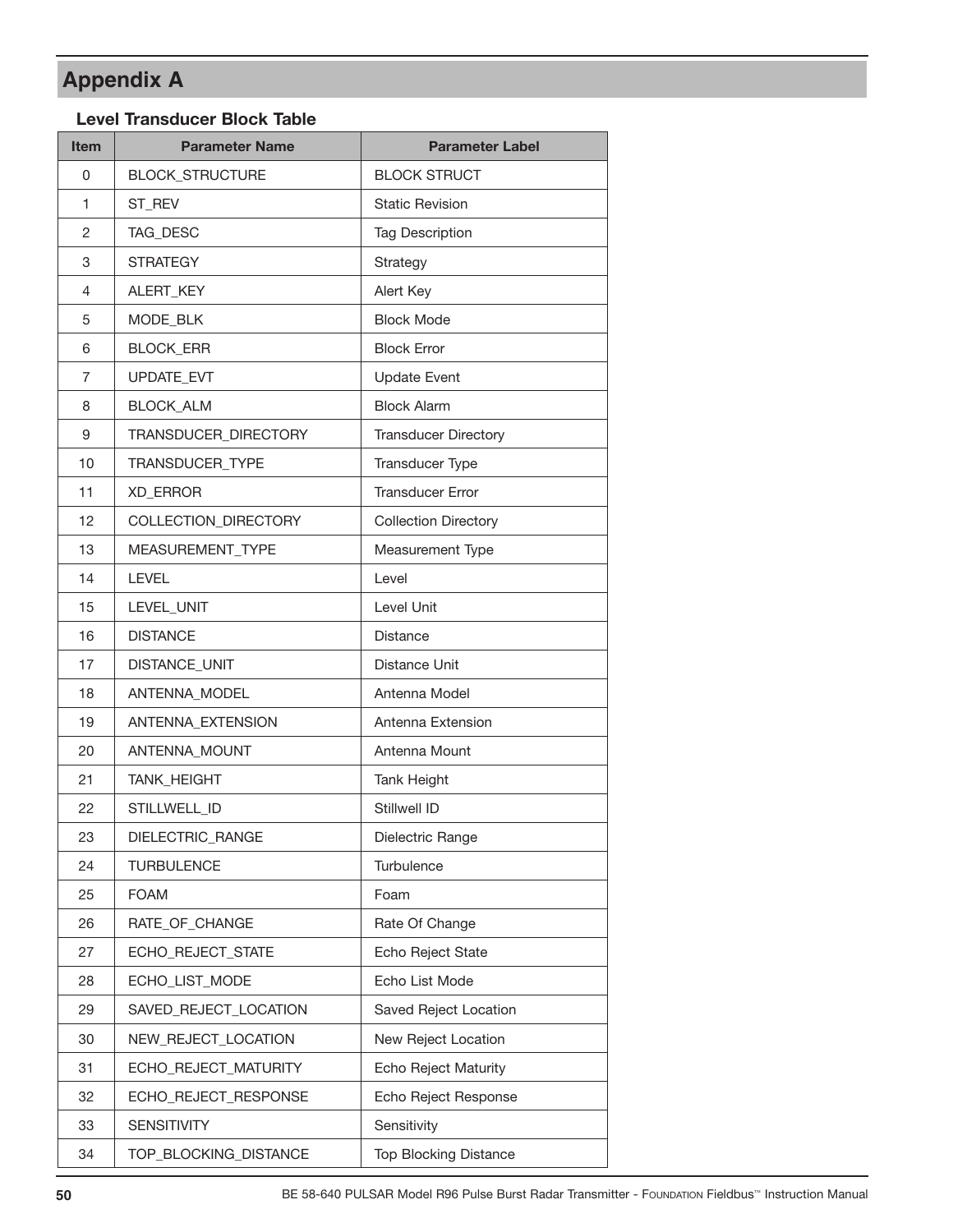| 35 | BOTTOM_BLOCKING_DISTANCE | <b>Bottom Blocking Distance</b> |
|----|--------------------------|---------------------------------|
| 36 | SAFETY_ZONE_ALARM        | Safety Zone Alarm               |
| 37 | SAFETY_ZONE_HEIGHT       | Safety Zone Height              |
| 38 | RESET_SAFETY_ZONE_LATCH  | Reset SZ Latch                  |
| 39 | ECHO_LOSS_DELAY          | Echo Loss Delay                 |
| 40 | ALARM_DELAY              | Failure Alarm Delay             |
| 41 | LEVEL_TRIM               | Level Trim                      |
| 42 | TARGET_ALGORITHM         | Target Algorithm                |
| 43 | TARGET_THRESH_MODE       | <b>Target Threshold Mode</b>    |
| 44 | TARG_AUTO_THRESH_VALUE   | Target Auto Threshold Value     |
| 45 | TARG_FIXED_THRESH_VALUE  | Target Fixed Threshold Value    |
| 46 | <b>BASE_THRESHOLD</b>    | <b>Base Threshold</b>           |
| 47 | TVG_START_VALUE          | <b>TVG Start Value</b>          |
| 48 | TVG_END_VALUE            | <b>TVG End Value</b>            |
| 49 | TVG_START_LOCATION       | <b>TVG Start Location</b>       |
| 50 | RUN_AVERAGE_DEPTH        | Run Average Depth               |
| 51 | MAX_SURFACE_VELOCITY     | Max Surface Velocity            |
| 52 | MAX_DISTANCE_JUMP        | Max Distance Jump               |
| 53 | EMPTY_STATE_DELAY        | <b>Empty State Delay</b>        |
| 54 | RESET_PARAMETERS         | <b>Reset Parameters</b>         |
| 55 | FIDUCIAL_TICKS           | <b>Fiducial Ticks</b>           |
| 56 | FIDUCIAL_STRENGTH        | <b>Fiducial Strength</b>        |
| 57 | BOUNDARY_STATE           | <b>Boundary State</b>           |
| 58 | LEVEL_TICKS              | <b>Level Ticks</b>              |
| 59 | ECHO_STRENGTH            | Echo Strength                   |
| 60 | ECHO_MARGIN              | Echo Margin                     |
| 61 | SURFACE_VELOCITY         | Surface Velocity                |
| 62 | ELECTRONICS_TEMPERATURE  | Electronics Temp                |
| 63 | TEMPERATURE_UNIT         | Temperature Unit                |
| 64 | MAX_ELECTRONICS_TEMP     | Max Elec Temp                   |
| 65 | MIN_ELECTRONICS_TEMP     | Min Elec Temp                   |
| 66 | RESET_ELECTRONICS_TEMPS  | <b>Reset Electronic Temps</b>   |
| 67 | ENTER_PASSWORD           | Enter Password                  |
| 68 | ELEC_TEMP_OFFSET         | Elec Temp Offset                |
| 69 | NAP_VALUE                | <b>NAP Value</b>                |
| 70 | FACTORY_RESET            | <b>Factory Reset</b>            |
| 71 | FIDUCIAL_GAIN            | <b>Fiducial Gain</b>            |
| 72 | WINDOW_TAR               | Window                          |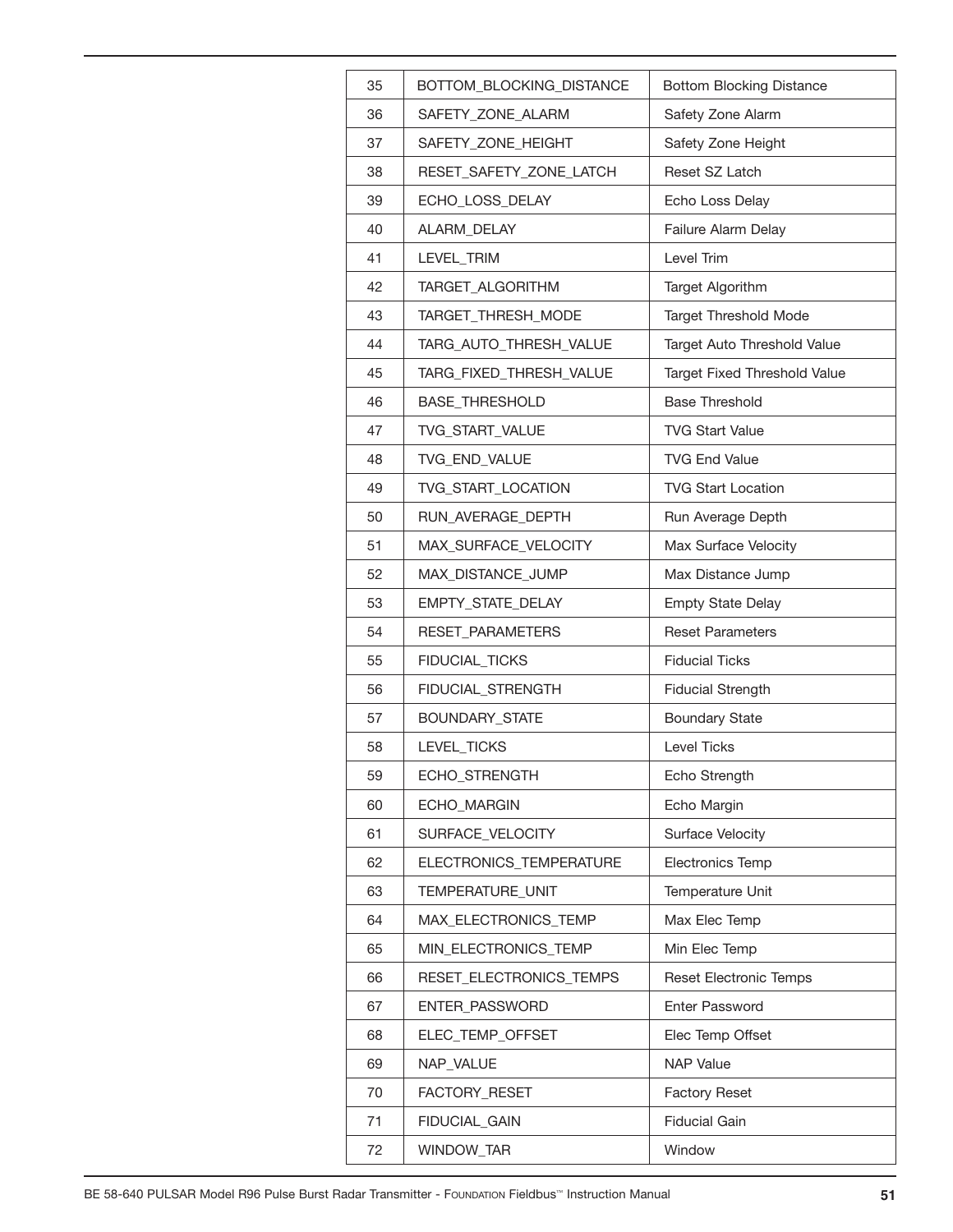| 73  | CONV_FACT                 | <b>Conversion Factor</b> |
|-----|---------------------------|--------------------------|
| 74  | SCLE_OFFS                 | <b>Scale Offset</b>      |
| 75  | TVG_DIVISOR               | <b>TVG Divisor</b>       |
| 76  | FACTORY_PARAMETER_1       | Factory Parameter 1      |
| 77  | FACTORY_PARAMETER_2       | Factory Parameter 2      |
| 78  | FACTORY_PARAMETER_3       | Factory Parameter 3      |
| 79  | FACTORY_PARAMETER_4       | Factory Parameter 4      |
| 80  | MAGNETROL_SERIAL_NUMBER   | Magnetrol S/N            |
| 81  | DATE_CODE                 | Date Code                |
| 82  | CONFIG_CHANGED_MODE       | TB Config Chgd Mode      |
| 83  | RESET_CONFIG_CHANGED      | Reset Config Changed     |
| 84  | USER_PASSWORD             | New User Password        |
| 85  | LOCAL DISP_MEAS_VALUES    | Local Disp Meas Values   |
| 86  | LOCAL_DISP_LANGUAGE       | Local Disp Language      |
| 87  | LOCAL_DISP_PHYS_DEV_TAG   | Local Disp Phys Dev Tag  |
| 88  | SOFTWARE_REV              | Software Rev             |
| 89  | HARDWARE_REV              | <b>Hardware Rev</b>      |
| 90  | PRESENT_STATUS            | <b>Present Status</b>    |
| 91  | STATUS_INDICATORS_1       | Indicators Group 1       |
| 92  | STATUS_INDICATORS_2       | Indicators Group 2       |
| 93  | STATUS_INDICATORS_3       | Indicators Group 3       |
| 94  | STATUS_INDICATORS_4       | Indicators Group 4       |
| 95  | STATUS_INDICATORS_5       | Indicators Group 5       |
| 96  | TREND_LEVEL_VALUE         | Level                    |
| 97  | TREND_DISTANCE_VALUE      | <b>Distance</b>          |
| 98  | TREND_ECHO_STR_VALUE      | Echo Strength            |
| 99  | TREND_SIGNAL_MARGIN_VALUE | Signal Margin            |
| 100 | DEVICE CLOCK              | Device Clock             |
| 101 | HISTORY_CONTROL           | <b>History Control</b>   |
| 102 | HIST_ENTRY1               | Event History 1          |
| 103 | HIST_ENTRY2               | Event History 2          |
| 104 | HIST_ENTRY3               | Event History 3          |
| 105 | HIST_ENTRY4               | Event History 4          |
| 106 | HIST_ENTRY5               | Event History 5          |
| 107 | HIST_ENTRY6               | Event History 6          |
| 108 | HIST_ENTRY7               | Event History 7          |
| 109 | HIST_ENTRY8               | Event History 8          |
| 110 | HIST_ENTRY9               | Event History 9          |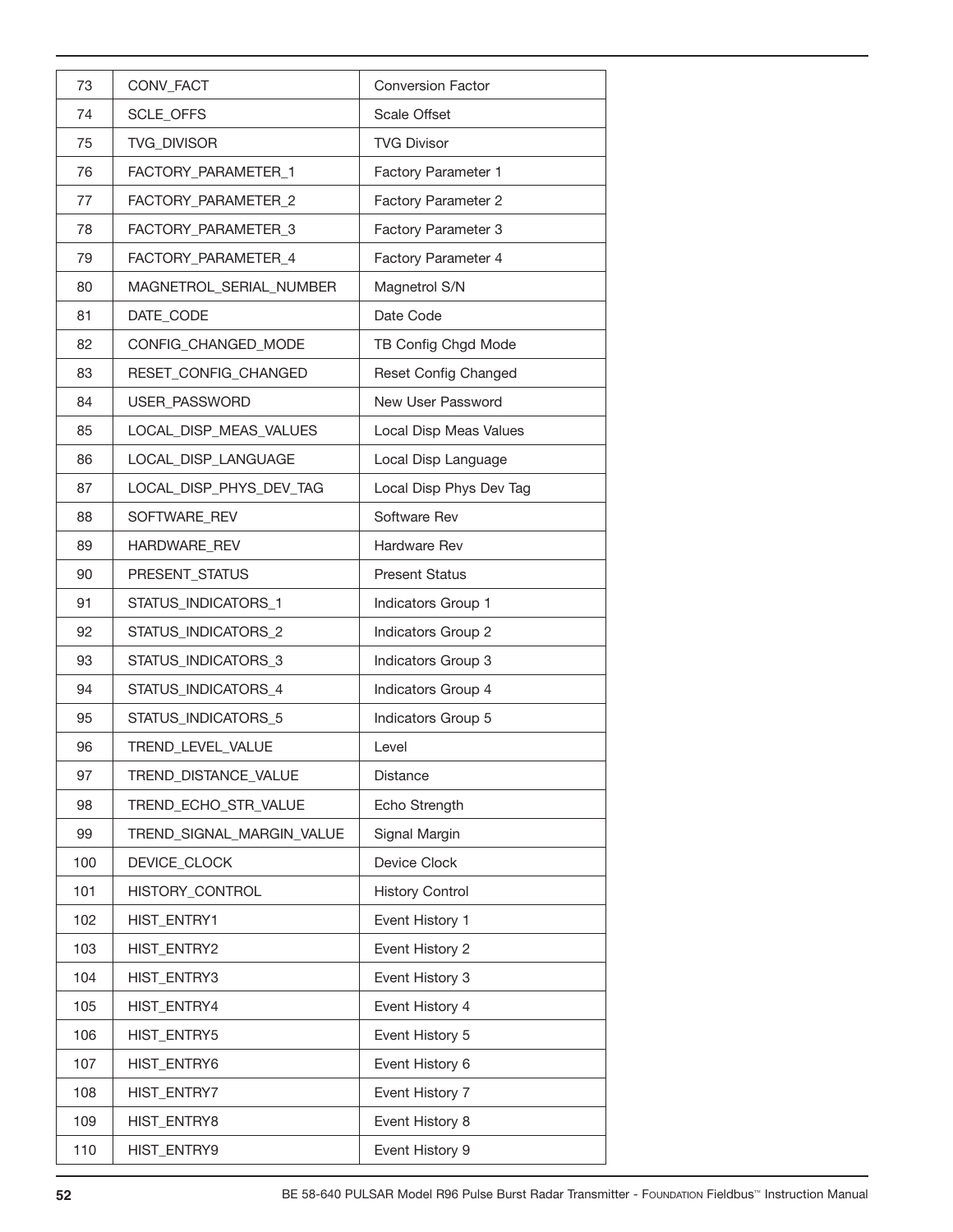| 111 | HIST_ENTRY10             | Event History 10         |
|-----|--------------------------|--------------------------|
| 112 | RESET_HISTORY            | <b>Reset History</b>     |
| 113 | ECHO_HIST_TRIGGER_MODE   | Echo Hist Trigger Mode   |
| 114 | ECHO_HIST_TIME_TRIGGERS  | Echo Hist Time Triggers  |
| 115 | ECHO_HIST_EVENT_TRIGGERS | Echo Hist Event Triggers |
| 116 | ECHO_REJECTION_LOG       | Echo Rejection           |
| 117 | ECHO_REFERENCE_LOG       | Echo Reference           |
| 118 | ECHO_HISTORY_LOG1        | Echo History 1           |
| 119 | ECHO_HISTORY_LOG2        | Echo History 2           |
| 120 | ECHO_HISTORY_LOG3        | Echo History 3           |
| 121 | ECHO_HISTORY_LOG4        | Echo History 4           |
| 122 | ECHO_HISTORY_LOG5        | Echo History 5           |
| 123 | ECHO_HISTORY_LOG6        | Echo History 6           |
| 124 | ECHO_HISTORY_LOG7        | Echo History 7           |
| 125 | ECHO_HISTORY_LOG8        | Echo History 8           |
| 126 | ECHO_HISTORY_LOG9        | Echo History 9           |
| 127 | DELETE_ECHO_HISTORY      | Delete Echo History      |
| 128 | SAVE_ECHO_CURVE          | Save Echo Curve          |
| 129 | VIEW_ECHO_CURVE          | <b>View Echo Curve</b>   |
| 130 | WAVEFORM_SUMMARY         | Waveform Summary         |
| 131 | ECHO_CURVE_DATA          | Echo Curve Data          |
| 132 | ECHO_DATA_INDEX          | Echo Data Index          |
| 133 | DATA_LOG_SETUP           | Data Log Setup           |
| 134 | DATA_LOG_SUMM_READ_REQ   | Log Summary Read Req     |
| 135 | DATA_LOG_SUMMARY         | Data Log Summary         |
| 136 | DATA_LOG_INDEX           | Data Log Index           |
| 137 | DATA LOG RECORDS         | Log Data                 |
| 138 | PD_TAG_APPL_IMAGE        | PD Tag                   |
| 139 | ECHO_LIST_CONTROL        | EchoListControl          |
| 140 | ECHO_LIST_TYPE           | Echo List Type           |
| 141 | ECHO_LIST_LENGTH         | Echo List Length         |
| 142 | ECHO_LIST_ENTRY1         | Echo List 1              |
| 143 | ECHO_LIST_ENTRY2         | Echo List 2              |
| 144 | ECHO_LIST_ENTRY3         | Echo List 3              |
| 145 | ECHO_LIST_ENTRY4         | Echo List 4              |
| 146 | ECHO_LIST_ENTRY5         | Echo List 5              |
| 147 | ECHO_LIST_ENTRY6         | Echo List 6              |
| 148 | ECHO_LIST_ENTRY7         | Echo List 7              |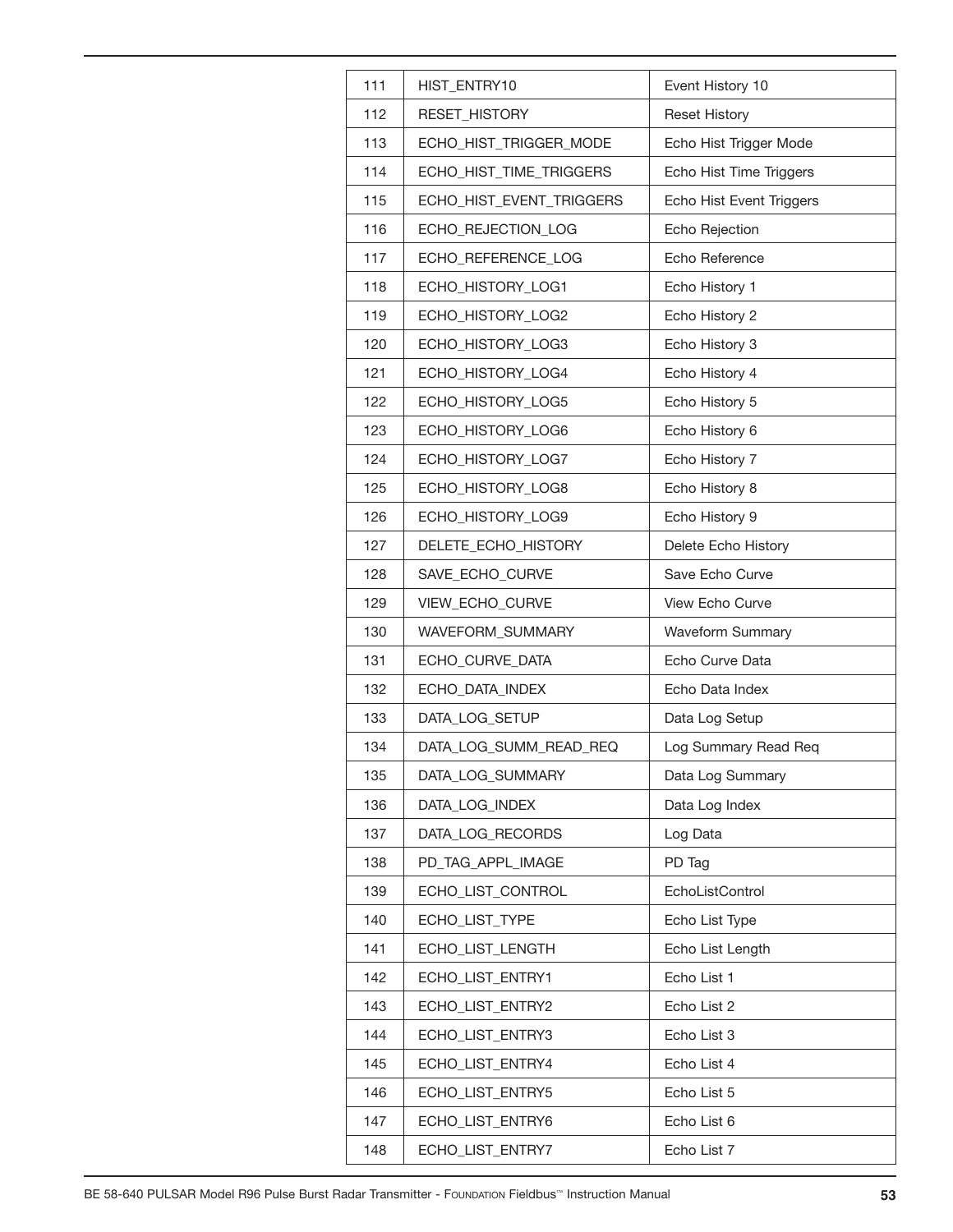| 149 | ECHO LIST ENTRY8  | Echo List 8  |
|-----|-------------------|--------------|
| 150 | ECHO LIST ENTRY9  | Echo List 9  |
| 151 | ECHO LIST ENTRY10 | Echo List 10 |
| 152 | ECHO LIST ENTRY11 | Echo List 11 |
| 153 | ECHO LIST ENTRY12 | Echo List 12 |
| 154 | ECHO LIST ENTRY13 | Echo List 13 |
| 155 | ECHO LIST ENTRY14 | Echo List 14 |
| 156 | ECHO LIST ENTRY15 | Echo List 15 |

#### **Volume Transducer Block Table**

| <b>Item</b>    | <b>Parameter Name</b>       | <b>Parameter Label</b>       |
|----------------|-----------------------------|------------------------------|
| 0              | <b>BLOCK_STRUCTURE</b>      | <b>BLOCK STRUCT</b>          |
| 1              | ST_REV                      | <b>Static Revision</b>       |
| $\overline{c}$ | TAG_DESC                    | <b>Tag Description</b>       |
| 3              | <b>STRATEGY</b>             | Strategy                     |
| 4              | ALERT_KEY                   | Alert Key                    |
| 5              | MODE BLK                    | <b>Block Mode</b>            |
| 6              | <b>BLOCK ERR</b>            | <b>Block Error</b>           |
| $\overline{7}$ | <b>UPDATE EVT</b>           | <b>Update Event</b>          |
| 8              | <b>BLOCK ALM</b>            | <b>Block Alarm</b>           |
| 9              | TRANSDUCER_DIRECTORY        | <b>Transducer Directory</b>  |
| 10             | TRANSDUCER_TYPE             | Transducer Type              |
| 11             | <b>XD_ERROR</b>             | <b>Transducer Error</b>      |
| 12             | <b>COLLECTION DIRECTORY</b> | <b>Collection Directory</b>  |
| 13             | <b>MEAS TYPE</b>            | Measurement Type             |
| 14             | <b>VOLUME</b>               | Volume                       |
| 15             | VOLUME_UNIT                 | <b>Volume Unit</b>           |
| 16             | LEVEL_VALUE                 | Level                        |
| 17             | <b>LEVEL UNIT</b>           | <b>Level Unit</b>            |
| 18             | <b>VESSEL TYPE</b>          | Vessel Type                  |
| 19             | <b>VESSEL RADIUS</b>        | <b>Vessel Radius</b>         |
| 20             | <b>VESSEL ELLIPSE DEPTH</b> | Vessel Ellipse Depth         |
| 21             | VESSEL_CONICAL_HEIGHT       | <b>Vessel Conical Height</b> |
| 22             | VESSEL_WIDTH                | <b>Vessel Width</b>          |
| 23             | VESSEL_LENGTH               | Vessel Length                |
| 24             | VESSEL_SENSOR_OFFSET        | <b>Vessel Sensor Offset</b>  |
| 25             | VOLUME_TABLE_TYPE           | Volume Table Type            |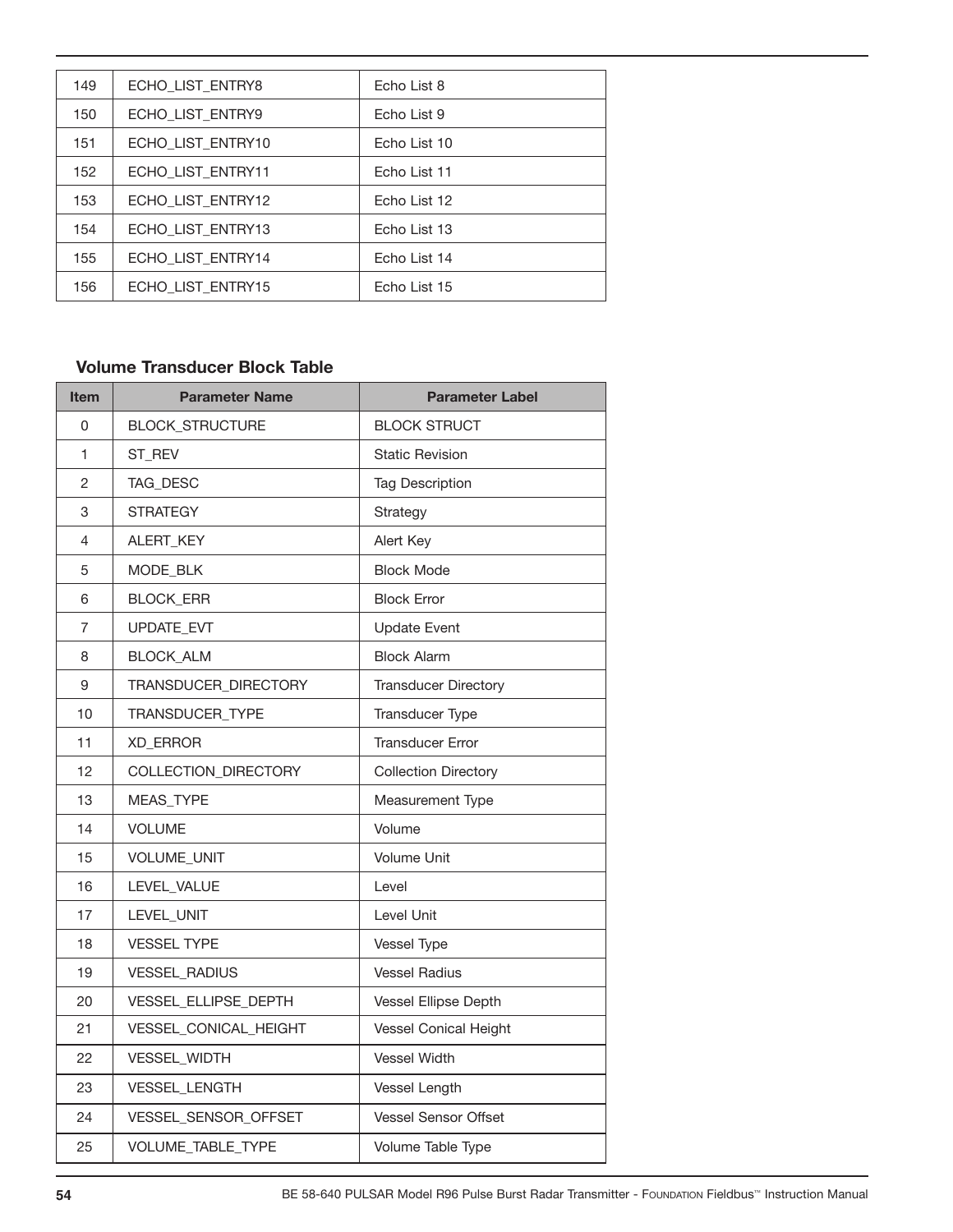| 26 | LEVEL_INPUT_SOURCE        | Level Input Source    |
|----|---------------------------|-----------------------|
| 27 | VOLUME_TABLE_LENGTH       | Volume Table Length   |
| 28 | VOLUME TABLE PT 01        | Volume Table Pt 01    |
| 29 | VOLUME TABLE PT_02        | Volume Table Pt 02    |
| 30 | VOLUME_TABLE_PT_03        | Volume Table Pt 03    |
| 31 | <b>VOLUME TABLE PT 04</b> | Volume Table Pt 04    |
| 32 | VOLUME_TABLE_PT_05        | Volume Table Pt 05    |
| 33 | VOLUME_TABLE_PT_06        | Volume Table Pt 06    |
| 34 | VOLUME_TABLE_PT_07        | Volume Table Pt 07    |
| 35 | VOLUME_TABLE_PT_08        | Volume Table Pt 08    |
| 36 | VOLUME_TABLE_PT_09        | Volume Table Pt 09    |
| 37 | VOLUME TABLE PT 10        | Volume Table Pt 10    |
| 38 | VOLUME_TABLE_PT_11        | Volume Table Pt 11    |
| 39 | VOLUME_TABLE_PT_12        | Volume Table Pt 12    |
| 40 | VOLUME_TABLE_PT_13        | Volume Table Pt 13    |
| 41 | VOLUME_TABLE_PT_14        | Volume Table Pt 14    |
| 42 | VOLUME_TABLE_PT_15        | Volume Table Pt 15    |
| 43 | VOLUME_TABLE_PT_16        | Volume Table Pt 16    |
| 44 | VOLUME_TABLE_PT_17        | Volume Table Pt 17    |
| 45 | VOLUME_TABLE_PT_18        | Volume Table Pt 18    |
| 46 | VOLUME_TABLE_PT_19        | Volume Table Pt 19    |
| 47 | VOLUME_TABLE_PT_20        | Volume Table Pt 20    |
| 48 | VOLUME TABLE PT_21        | Volume Table Pt 21    |
| 49 | VOLUME_TABLE_PT_22        | Volume Table Pt 22    |
| 50 | VOLUME_TABLE_PT_23        | Volume Table Pt 23    |
| 51 | VOLUME_TABLE_PT_24        | Volume Table Pt 24    |
| 52 | VOLUME_TABLE_PT_25        | Volume Table Pt 25    |
| 53 | VOLUME TABLE PT 26        | Volume Table Pt 26    |
| 54 | VOLUME_TABLE_PT_27        | Volume Table Pt 27    |
| 55 | VOLUME TABLE PT 28        | Volume Table Pt 28    |
| 56 | VOLUME_TABLE_PT_29        | Volume Table Pt 29    |
| 57 | VOLUME_TABLE_PT_30        | Volume Table Pt 30    |
| 58 | VOLUME_HIGH_LIMIT         | Volume High Limit     |
| 59 | LEVEL_LOW_LIMIT           | Level Low Limit       |
| 60 | LEVEL_HIGH_LIMIT          | Level High Limit      |
| 61 | <b>ENTER PASSWORD</b>     | Enter Password        |
| 62 | PRESENT_STATUS            | <b>Present Status</b> |
| 63 | STATUS_INDICATORS_1       | Indicators Group 1    |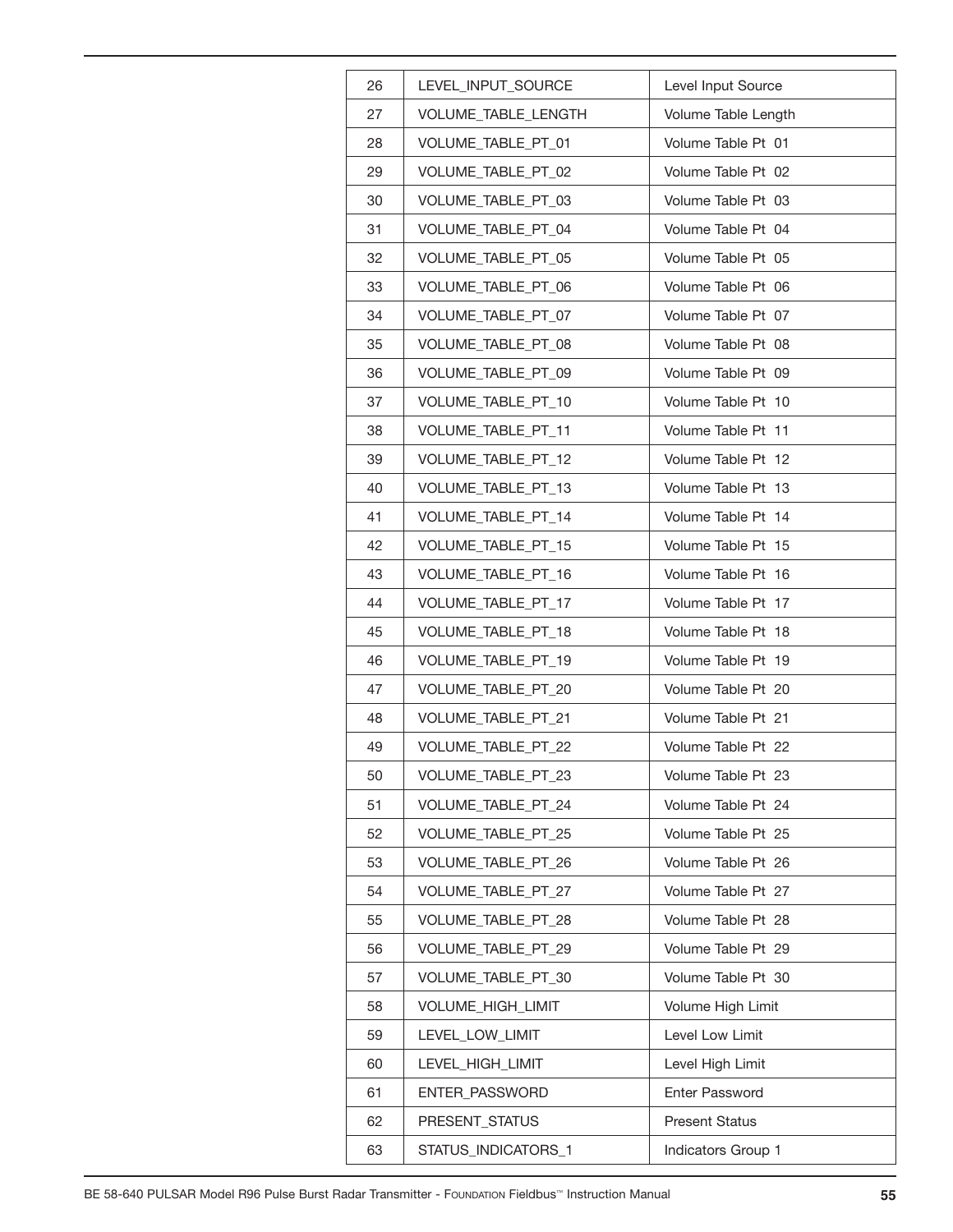| 64 | STATUS_INDICATORS_2 | Indicators Group 2 |
|----|---------------------|--------------------|
| 65 | STATUS INDICATORS 3 | Indicators Group 3 |
| 66 | STATUS_INDICATORS_4 | Indicators Group 4 |
| 67 | STATUS INDICATORS 5 | Indicators Group 5 |
| 68 | TREND VOLUME VALUE  | Volume             |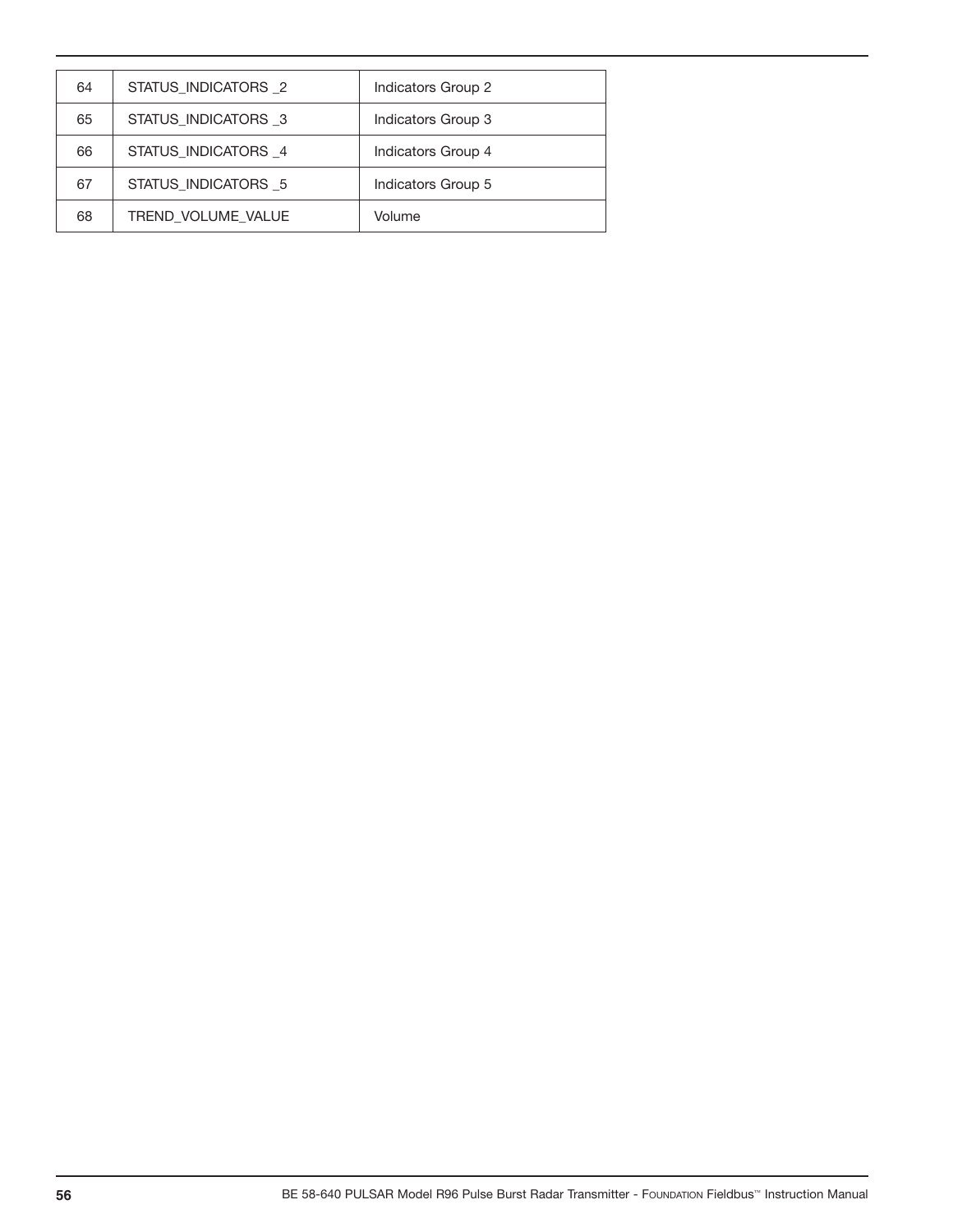| <b>Notes</b>                            |  |  |
|-----------------------------------------|--|--|
|                                         |  |  |
|                                         |  |  |
|                                         |  |  |
|                                         |  |  |
|                                         |  |  |
|                                         |  |  |
|                                         |  |  |
|                                         |  |  |
|                                         |  |  |
|                                         |  |  |
|                                         |  |  |
|                                         |  |  |
|                                         |  |  |
|                                         |  |  |
|                                         |  |  |
| <u> 1989 - Johann Barn, mars et al.</u> |  |  |
|                                         |  |  |
|                                         |  |  |
|                                         |  |  |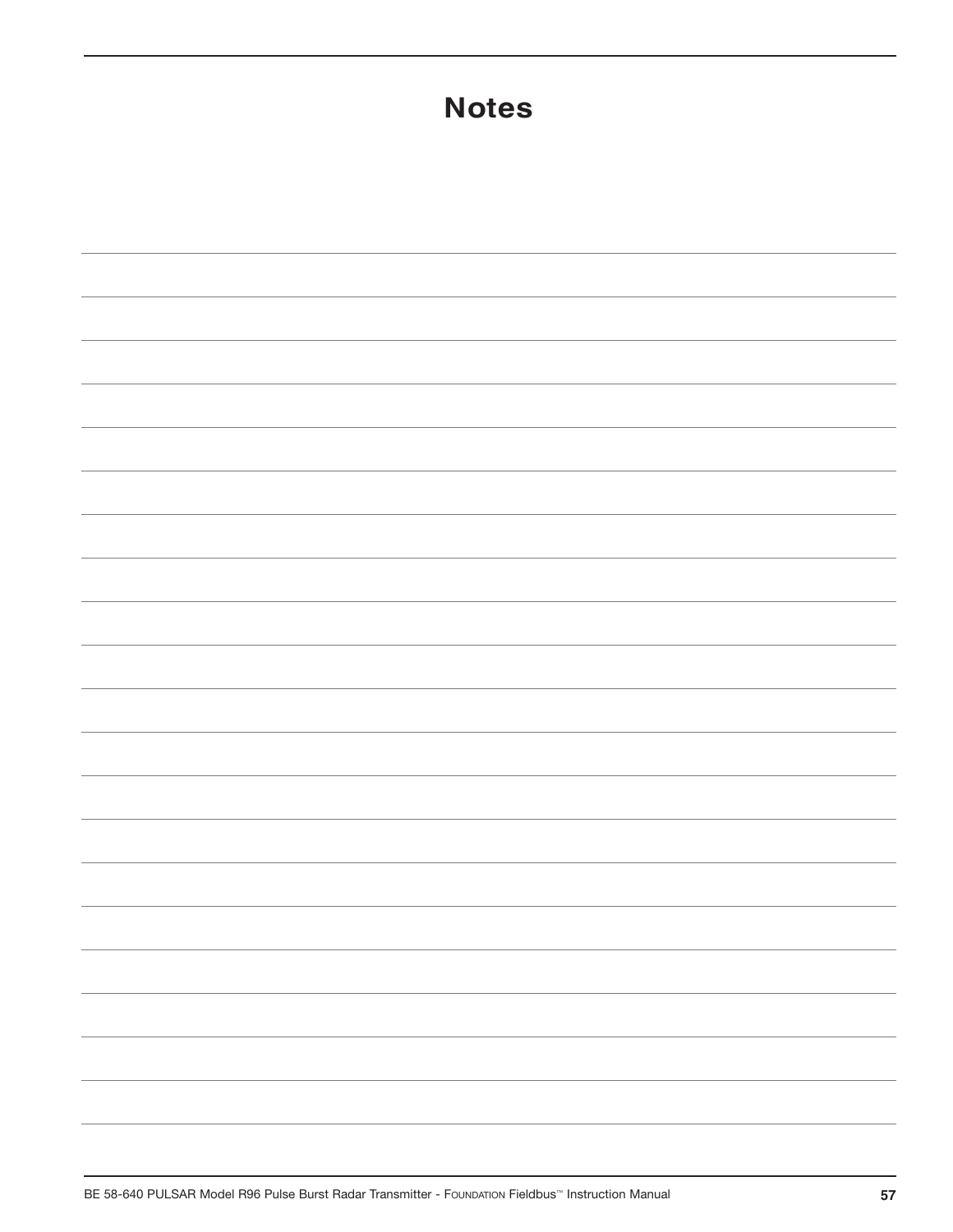| <b>Notes</b> |                          |  |
|--------------|--------------------------|--|
|              |                          |  |
|              |                          |  |
|              |                          |  |
|              |                          |  |
|              |                          |  |
|              |                          |  |
|              |                          |  |
|              |                          |  |
|              |                          |  |
|              |                          |  |
|              |                          |  |
|              |                          |  |
|              |                          |  |
|              | $\overline{\phantom{a}}$ |  |
|              |                          |  |
|              |                          |  |
|              | $\overline{\phantom{a}}$ |  |
|              |                          |  |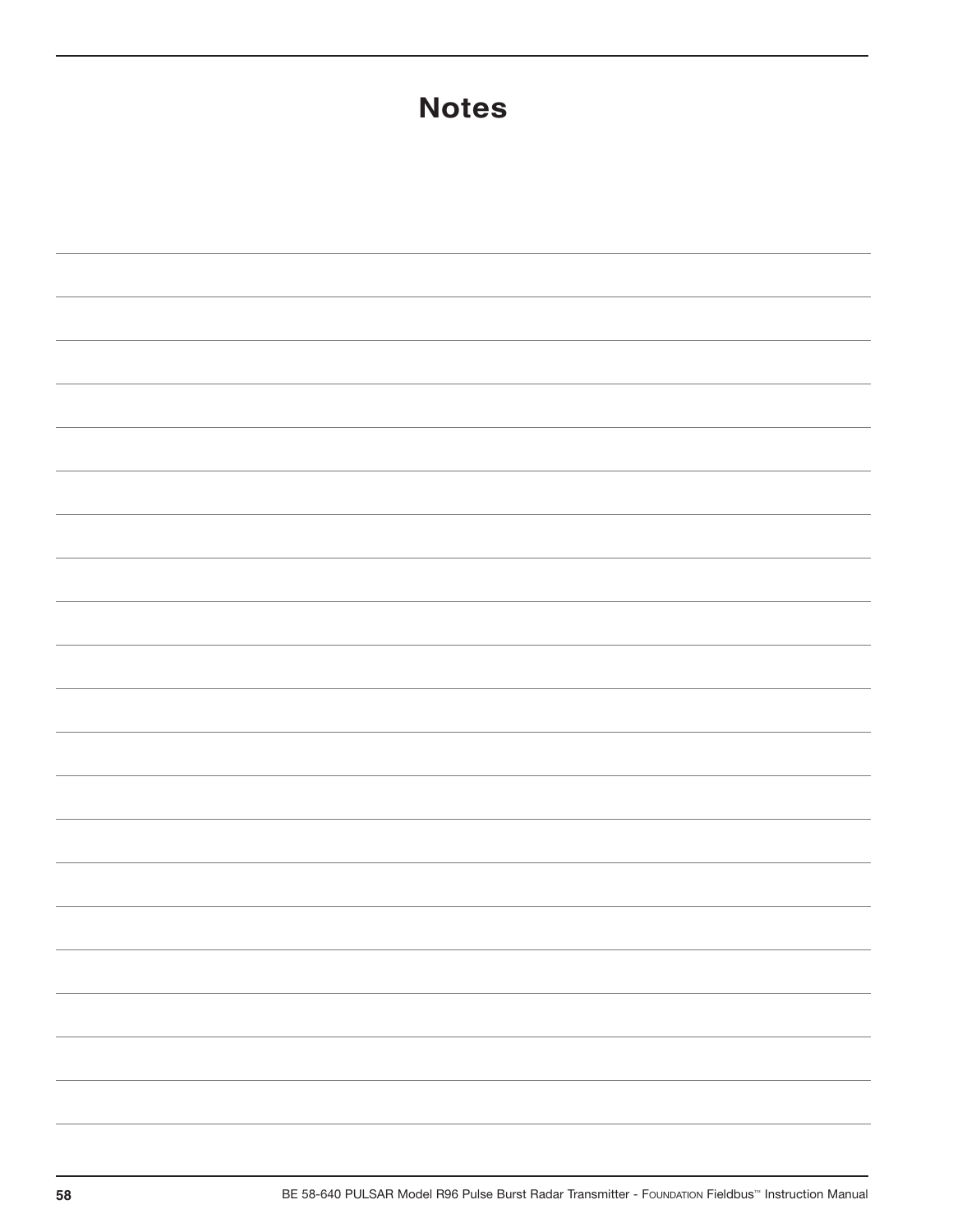| <b>Notes</b>                                                                                                                                                                                                                                                                                                                                                                                                                                                               |  |  |
|----------------------------------------------------------------------------------------------------------------------------------------------------------------------------------------------------------------------------------------------------------------------------------------------------------------------------------------------------------------------------------------------------------------------------------------------------------------------------|--|--|
|                                                                                                                                                                                                                                                                                                                                                                                                                                                                            |  |  |
|                                                                                                                                                                                                                                                                                                                                                                                                                                                                            |  |  |
|                                                                                                                                                                                                                                                                                                                                                                                                                                                                            |  |  |
|                                                                                                                                                                                                                                                                                                                                                                                                                                                                            |  |  |
|                                                                                                                                                                                                                                                                                                                                                                                                                                                                            |  |  |
|                                                                                                                                                                                                                                                                                                                                                                                                                                                                            |  |  |
|                                                                                                                                                                                                                                                                                                                                                                                                                                                                            |  |  |
|                                                                                                                                                                                                                                                                                                                                                                                                                                                                            |  |  |
|                                                                                                                                                                                                                                                                                                                                                                                                                                                                            |  |  |
|                                                                                                                                                                                                                                                                                                                                                                                                                                                                            |  |  |
|                                                                                                                                                                                                                                                                                                                                                                                                                                                                            |  |  |
|                                                                                                                                                                                                                                                                                                                                                                                                                                                                            |  |  |
|                                                                                                                                                                                                                                                                                                                                                                                                                                                                            |  |  |
|                                                                                                                                                                                                                                                                                                                                                                                                                                                                            |  |  |
|                                                                                                                                                                                                                                                                                                                                                                                                                                                                            |  |  |
|                                                                                                                                                                                                                                                                                                                                                                                                                                                                            |  |  |
| $\frac{1}{2} \left( \frac{1}{2} \right) \left( \frac{1}{2} \right) \left( \frac{1}{2} \right) \left( \frac{1}{2} \right) \left( \frac{1}{2} \right) \left( \frac{1}{2} \right) \left( \frac{1}{2} \right) \left( \frac{1}{2} \right) \left( \frac{1}{2} \right) \left( \frac{1}{2} \right) \left( \frac{1}{2} \right) \left( \frac{1}{2} \right) \left( \frac{1}{2} \right) \left( \frac{1}{2} \right) \left( \frac{1}{2} \right) \left( \frac{1}{2} \right) \left( \frac$ |  |  |
|                                                                                                                                                                                                                                                                                                                                                                                                                                                                            |  |  |
|                                                                                                                                                                                                                                                                                                                                                                                                                                                                            |  |  |
|                                                                                                                                                                                                                                                                                                                                                                                                                                                                            |  |  |